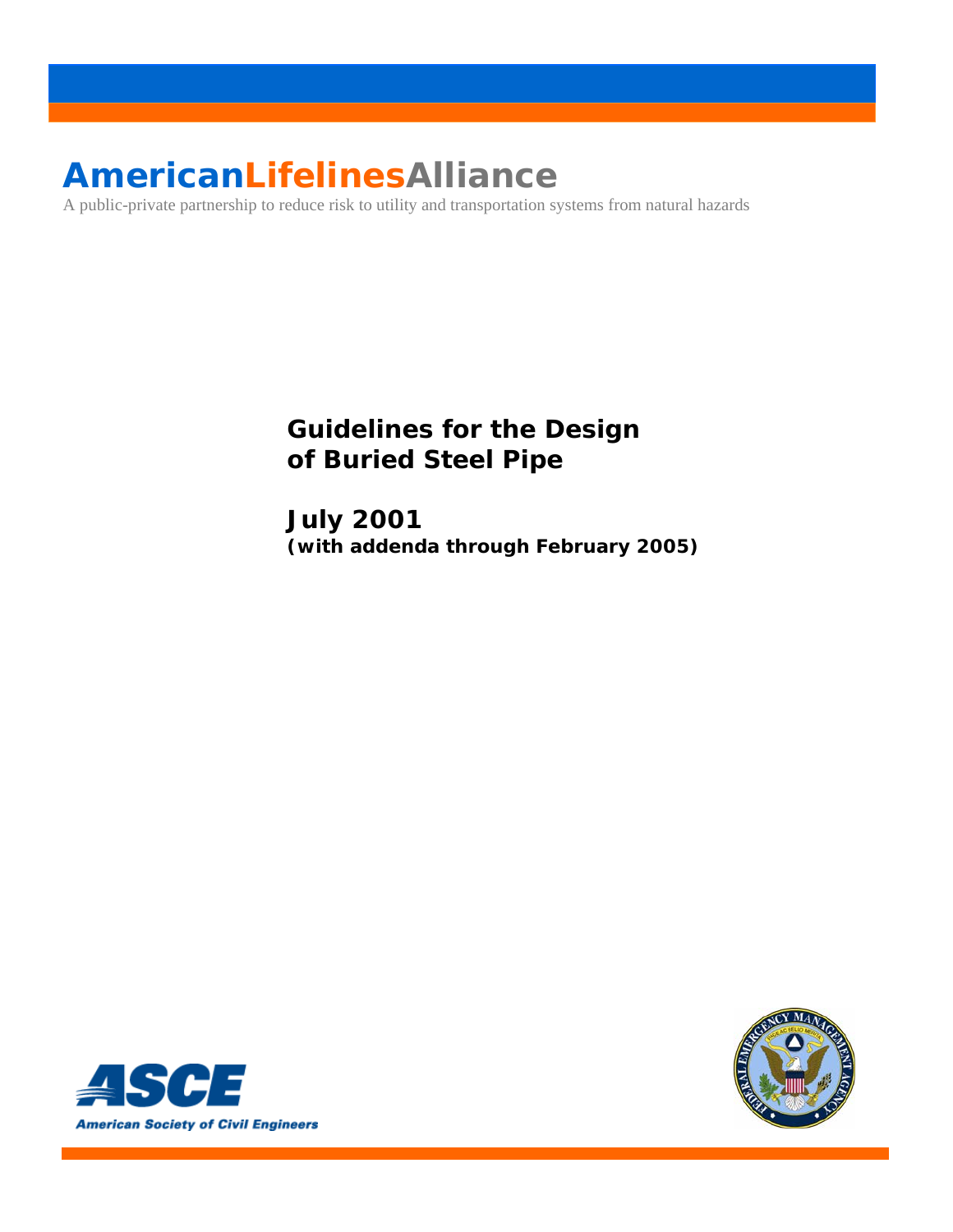# **AmericanLifelinesAlliance**

A public-private partnership to reduce risk to utility and transportation systems from natural hazards

# **Guideline for the Design** of Buried Steel Pipe

**July 2001** 

<u>www.americanlifelinesalliance.org</u>

This report was written under contract to the American Lifelines Alliance, a public-private partnership between the Federal Emergency Management Agency (FEMA) and the American Society of Civil Engineers (ASCE). This report was reviewed by a team representing practicing engineers and academics.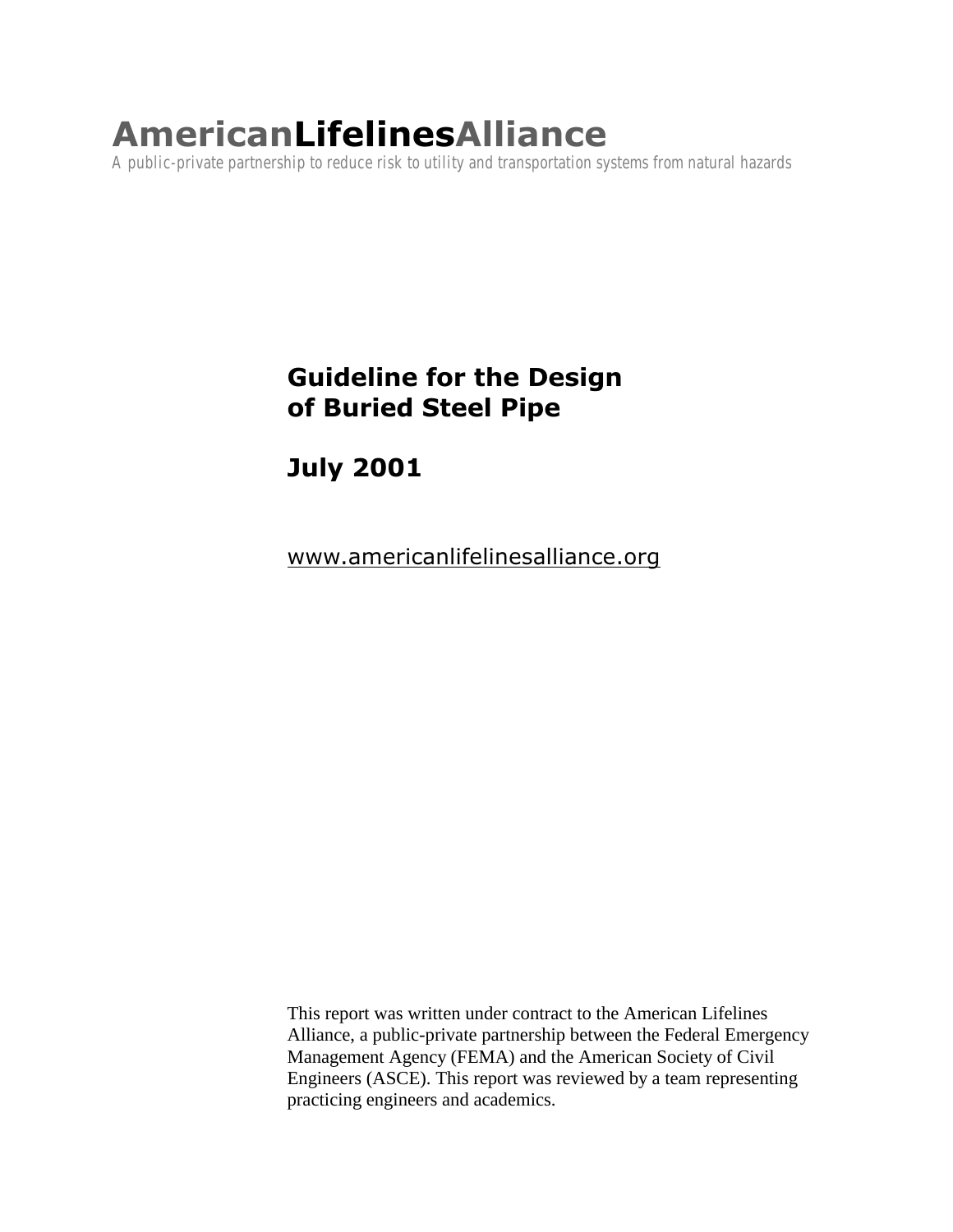# **Acknowledgments**

The following people (with their affiliations) contributed to this report.

| G. A. Antaki, Co-chairman | WSRC, Aiken, SC                              |
|---------------------------|----------------------------------------------|
| J. D. Hart, Co-chairman   | SSD, Inc., Reno, NV                          |
| T. M. Adams               | Stevenson and Associates, Cleveland, OH      |
| C. Chern                  | Bechtel, San Francisco, CA                   |
| C. C. Costantino          | City College of New York, New York, NY       |
| R. W. Gailing             | Southern California Gas Co., Los Angeles, CA |
| E. C. Goodling            | Parsons Energy & Chemicals, Reading, PA      |
| A. Gupta                  | North Carolina State University, Raleigh, NC |
| R. Haupt                  | Pressure Piping Engineering, Foster City, CA |
| A. P. Moser               | Utah State University, Logan, UT             |
| M. O'Rourke               | Rensselaer Polytechnic Institute, Troy, NY   |
| S. Peterson               | Lakehead Pipe Line Co., Bay City, MI         |
| M. Rosenfeld              | Kiefner & Associates, Worthington, OH        |
| J. E. Thomas              | S/D Engineers, Pittsburgh, PA                |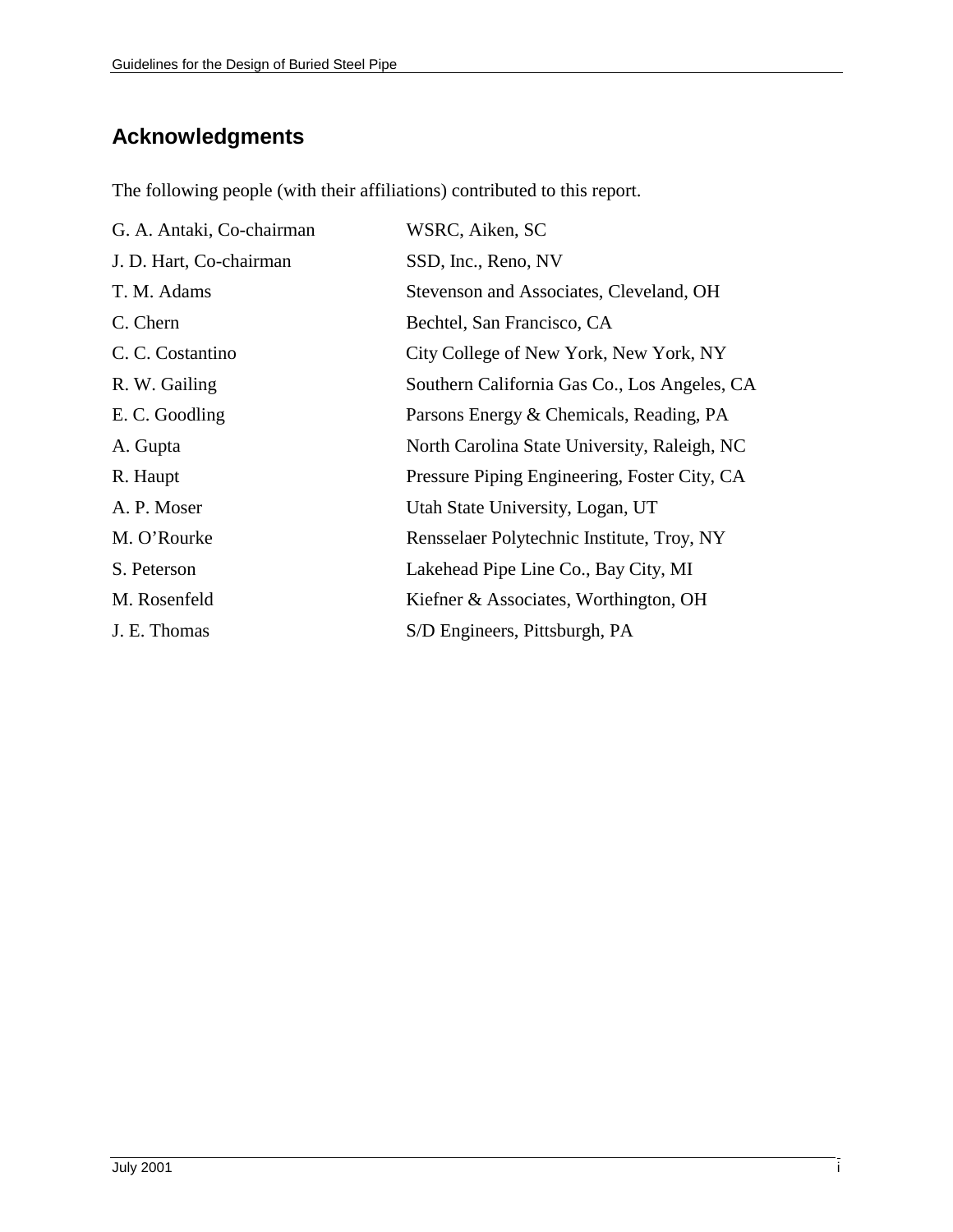# **Table of Contents**

| 1.0 |                                        |                                           |     |  |  |
|-----|----------------------------------------|-------------------------------------------|-----|--|--|
|     | 1.1<br>1.2<br>1.3                      |                                           |     |  |  |
| 2.0 |                                        |                                           |     |  |  |
|     | 2.1<br>2.2                             |                                           |     |  |  |
| 3.0 |                                        |                                           |     |  |  |
|     | 3.1<br>3.2<br>3.3<br>3.4<br>3.5<br>3.6 |                                           |     |  |  |
| 4.0 |                                        |                                           |     |  |  |
|     | 4.1<br>4.2<br>4.3<br>4.4               | 4.2.1<br>4.2.2<br>4.2.3<br>4.2.4<br>4.2.5 |     |  |  |
| 5.0 |                                        |                                           |     |  |  |
|     | 5.1<br>5.2<br>5.3<br>5.4               |                                           |     |  |  |
| 6.0 |                                        |                                           | .24 |  |  |
|     | 6.1<br>6.2<br>6.3                      |                                           |     |  |  |
| 6.4 |                                        |                                           |     |  |  |
| 7.0 |                                        |                                           |     |  |  |
|     | 7.1<br>7.2<br>7.3                      |                                           |     |  |  |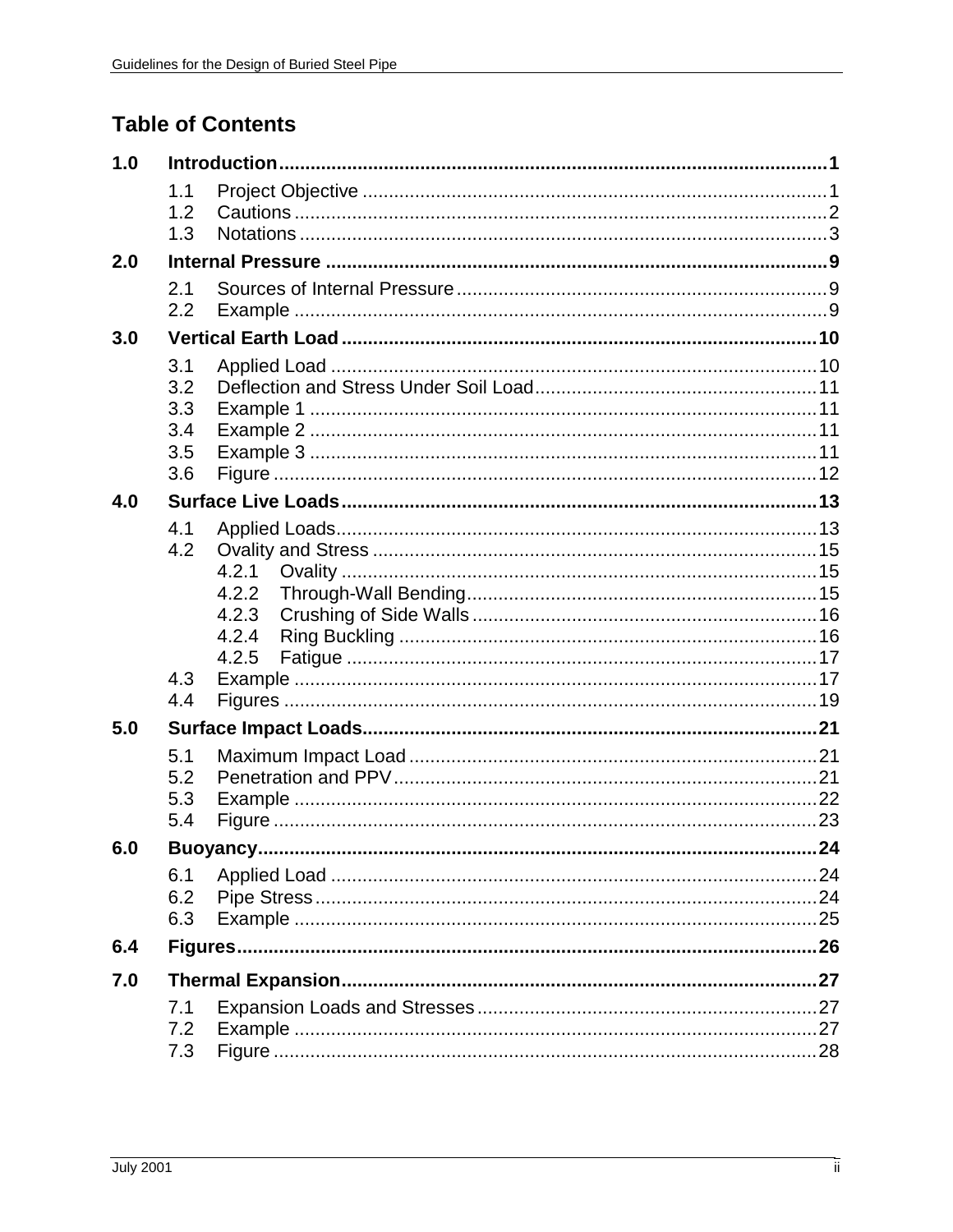|      | 8.1               |  |
|------|-------------------|--|
|      | 8.2               |  |
|      | 8.3               |  |
|      | 8.4               |  |
| 9.0  |                   |  |
|      | 9.1               |  |
|      | 9.2               |  |
|      | 9.3               |  |
| 10.0 |                   |  |
| 11.0 |                   |  |
|      |                   |  |
|      |                   |  |
|      |                   |  |
|      |                   |  |
| 12.0 |                   |  |
|      |                   |  |
|      |                   |  |
|      |                   |  |
|      |                   |  |
| 13.0 |                   |  |
|      |                   |  |
|      |                   |  |
|      |                   |  |
| 14.0 |                   |  |
|      |                   |  |
|      |                   |  |
|      |                   |  |
|      |                   |  |
|      |                   |  |
|      |                   |  |
|      |                   |  |
|      | B.1               |  |
|      |                   |  |
|      | B.2               |  |
|      | <b>B.3</b>        |  |
|      | B.4               |  |
|      | <b>B.5</b><br>B.6 |  |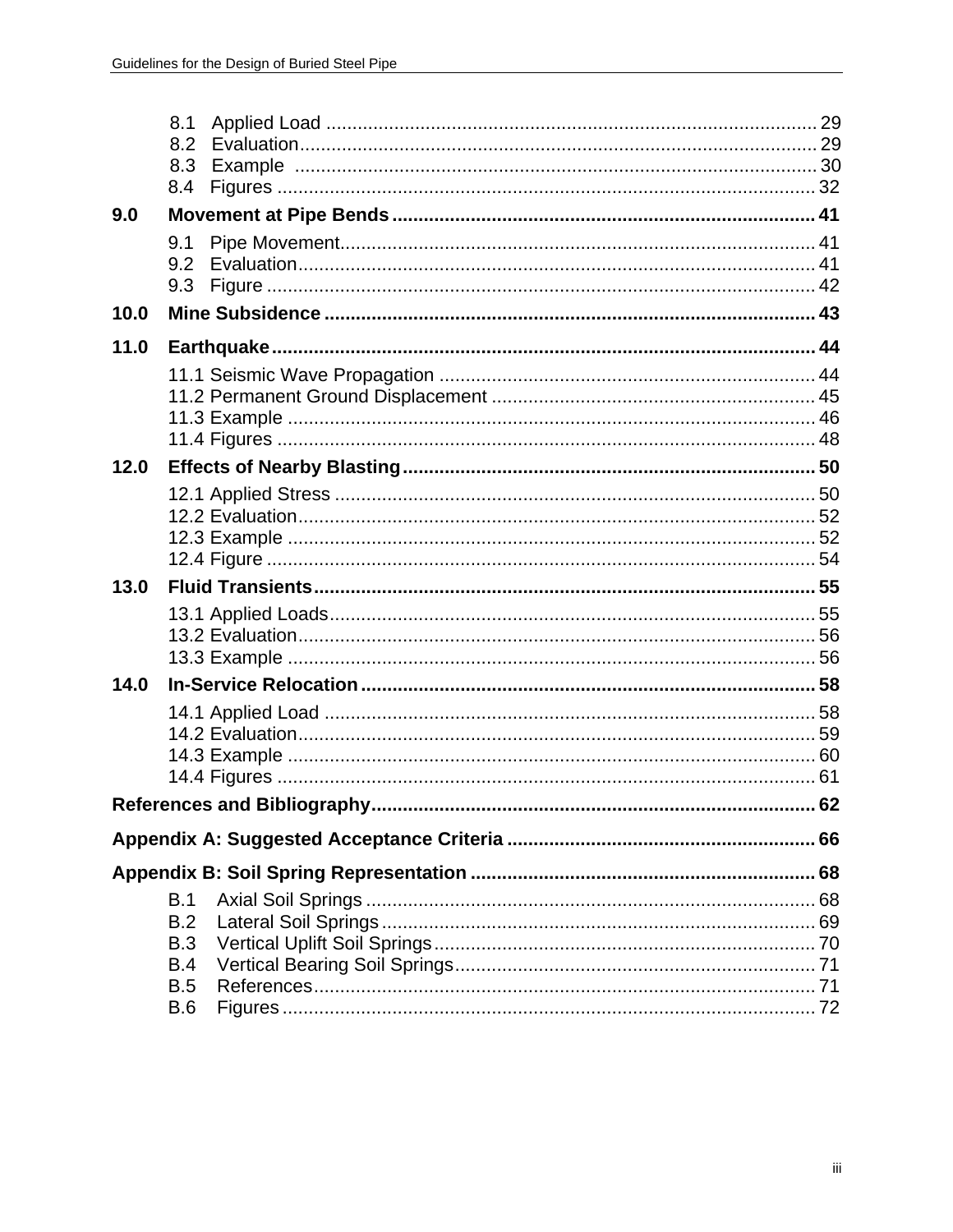# **List of Figures**

| <b>Figure 4.1-1</b><br><b>Figure 4.2-1</b><br>Figure 4.2-2<br><b>Figure 4.2-3</b><br>Figure 4.2-4<br><b>Figure 5.1-1</b><br><b>Figure 6.1-1</b> |
|-------------------------------------------------------------------------------------------------------------------------------------------------|
|                                                                                                                                                 |
|                                                                                                                                                 |
|                                                                                                                                                 |
|                                                                                                                                                 |
|                                                                                                                                                 |
|                                                                                                                                                 |
|                                                                                                                                                 |
| <b>Figure 6.1-2</b>                                                                                                                             |
| Bending Moment at Buried Pipe Bend Due to Constrained Pipe<br><b>Figure 7.1-1</b>                                                               |
|                                                                                                                                                 |
| Figure 8.2-1                                                                                                                                    |
| Figure 8.2-2                                                                                                                                    |
| Figure 8.3-1<br>Buried Pipeline Subject to Vertical Fault Movement34                                                                            |
| Vertical Displacement Profile Along the Pipeline 35<br>Figure $8.3-2(a)$                                                                        |
|                                                                                                                                                 |
| Figure $8.3-2(c)$                                                                                                                               |
| Figure $8.3-2(d)$                                                                                                                               |
| Figure 8.3-3(a) Top Fiber Axial Strain Diagram Along the Pipeline 37                                                                            |
| Bottom Fiber Axial Strain Diagram Along the Pipeline 37<br>Figure $8.3-3(b)$                                                                    |
| Figure $8.3-3(c)$                                                                                                                               |
| Figure $8.3-3(d)$                                                                                                                               |
| Figure 8.3-4(a) Force in Longitudinal Soil Springs Along the Pipeline39                                                                         |
| Displacement in Longitudinal Soil Springs Along the Pipeline 39<br>Figure $8.3-4(b)$                                                            |
| Figure 8.3-4(c) Force in Transverse Soil Springs Along the Pipeline 40                                                                          |
| Figure $8.3-4(d)$<br>Displacement in Transverse Soil Springs Along the Pipeline40                                                               |
| <b>Figure 9.1-1</b>                                                                                                                             |
| Direction of Ground Movement $\Delta$ and Zones of Pipe Axial Tension<br>Figure 11.2-1                                                          |
| and Compression for Longitudinal PGD where L is Small to                                                                                        |
| 48                                                                                                                                              |
| Figure 11.2-2<br>Direction of Ground Movement $\Delta$ and Zones of Pipe Axial Tension                                                          |
| and Compression for Longitudinal PGD where the Length of the                                                                                    |
|                                                                                                                                                 |
| Transverse PGD With Spatial Extend W and Amount of<br>Figure 11.2-3                                                                             |
| Movement $\Delta$                                                                                                                               |
| Figure 14.1-1                                                                                                                                   |
| Figure 14.1-2<br>Pipeline Lowering with Transition Lengths L1 and Obstruction                                                                   |
| Length L <sub>2</sub>                                                                                                                           |
| Figure B.1                                                                                                                                      |
| Figure B.2                                                                                                                                      |
| Figure B.3                                                                                                                                      |
| Figure B.4<br>Ranges for Values of Nqv and Ncv (from Trautman and O'Rourke,                                                                     |
|                                                                                                                                                 |
| Plotted Values of Bearing Capacity Factors (Nq, Nc, and N <sub>2</sub> )76<br>Figure B.5                                                        |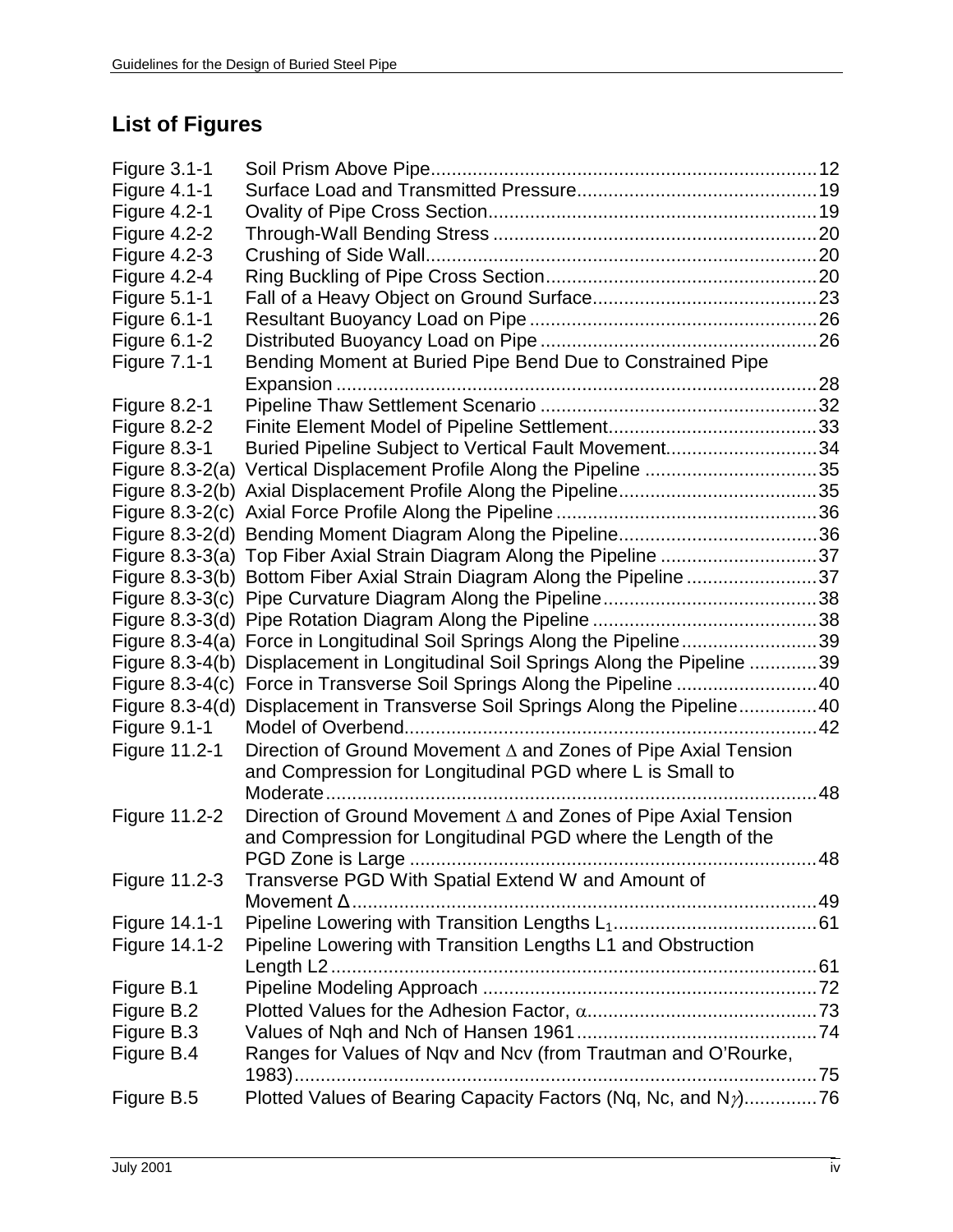# **List of Tables**

| Table 4.1-1       |                                                             |  |
|-------------------|-------------------------------------------------------------|--|
| Table 4.1-2       |                                                             |  |
| Table 8.3-1       | Soil Resistance Properties for Example Problem 31           |  |
| Table 11.1-1      |                                                             |  |
| <b>Table 12.1</b> | Empirical Coefficients for Estimating Velocity and Stress51 |  |
| Table 12.2        | Normalization Factors for Common Types of Explosives 51     |  |
| Table B.1         |                                                             |  |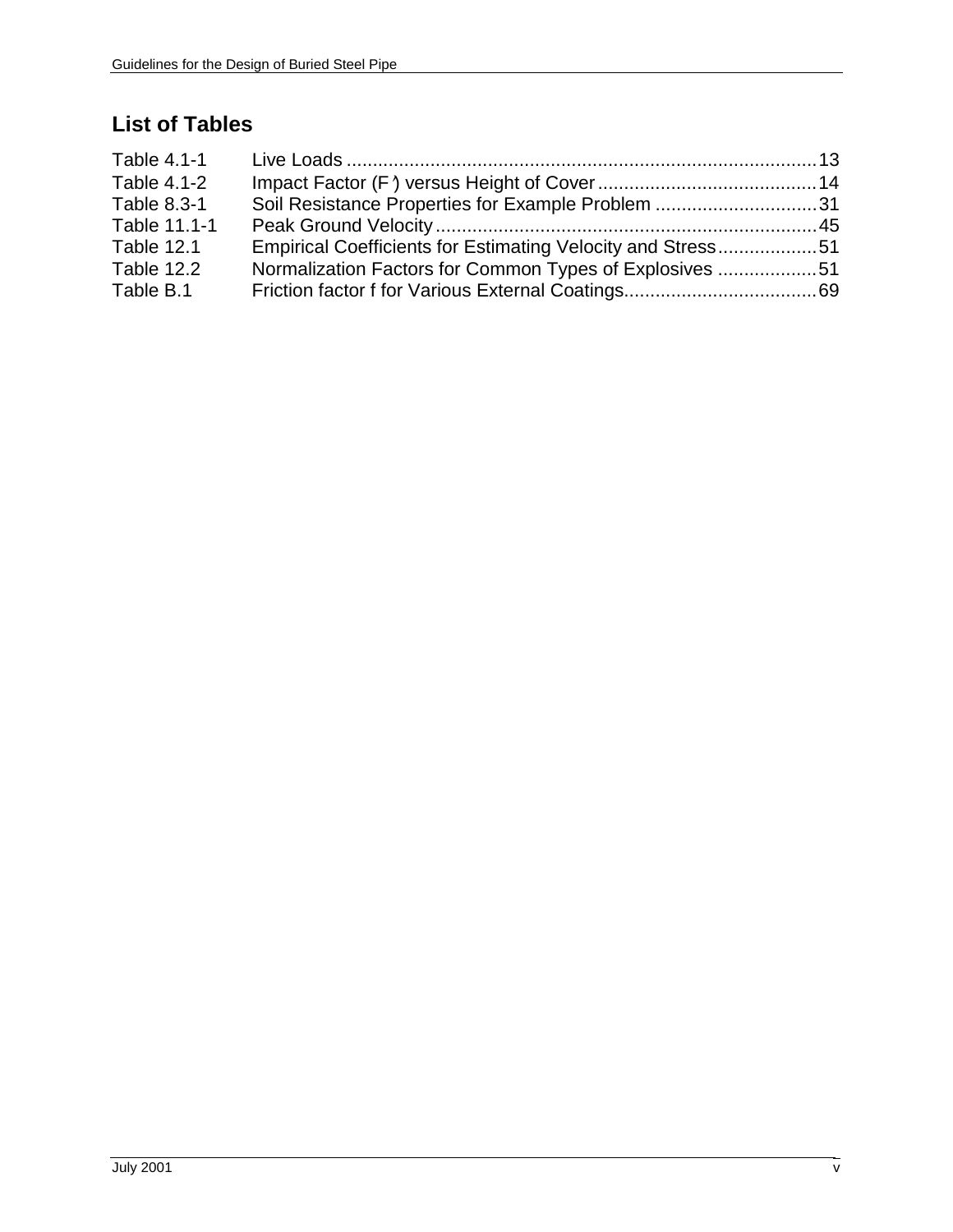# **1.0 Introduction**

The American Lifelines Alliance (ALA) was formed in 1998 under a cooperative agreement between the American Society of Civil Engineers (ASCE) and the Federal Emergency Management Agency (FEMA). In 1999, ALA requested a group of civil and mechanical engineers, listed in the Acknowledgements, to prepare a guide for the design of buried steel pipe. The group prepared the guidelines presented in this report, with an emphasis on the fundamental design equations suitable for hand calculations, and where necessary, guidance for finite element analysis.

# **1.1 Project Objective**

The purpose of this guide is to develop design provisions to evaluate the integrity of buried pipe for a range of applied loads. The provisions contained in this guide apply to the following kinds of buried pipe:

- New or existing buried pipe, made of carbon or alloy steel, fabricated to ASTM or API material specifications.
- Welded pipe, joined by welding techniques permitted by the ASME code or the API standards.
- Piping designed, fabricated, inspected and tested in accordance with an ASME B31 pressure piping code. These codes are: B31.1 power piping, B31.3 process piping, B31.4 liquid hydrocarbon pipelines, B31.5 refrigeration piping, B31.8 gas transmission and distribution piping, B31.9 building services piping, B31.11 slurry piping, and ASME Boiler and Pressure Vessel Code, Section III, Division 1 nuclear power plant piping.
- Buried pipe and its interface with buildings and equipment.

Each section in the guide addresses a different form of applied load:

- 2.0 Internal Pressure
- 3.0 Vertical Earth Loads
- 4.0 Surface Live Loads
- 5.0 Surface Impact Loads
- 6.0 Buoyancy
- 7.0 Thermal Expansion
- 8.0 Relative Pipe-Soil Displacement
- 9.0 Movement at Pipe Bends
- 10.0 Mine Subsidence
- 11.0 Earthquake
- 12.0 Effects of Nearby Blasting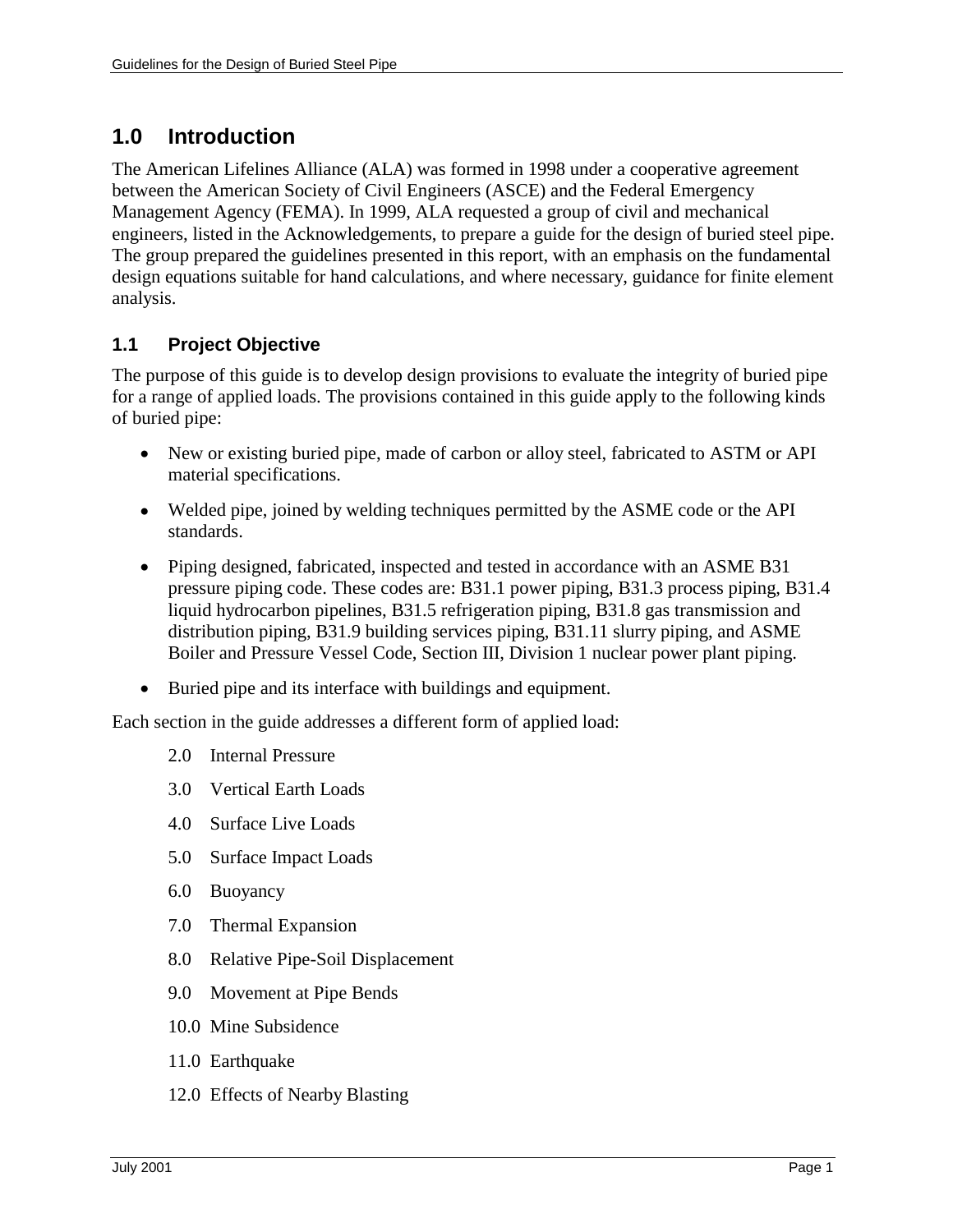- 13.0 Fluid Transients
- 14.0 In-Service Relocation

A dimensionally consistent set of units is used throughout, unless units are specifically called out. For typical pressure piping applications, the pipe demand calculations for some of these load conditions can lead to inconsequential stress levels. Nevertheless, the procedures for estimating pipe stress demands due to these loads are presented for completeness. As designers gain experience using these calculations, they will more efficiently identify which load conditions are relevant to their particular application. Examples of calculations for computing various measures of demand on buried pipes are presented at the end of each section, whenever possible.

The designer should appropriately combine the effects of concurrent loads when evaluating the adequacy of the buried pipe. Appendix A: Suggested Acceptance Criteria contains guidance for the evaluation of the buried pipe capacity. The equations used to calculate soil resistance are common to several loading conditions and are provided in Appendix B: Soil Spring Representation.

The provisions of this document have been written in permissive language and offer the user a series of options or instructions but do not prescribe a specific course of action. Significant judgment must be applied by the user.

## **1.2 Cautions**

The guide does not address the effects of material degradation, such as corrosion and cracks, or damage incurred during transport and installation or by third parties, such as dents or gouges. The guide does not address regulatory compliance, which may impose additional requirements or restrictions on the design. The guide does not address company-specific practices such as rightof-way or minimum spacing for limiting collateral damage.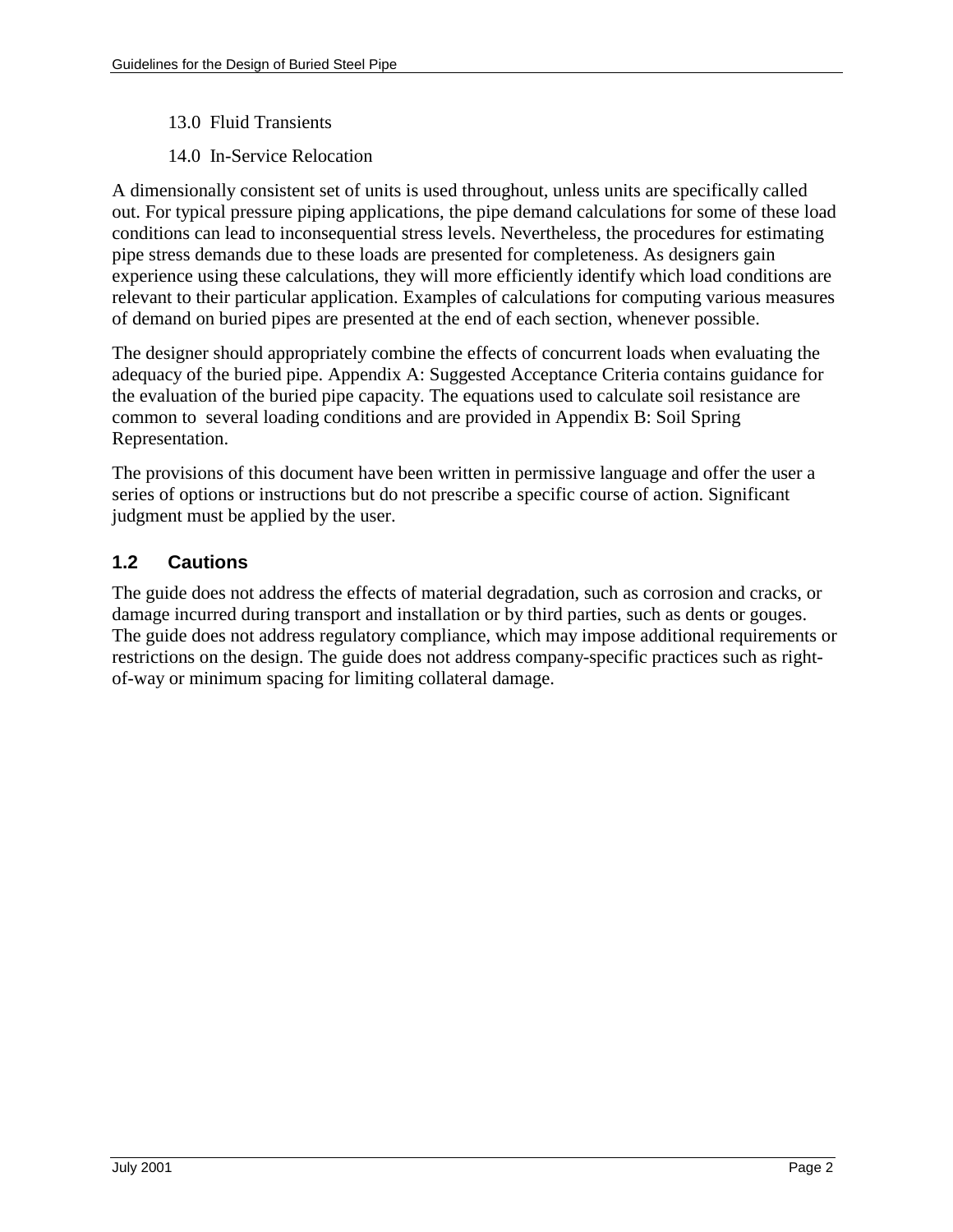## **1.3 Notations**

| $(EI)_{eq}$             | $=$ equivalent pipe wall stiffness per inch of pipe length                                |
|-------------------------|-------------------------------------------------------------------------------------------|
| A                       | $=$ metal cross-section area of pipe                                                      |
| A                       | $=$ distance to nearest explosive charge                                                  |
| $A_f$                   | $=$ pipe flow area                                                                        |
| B'                      | $=$ empirical coefficient of elastic support                                              |
| $\mathcal{C}_{0}^{(n)}$ | $=$ soil cohesion                                                                         |
| $\mathcal{C}_{0}^{0}$   | $=$ depth of soil cover above pipe                                                        |
| $c_L$                   | $=$ sonic velocity in liquid                                                              |
| $C_p$                   | $=$ seismic compression wave velocity in soil                                             |
| $C_{s}$                 | $=$ apparent propagation velocity of seismic waves                                        |
| D                       | $=$ outside diameter                                                                      |
| D                       | $=$ offset distance between a concentrated surface load and the<br>centerline of the pipe |
| <b>DMF</b>              | $=$ dynamic magnification factor of impulsive load from water<br>hammer                   |
| dP                      | $=$ pressure rise due to rapid valve closure in a pipeline carrying<br>fluid              |
| $D_l$                   | $=$ deflection-lag factor for computing pipe ovality                                      |
| E                       | $=$ modulus of elasticity of pipe                                                         |
| E'                      | $=$ modulus of soil reaction                                                              |
| $E_C$                   | $=$ modulus of pipeline coating elasticity                                                |
| $E_L$                   | $=$ modulus of pipeline lining elasticity                                                 |
| F                       | $=$ unbalanced impulsive load along each straight section of<br>pipe                      |
| $F_b$                   | $=$ upward force due to buoyancy per unit length of pipe                                  |
| FS                      | $=$ factor of safety                                                                      |
| G                       | $=$ gravitational constant                                                                |
| G                       | $=$ soil shear modulus                                                                    |
| H                       | $=$ depth of cover to pipe centerline                                                     |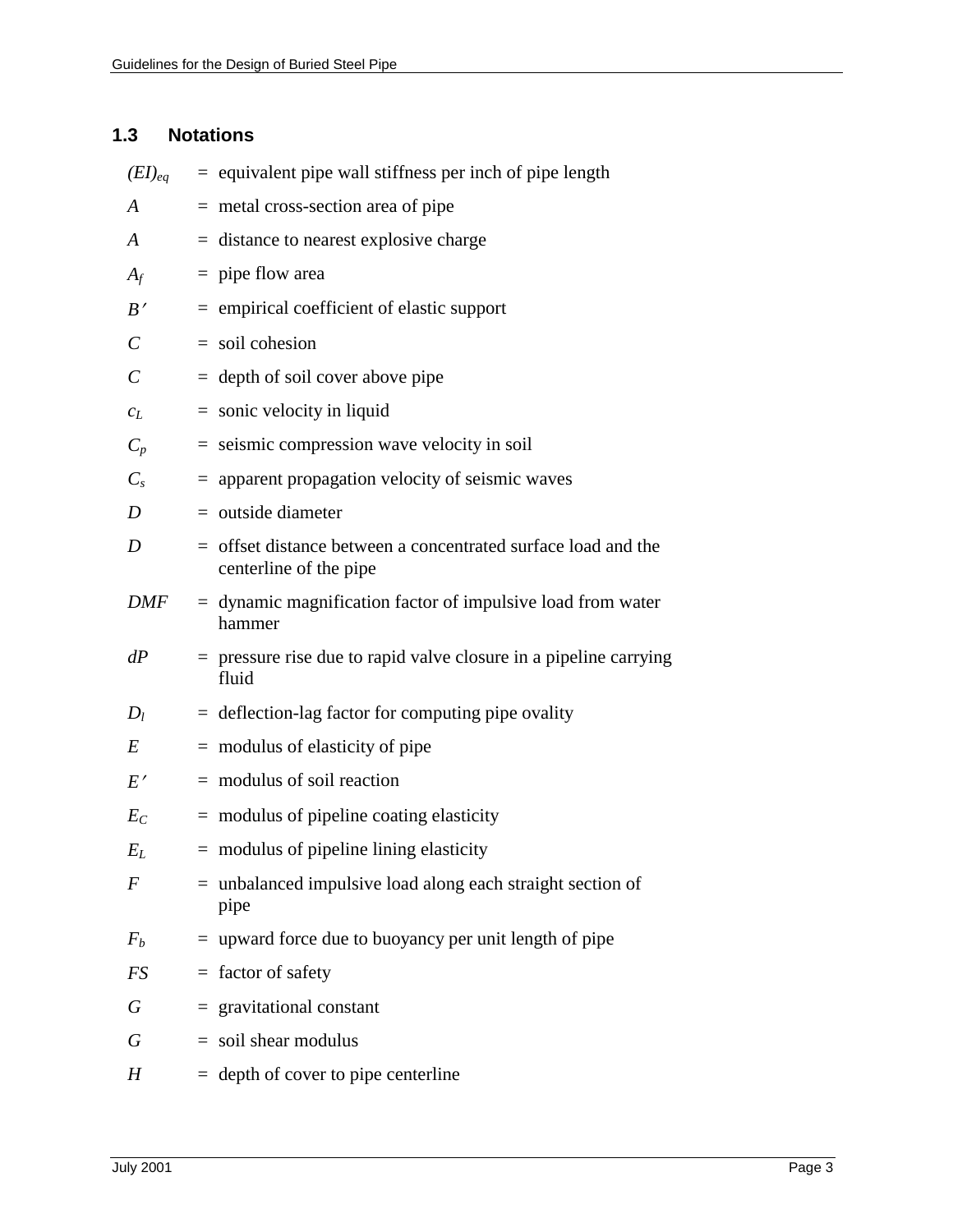| $H_f$            | $=$ drop height                                                                                                               |
|------------------|-------------------------------------------------------------------------------------------------------------------------------|
| $h_w$            | $=$ distance between the top of the pipe and the ground water<br>table (zero if the water table is below the top of the pipe) |
| $\boldsymbol{l}$ | $=$ moment of inertia of pipe wall                                                                                            |
| $I_C$            | $=$ moment of inertia of pipe coating                                                                                         |
| $I_L$            | $=$ moment of inertia of pipe lining                                                                                          |
| K                | $=$ bedding constant                                                                                                          |
| $K_I$            | = coefficient for achieving specific level of conservatism in<br>estimating pipe stresses from blasting                       |
| $K_i$            | $=$ empirical coefficients for estimating blast loads ( $i = 1$ to 6)                                                         |
| $K_{o}$          | $=$ coefficient of earth pressure at rest                                                                                     |
| $\boldsymbol{k}$ | $=$ coefficient of penetration                                                                                                |
| L                | $=$ length of pipe span                                                                                                       |
| $L_l$            | $=$ transition length for in-service pipeline relocation                                                                      |
| $L_b$            | $=$ length of pipe span in the buoyancy zone                                                                                  |
| $L_{s}$          | $=$ support span for in-service pipeline relocation                                                                           |
| $L_T$            | = total length of trench for in-service pipeline relocation                                                                   |
| $L_{v}$          | $=$ distance from a valve to an upstream pressure source                                                                      |
| $\it N$          | $=$ factor to normalize explosives to ANFO (94/6) explosive                                                                   |
| Νl               | $=$ number of explosive charges in a row                                                                                      |
| N <sub>2</sub>   | $=$ number of rows of explosive charges                                                                                       |
| $N_c$            | = vertical downward soil bearing capacity factor                                                                              |
| $N_{ch}$         | $=$ horizontal soil bearing capacity factor for clay                                                                          |
| $N_{cv}$         | $=$ vertical upward soil bearing capacity factor for clay                                                                     |
| $N_q$            | $=$ vertical downward soil bearing capacity factor                                                                            |
| $N_{qh}$         | $=$ horizontal soil bearing capacity factor for sand                                                                          |
| $N_{qv}$         | $=$ vertical upward soil bearing capacity factor for sand                                                                     |
| $N_{\gamma}$     | $=$ vertical downward soil bearing capacity factor                                                                            |
| $\boldsymbol{P}$ | = total vertical pressure load on pipe                                                                                        |
| $\boldsymbol{p}$ | $=$ internal pipe pressure                                                                                                    |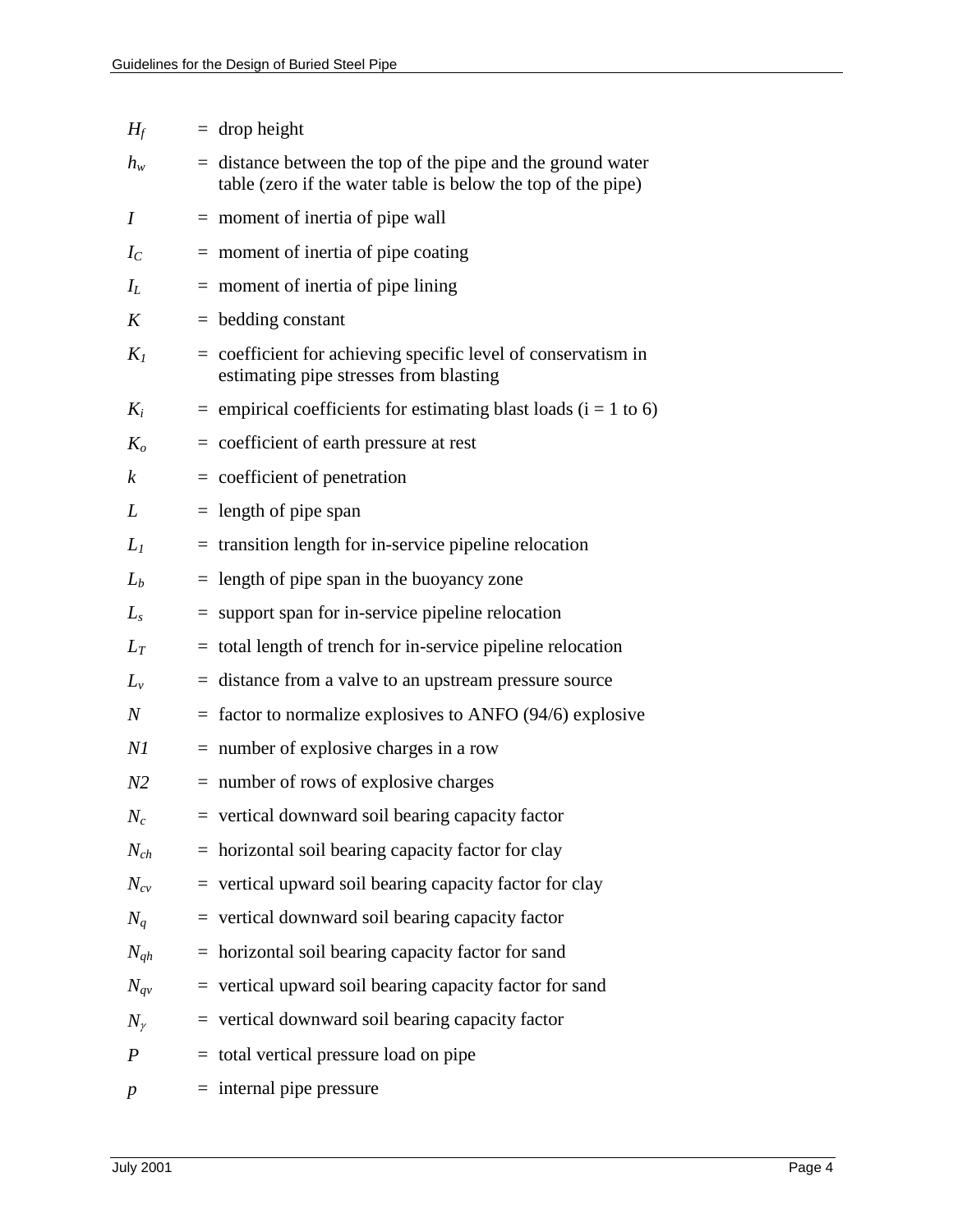| $P_a$            | $=$ pressure from weight of a falling object distributed over the<br>impact area                          |
|------------------|-----------------------------------------------------------------------------------------------------------|
| <b>PGA</b>       | $=$ peak ground acceleration                                                                              |
| <i>PGV</i>       | $=$ peak ground velocity                                                                                  |
| $P_{max}$        | $=$ maximum impact load at the ground surface                                                             |
| $p_o$            | $=$ atmospheric pressure                                                                                  |
| $P_p$            | = vertical pressure transmitted to pipe from a concentrated load                                          |
| <b>PPV</b>       | $=$ peak particle velocity from surface impact                                                            |
| $P_{s}$          | $=$ concentrated load at the ground surface                                                               |
| $P_u$            | $=$ maximum horizontal soil bearing capacity                                                              |
| $P_{v}$          | $=$ vertical soil trench pressure acting on the top of the pipe                                           |
| $P_{vu}$         | $=$ vertical earth load pressure for undisturbed placement<br>conditions                                  |
| $Q_u$            | $=$ maximum vertical upward soil bearing capacity                                                         |
| $\boldsymbol{R}$ | $=$ pipe radius                                                                                           |
| r                | $=$ charge standoff distance                                                                              |
| $R_c$            | $=$ radius of curvature associated with pipeline deformation<br>imposed by in-service pipeline relocation |
| $R_{gcg}$        | $=$ distance to geometric center of a grid of explosive charges                                           |
| $R_{\text{gcl}}$ | $=$ distance to geometric center of a line of explosive charges                                           |
| $r_{o}$          | $=$ equivalent radius of impact object                                                                    |
| $R_{s}$          | $=$ standoff distance                                                                                     |
| $R_{w}$          | $=$ water buoyancy factor                                                                                 |
| S                | $=$ in-line spacing of explosive charges                                                                  |
| S                | $=$ ASME allowable hoop stress                                                                            |
| $S_A$            | $= F(1.25S_c + 0.25S_h)$                                                                                  |
| $S_{allow}$      | $=$ allowable stress for in-service pipeline relocation                                                   |
| $S_c$            | $=$ allowable stress at ambient temperature                                                               |
| $S_h$            | $=$ allowable stress at operating temperature                                                             |
| SMYS             | $=$ specified minimum yield stress                                                                        |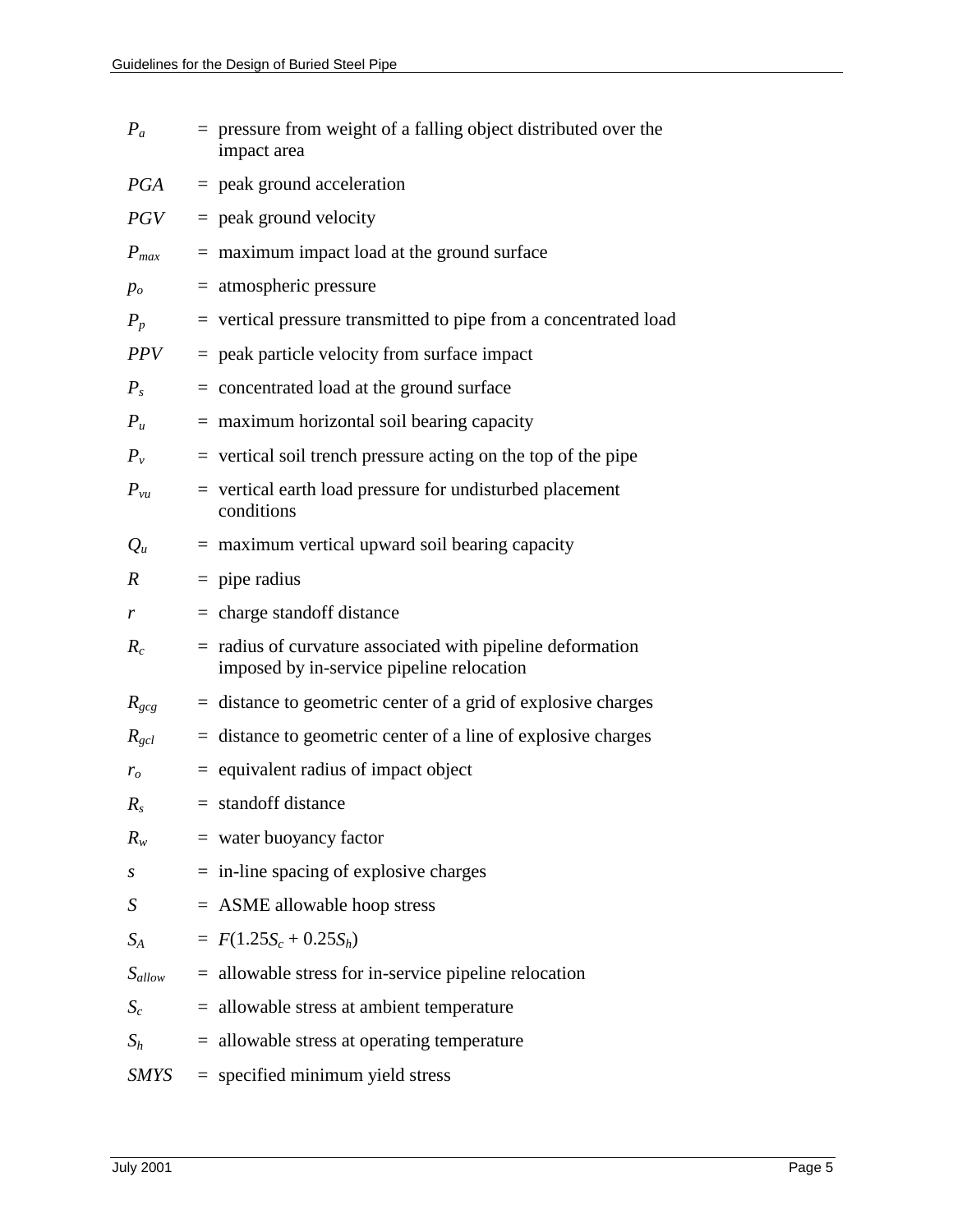| t                  | $=$ pipe wall thickness                                                    |
|--------------------|----------------------------------------------------------------------------|
| $T_I$              | $=$ installation temperature                                               |
| $T_2$              | $=$ maximum operating temperature                                          |
| $t_c$              | $=$ valve closing time                                                     |
| $T_u$              | $=$ peak friction force at pipe-soil interface                             |
| U                  | $=$ peak radial ground velocity produced by blasting                       |
| V                  | $=$ impact velocity                                                        |
| $V_{g}$            | $=$ peak ground velocity                                                   |
| $V_{s}$            | $=$ shear wave velocity of near-surface soils                              |
| w                  | $=$ total unit weight of pipe with contents, force/length                  |
| W                  | $=$ weight of falling object                                               |
| $W_{act}$          | $=$ actual explosive weight                                                |
| $W_c$              | $=$ weight of pipe contents per unit length                                |
| $W_{\text{eff}}$   | $=$ effective explosive weight                                             |
| $W_p$              | $=$ weight of pipe per unit length                                         |
| $W_{s}$            | $=$ scaled explosive weight                                                |
| $W_w$              | $=$ weight of water displaced by pipe                                      |
| X                  | $=$ elevation difference between original pipeline and lowered<br>pipeline |
| $x_p$              | $=$ penetration depth of falling object                                    |
| $\mathcal{Y}$      | $=$ deflection at midpoint of pipe due to buoyancy                         |
| Y                  | $=$ ASME B31.1 time-dependent factor                                       |
| Z                  | $=$ elastic modulus of pipe cross-section                                  |
| $\varDelta_p$      | = horizontal displacement to develop $P_u$                                 |
| $\mathcal{A}_{qd}$ | = vertical displacement to develop $Q_d$                                   |
| $\Delta_{qu}$      | = vertical displacement to develop $Q_u$                                   |
| $\varDelta_t$      | $=$ axial displacement to develop $T_u$                                    |
| $\Delta_{\rm v}$   | change in liquid velocity from initial flow rate to zero                   |
| $\Delta_{\rm v}$   | $=$ vertical deflection of pipe from vertical loads                        |
|                    |                                                                            |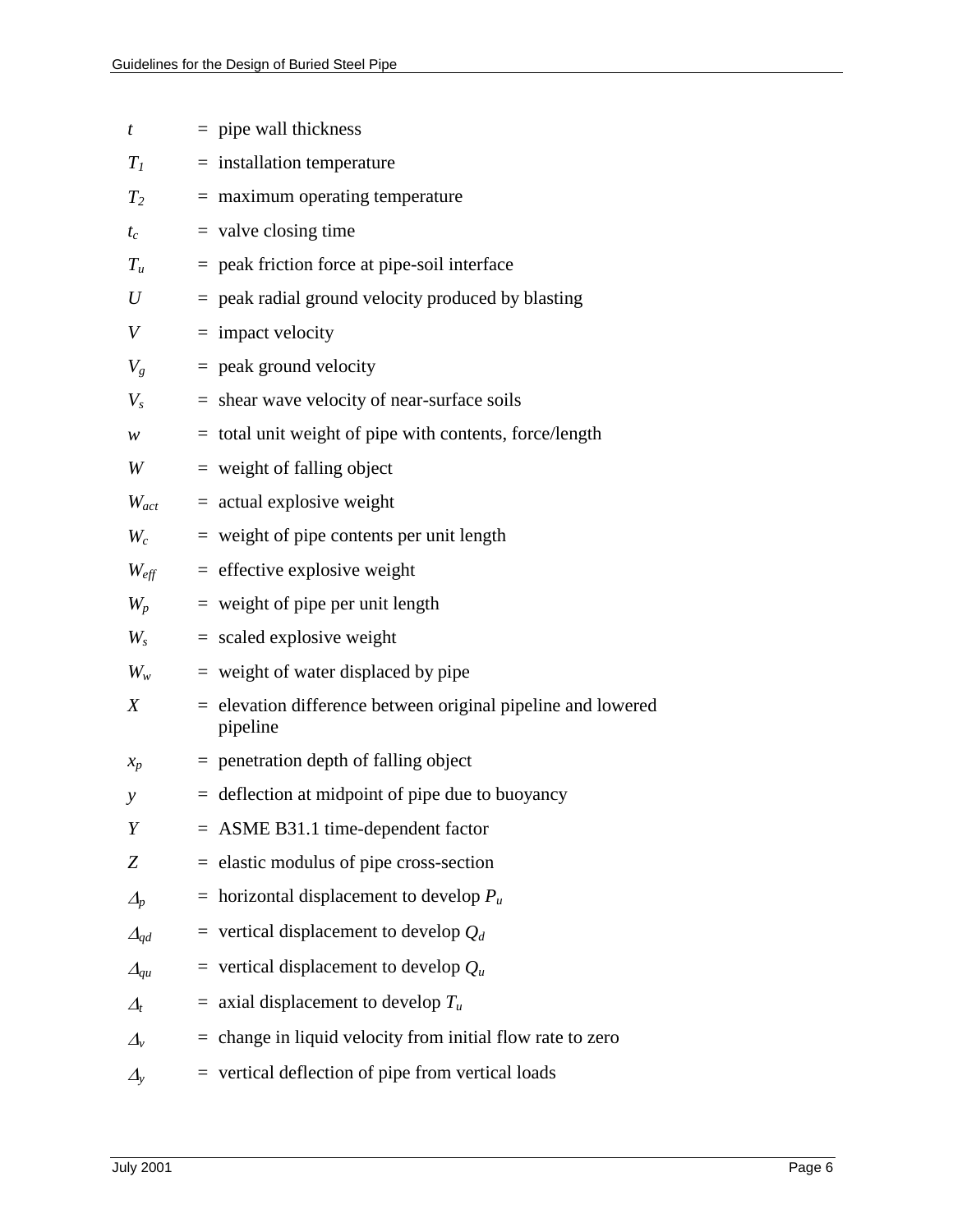| $\alpha$                  | $=$ coefficient of thermal expansion                                                                   |
|---------------------------|--------------------------------------------------------------------------------------------------------|
| $\alpha$                  | $=$ adhesion factor for clay                                                                           |
| $\alpha$                  | $=$ factor applied to $C_s$ in estimating ground strain from wave<br>propagation                       |
| $\beta$                   | $=$ angle between the pipeline and a row of explosive charges                                          |
| $\delta$                  | $=$ interface friction angle for cohesionless soils                                                    |
| $\mathcal{E}_{15}$        | $=$ allowable longitudinal compressive strain associated with<br>15% ovalization of pipe cross section |
| $\mathcal{E}_a$           | $=$ pipeline axial strain                                                                              |
| $\mathcal{E}_b$           | $=$ pipeline bending strain                                                                            |
| $\mathcal{E}_\mathcal{C}$ | $=$ allowable longitudinal (axial or bending) compression strain                                       |
| γ                         | $=$ total dry unit weight of fill                                                                      |
| $\overline{\gamma}$       | $=$ effective unit weight of soil                                                                      |
| Υd                        | $=$ dry unit weight of soil                                                                            |
| $\mathcal{V}_w$           | $=$ unit weight of water                                                                               |
| λ                         | $=$ wavelength                                                                                         |
| $\rho$                    | $=$ soil mass density                                                                                  |
| $\rho_{\!f}$              | $=$ density of fluid carried by the pipe                                                               |
| $\sigma$                  | $=$ pipeline stress from blasting                                                                      |
| $\sigma_a$                | $=$ pipeline axial stress                                                                              |
| $\sigma_b$                | $=$ through-wall bending stress                                                                        |
| $\sigma_b$                | $=$ pipeline bending stress                                                                            |
| $\sigma_{be}$             | $=$ factored pipeline bending stress from blasting                                                     |
| $\sigma_{bf}$             | $=$ stress caused by buoyancy                                                                          |
| $\sigma_{bs}$             | $=$ pipeline bending stress associated with the pipeline spanning<br>between lift or support points    |
| $\sigma_{bt}$             | $=$ maximum bending stress due to thermal expansion                                                    |
| $\sigma_{bw}$             | $=$ through-wall bending stress                                                                        |
| $\sigma_c$                | $=$ longitudinal compressive stress                                                                    |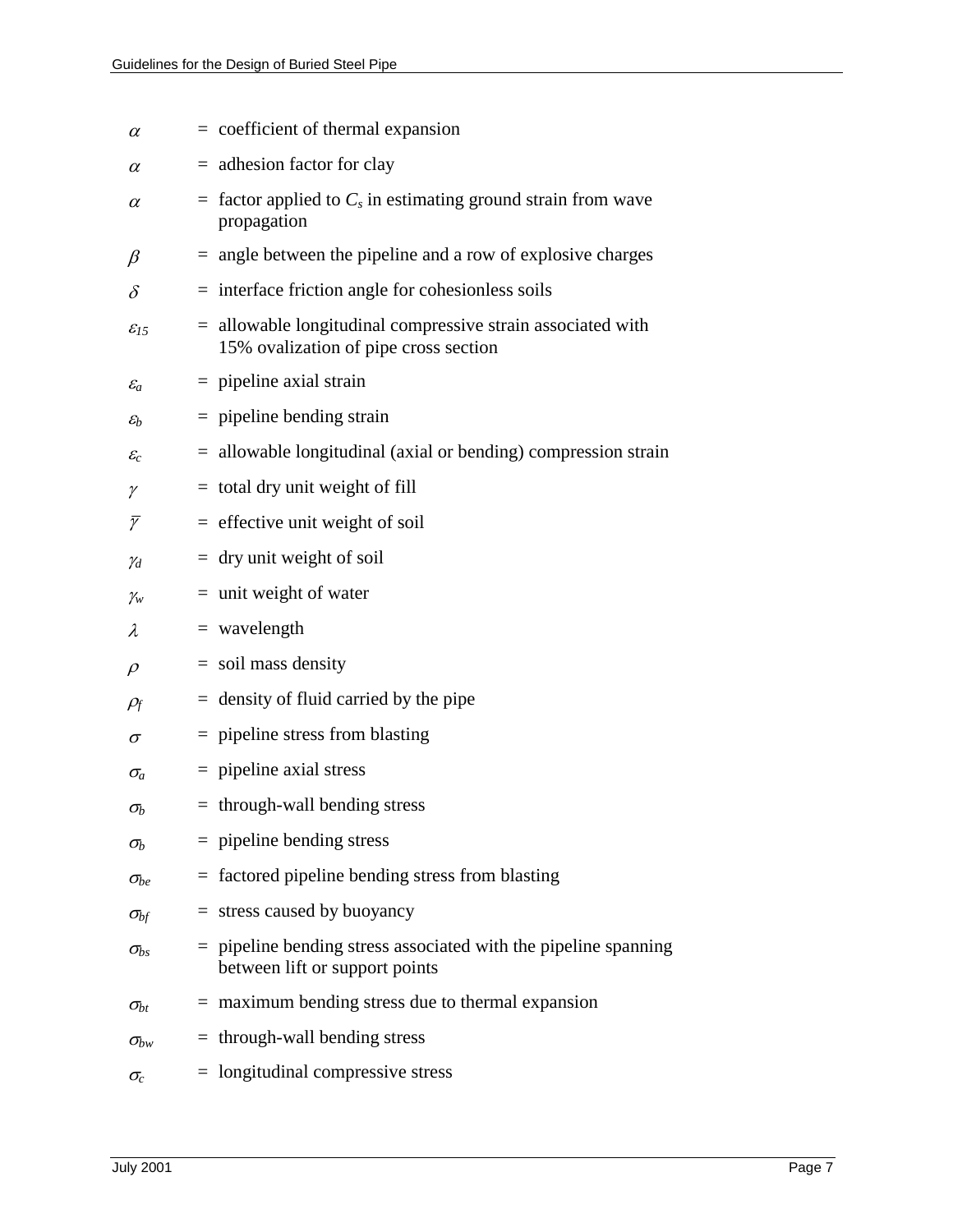| $\sigma_h$ | $=$ hoop stress from internal pressure |
|------------|----------------------------------------|
|------------|----------------------------------------|

- $\sigma_{LC}$  = longitudinal compressive stress caused by a temperature differential
- $\sigma_{lp}$  = longitudinal stress due to internal pressure
- $\sigma_u$  = ultimate strength of pipe steel
- $\sigma_{wb}$  = longitudinal stress from water hammer
- $\sigma_y$  = yield stress for the pipe steel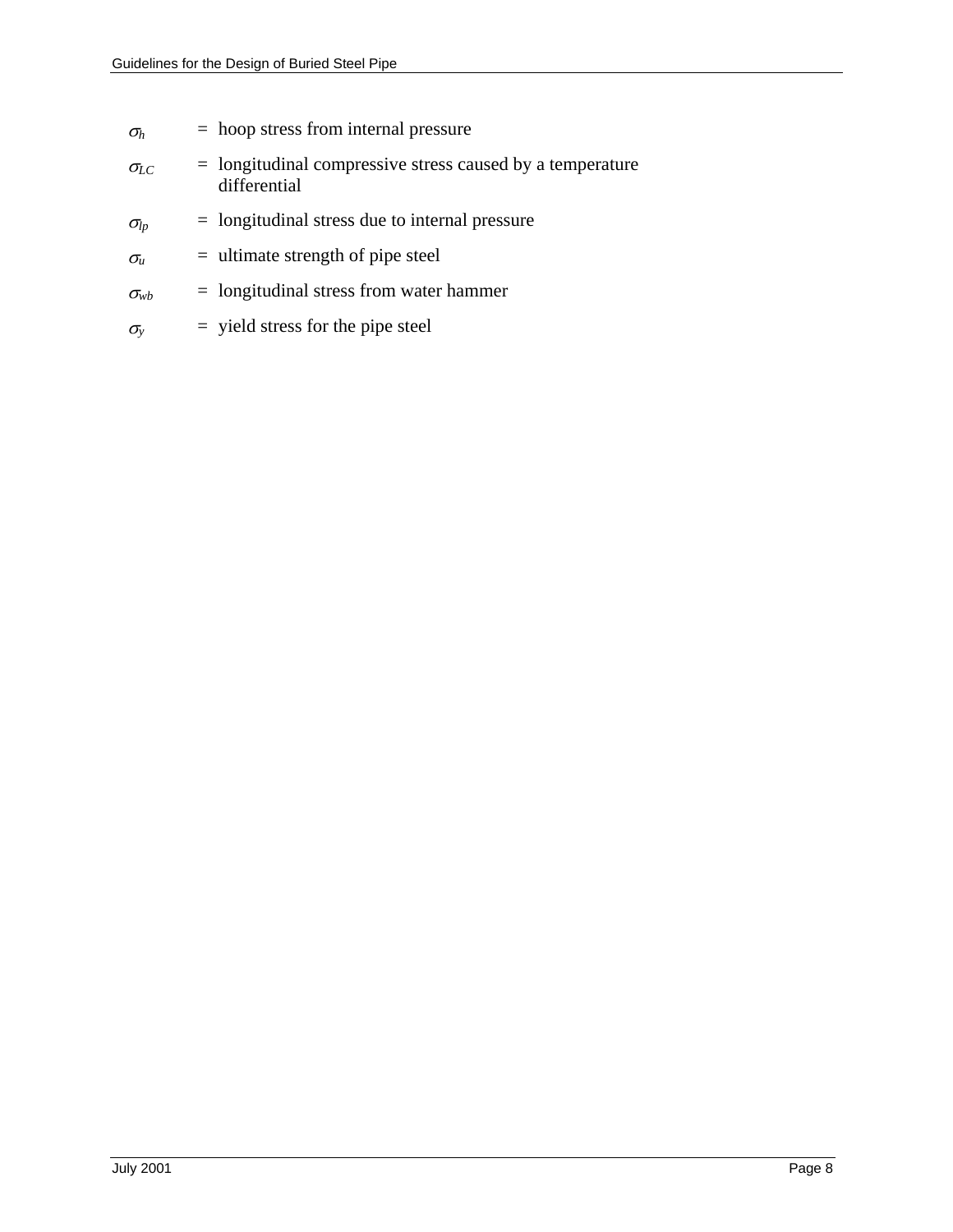# **2.0 Internal Pressure**

#### **2.1 Sources of Internal Pressure**

The internal pressure to be used in designing a piping system for liquid, gas, or two-phase (liquid-gas or liquid-vapor) shall be the larger of the following:

- The maximum operating pressure, or design pressure of the system. Design pressure is the largest pressure achievable in the system during operation, including the pressure reached from credible faulted conditions such as accidental temperature rise, failure of control devices, operator error, and anticipated over-pressure transients such as waterhammer in liquid lines.
- The system hydrostatic or pneumatic test pressure.
- Any in-service pressure leak test.

The internal pressure design of a buried pipe and its corresponding above-ground pipe derive from the same equation.

## **2.2 Example**

A 6-inch seamless carbon steel pipe, ASTM A106 Grade B material, is buried at a chemical process plant. The pipe is designed to the ASME B31.3 Code, with a design pressure of 500 psi and a maximum design temperature of  $100^{\circ}$ F. The ASME B31.3 allowable stress for the ASTM A106 Grade B at  $100^{\circ}$ F is  $S = 20,000$  psi. The minimum wall thickness of the buried pipe is:

 $(2-1)$ 

$$
t = \frac{pD}{2(SE + pY)}
$$

where:

- $t =$  minimum wall thickness required by ASME B31.3, in
- $D =$  pipe outside diameter = 6.625 in
- $S =$ ASME B31.3 allowable stress at the design temperature = 20,000 psi

 $E$  = quality factor = 1.0 for seamless pipe

- $p =$  design pressure, psi
- $Y =$  ASME B31.3 temperature dependent factor = 0.4

The calculated thickness t is 0.08 inches. Then add a corrosion allowance and a fabrication tolerance allowance (12.5% for ASTM A106 material) to obtain the minimum required pipe wall thickness. Note that this process for calculating the pipe wall thickness is identical to the design of a corresponding above-ground piping.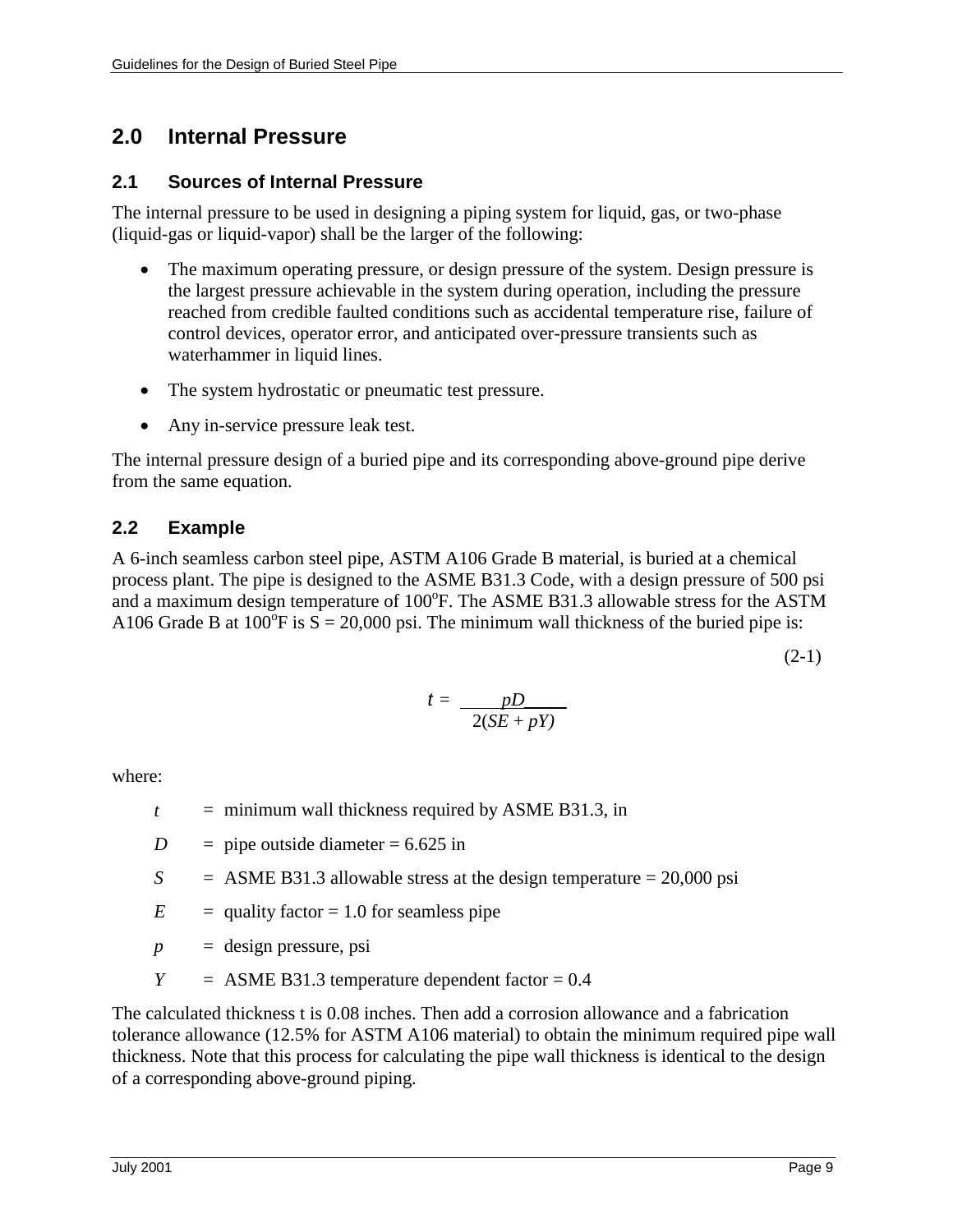# **3.0 Vertical Earth Load**

# **3.1 Applied Load**

Vertical earth load is primarily a consideration for non-operating conditions of buried steel pipe when the pipeline is under no internal pressure. Under most operating conditions, the external earth pressure can be neglected since it is insignificant in comparison to the internal pipe pressure. Vertical earth load is an important consideration when designing piping casings used for rail and road crossings.

For the purpose of calculating earth loads on a buried pipe, a steel pipe is considered flexible and design procedures for flexible pipes apply. For flexible pipes placed in a trench and covered with backfill, the earth dead load applied to the pipe is the weight of a prism of soil with a width equal to that of the pipe and a height equal to the depth of fill over the pipe, as shown in Figure 3.1-1. This approach is followed for both trench and embankment conditions.

For conditions where the pipeline is above the water table, an upper-bound estimate of the pipe pressure resulting from earth dead load can be obtained using Equation 3-1.

$$
P_v = \gamma C \tag{3-1}
$$

where:

 $P_v$  = earth dead load pressure on the conduit

 $\gamma$  = total dry unit weight of fill

 $C =$  height of fill above top of pipe

For conditions where the pipe is located below the water table, the effect of soil grain buoyancy can be included in the earth load pressure using Equation 3-2.

$$
P_v = \gamma_w h_w + R_w \gamma_d C \tag{3-2}
$$

where:

 $P_v$  = earth dead load pressure on the conduit

 $\gamma_d$  = dry unit weight of backfill

 $C =$  height of fill above top of pipe

 $h_w$  = height of water above pipe

 $\chi$ <sup>*w*</sup> = unit weight of water

 $R_w$  = water buoyancy factor = 1- 0.33( $h_w$ /C)

If the pipe is jacked into undisturbed and unsaturated soil instead of being placed in a trench and covered with backfill, then soil friction and cohesion combine to greatly reduce the earth load on the pipe when compared to the prism load. A conservative estimate of the earth load on pipe jacked in undisturbed soil is given as follows [Moser]: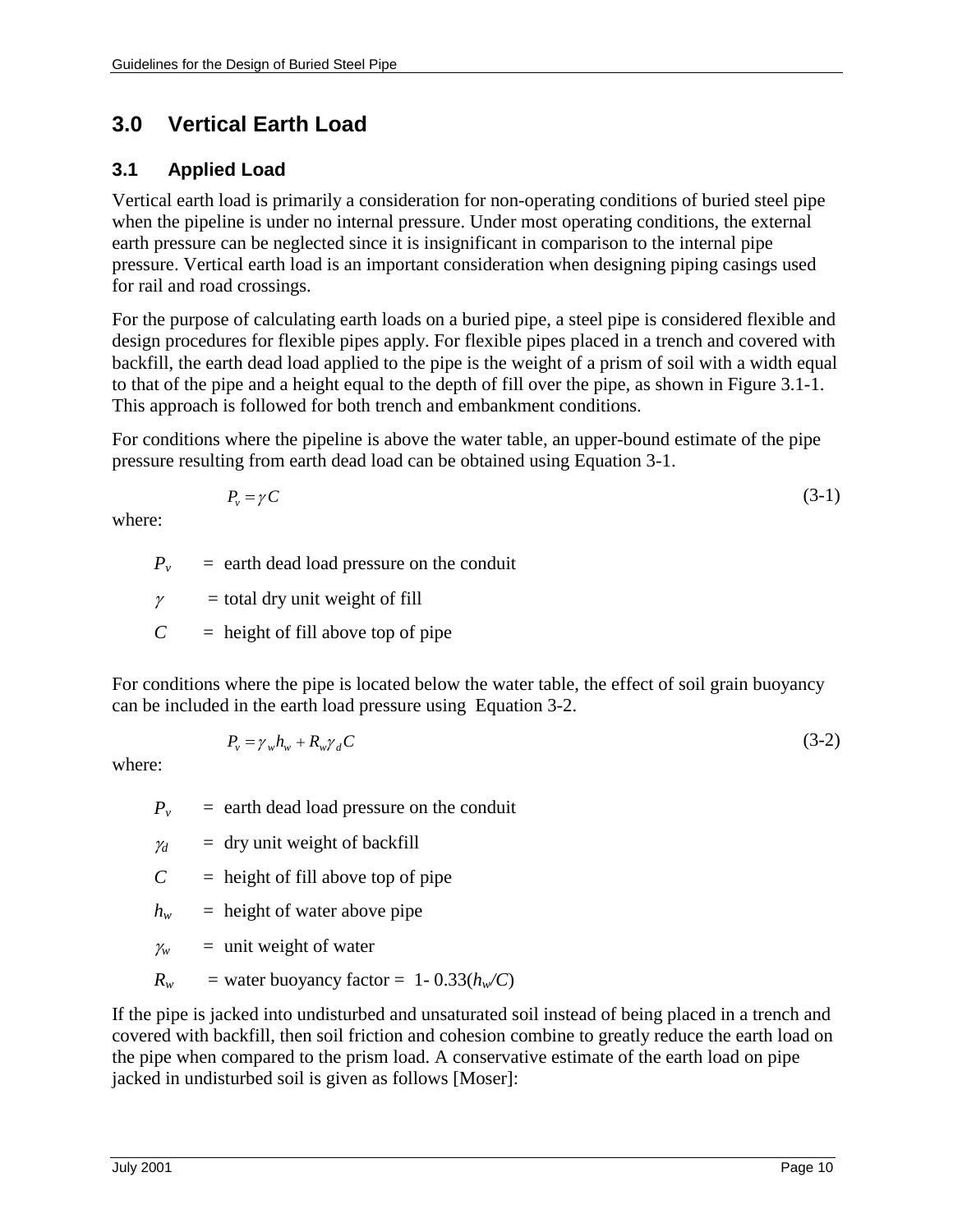$$
P_{vu} = P_v - 2c\frac{C}{D} \tag{3-3}
$$

where:

- $P_{vu}$  = vertical earth load pressure for undisturbed placement conditions
- $c =$  soil cohesion (ranges from 0 psf for loose, dry sand to 1,500 psf for hard clay)

*D* = pipe outer diameter

#### **3.2 Deflection and Stress Under Soil Load**

The effects of soil loads on pipe stresses and pipe ovality in cross-sections are evaluated in conjunction with surface loads in Section 4.2.

#### **3.3 Example 1**

The earth load pressure on a pipeline buried 10 feet underground, with a total unit weight of 120  $1b/ft^3$  is:

$$
P_v = \left(120 \frac{\text{lb}}{\text{ft}^3}\right) (10 \text{ft}) = 1,200 \text{psf}
$$

#### **3.4 Example 2**

For a pipe buried 10 feet underground with a dry unit weight of 100 lb/ft<sup>3</sup>, the earth load pressure is:

$$
P_v = (100 \frac{lb}{ft^3})(10 \, ft) = 1,000 \, psf
$$

If the soil is saturated with the water table reaching the surface, the water pressure alone is:

$$
P_v = (62.4 \frac{lb}{ft^3})(10 \, ft) = 624 \, psf
$$

If soil and water were to act together, the sum of pressure loads would be  $1624$  lb/ft<sup>2</sup>; however, because of the buoyancy of the soil in water, the actual total pressure load is:

$$
P_v = (62.4 \frac{lb}{ft^3})(10 \text{ ft}) + (1 - 0.33) \cdot (100 \frac{lb}{ft^3}) \cdot (10 \text{ ft}) = 1294 \text{ psf}
$$

#### **3.5 Example 3**

A 30-inch diameter pipe is jacked 10 feet underground into undisturbed medium clay with a total unit weight of 120 pounds per cubic foot. The cohesion coefficient c is estimated to be 500 psf. Check the vertical earth load pressure using Equations 3-1 and 3.3:

$$
P_v = \left(120 \frac{\text{lb}}{\text{ft}^3}\right) (10 \text{ft}) = 1,200 \text{psf}
$$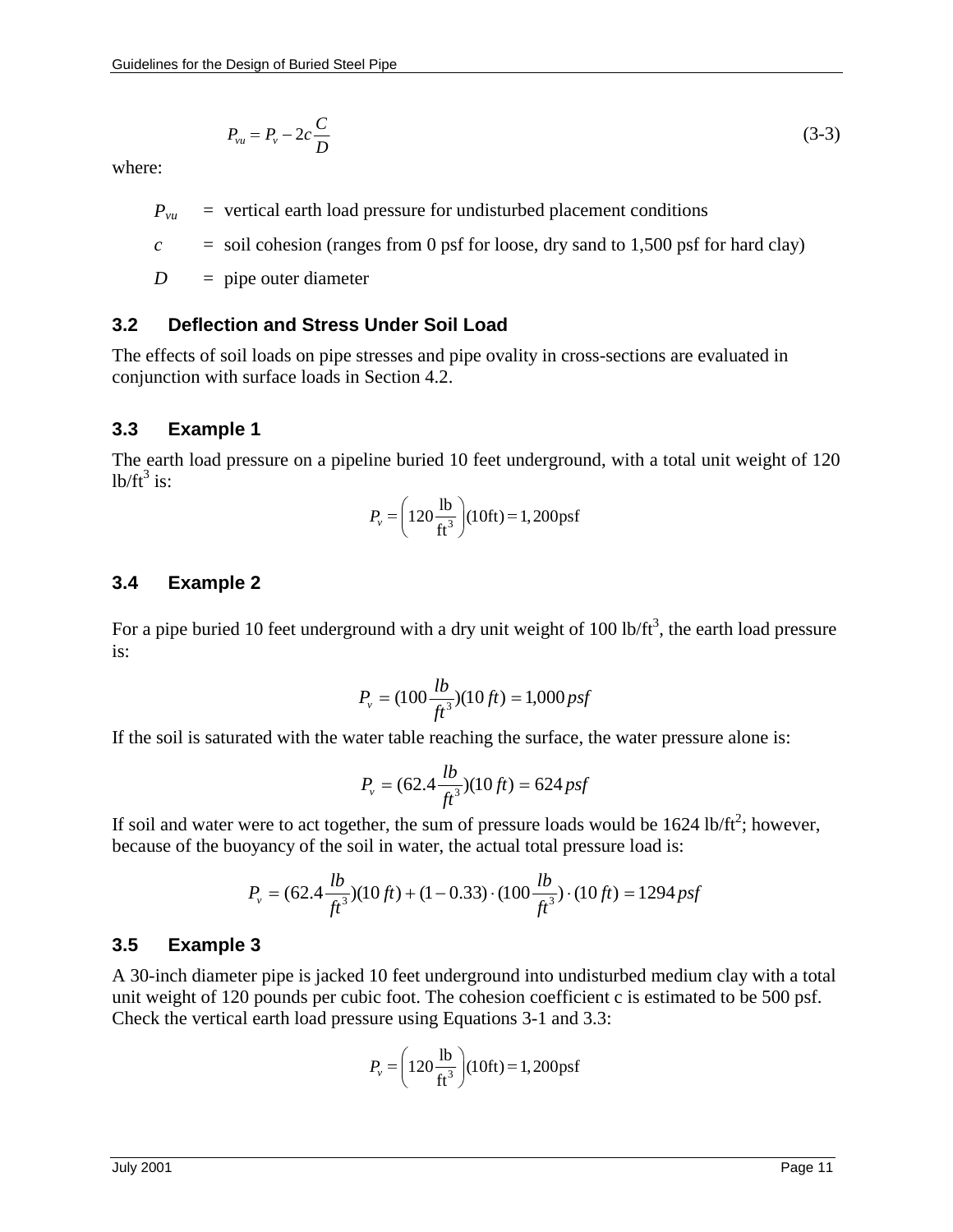$$
P_{vu} = 1200 \frac{\text{lb}}{\text{ft}^2} - 2(500 \frac{\text{lb}}{\text{ft}^2}) \left( \frac{10 \text{ ft}}{30 \text{ in}} \right) \left( \frac{12 \text{ in}}{1 \text{ ft}} \right) = -2800 \frac{\text{lb}}{\text{ft}^2} < 0
$$

Since the vertical earth load pressure must be greater than or equal to zero, there is no vertical earth load on the pipe.

#### **3.6 Figure**



*Figure 3.1-1 Soil Prism Above Pipe*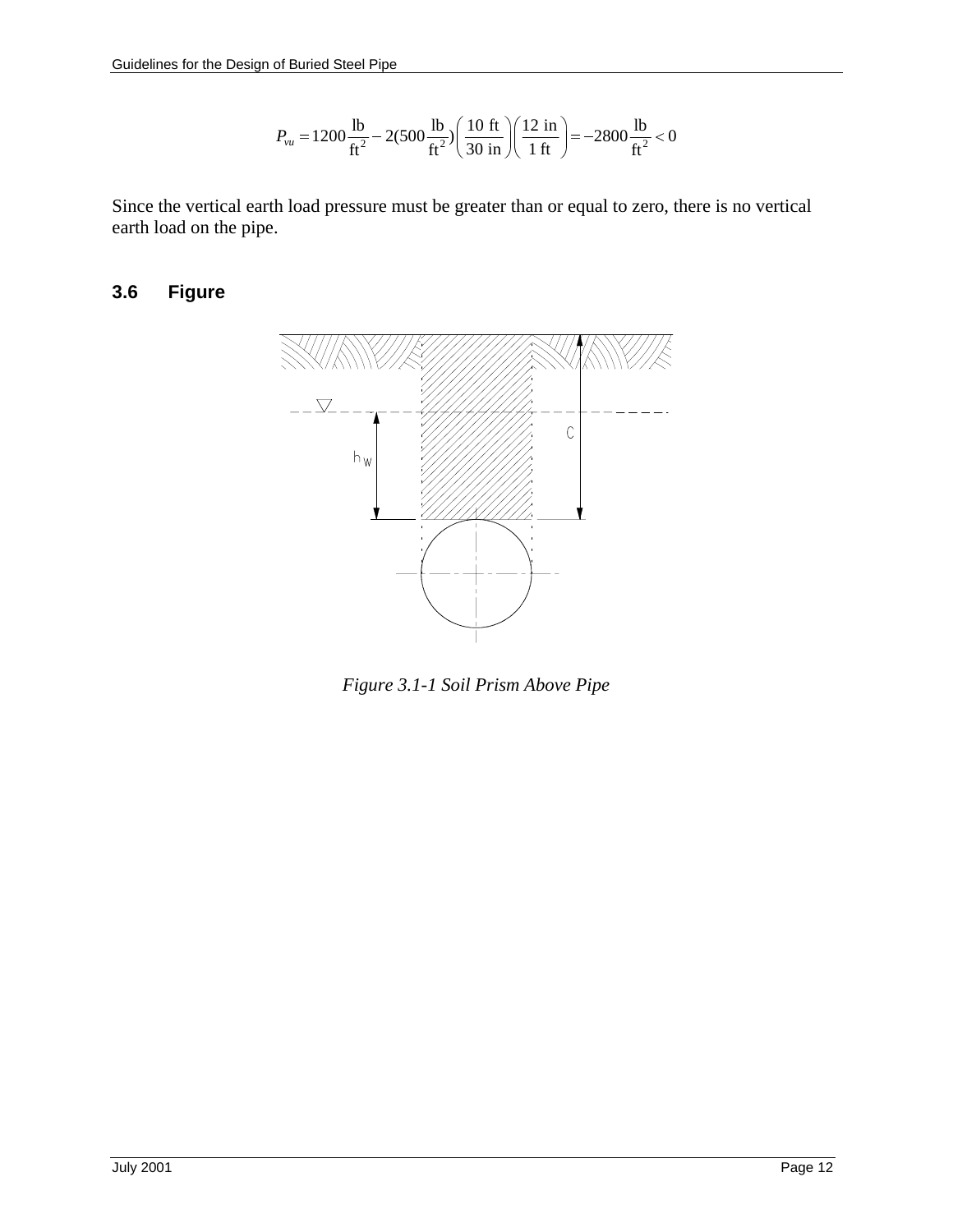# **4.0 Surface Live Loads**

## **4.1 Applied Loads**

In addition to supporting dead loads imposed by earth cover, buried pipes can also be exposed to superimposed concentrated or distributed live loads. Large concentrated loads, such as those caused by truck-wheel loads, railway car, locomotive loads, and aircraft loads at airports are of most practical interest.

Depending on the requirements of the design specification, the live-load effect may be based on AASHTO HS-20 truck loads, Cooper E-80 railroad loads or a 180 kip airplane gear assembly load, as indicated in Table 4.1-1. The values of the live load pressure  $P_P$  are given in psi and include an impact factor  $F' = 1.5$  to account for bumps and irregularities in the travel surface. Other impact factors are listed in Table 4.1-2.

*Note: Live-load depends on the depth of cover over the pipe and becomes negligible for HS-20 loads when the earth cover exceeds 8 feet; for E-80 loads when the earth cover exceeds 30 feet; and for airport loads when the earth cover exceeds 24 feet.* 

| Live load transferred to pipe, lb/in <sup>2</sup> |                |                  | Live load transferred to pipe, lb/in <sup>2</sup> |                                               |      |                  |          |
|---------------------------------------------------|----------------|------------------|---------------------------------------------------|-----------------------------------------------|------|------------------|----------|
| <b>Height of</b>                                  | <b>Highway</b> | Railway          |                                                   | <b>Height of</b><br><b>Highway</b><br>Railway |      |                  |          |
| cover, ft                                         | H20*           | E80 <sup>+</sup> | Airport‡                                          | cover, ft                                     | H20* | E80 <sup>+</sup> | Airport‡ |
| 1                                                 | 12.50          |                  |                                                   | 14                                            | ş    | 4.17             | 3.06     |
| 2                                                 | 5.56           | 26.39            | 13.14                                             | 16                                            | ş    | 3.47             | 2.29     |
| 3                                                 | 4.17           | 23.61            | 12.28                                             | 18                                            | ş    | 2.78             | 1.91     |
| 4                                                 | 2.78           | 18.40            | 11.27                                             | 20                                            | §    | 2.08             | 1.53     |
| 5                                                 | 1.74           | 16.67            | 10.09                                             | 22                                            | ş    | 1.91             | 1.14     |
| 6                                                 | 1.39           | 15.63            | 8.79                                              | 24                                            | ş    | 1.74             | 1.05     |
| 7                                                 | 1.22           | 12.15            | 7.85                                              | 26                                            | ş    | 1.39             | §        |
| 8                                                 | 0.69           | 11.11            | 6.93                                              | 28                                            | ş    | 1.04             | ş        |
| 10                                                | ş              | 7.64             | 6.09                                              | 30                                            | ş    | 0.69             | ş        |
| 12                                                | Ş              | 5.56             | 4.76                                              | 35                                            | ş    | ş                | Ş        |
|                                                   |                |                  |                                                   | 40                                            | Ş    | ş                | Ş        |

Notes:

Simulates a 20-ton truck traffic load, with impact

† Simulates an 80,000 lb/ft railway load, with impact

‡ 180,000-pound dual-tandem gear assembly, 26-inch spacing between tires and 66-inch center-to center spacing between fore and aft tires under a rigid pavement 12 inches thick, with impact

§ Negligible influence of live load on buried pipe

*Table 4.1-1 Live Loads*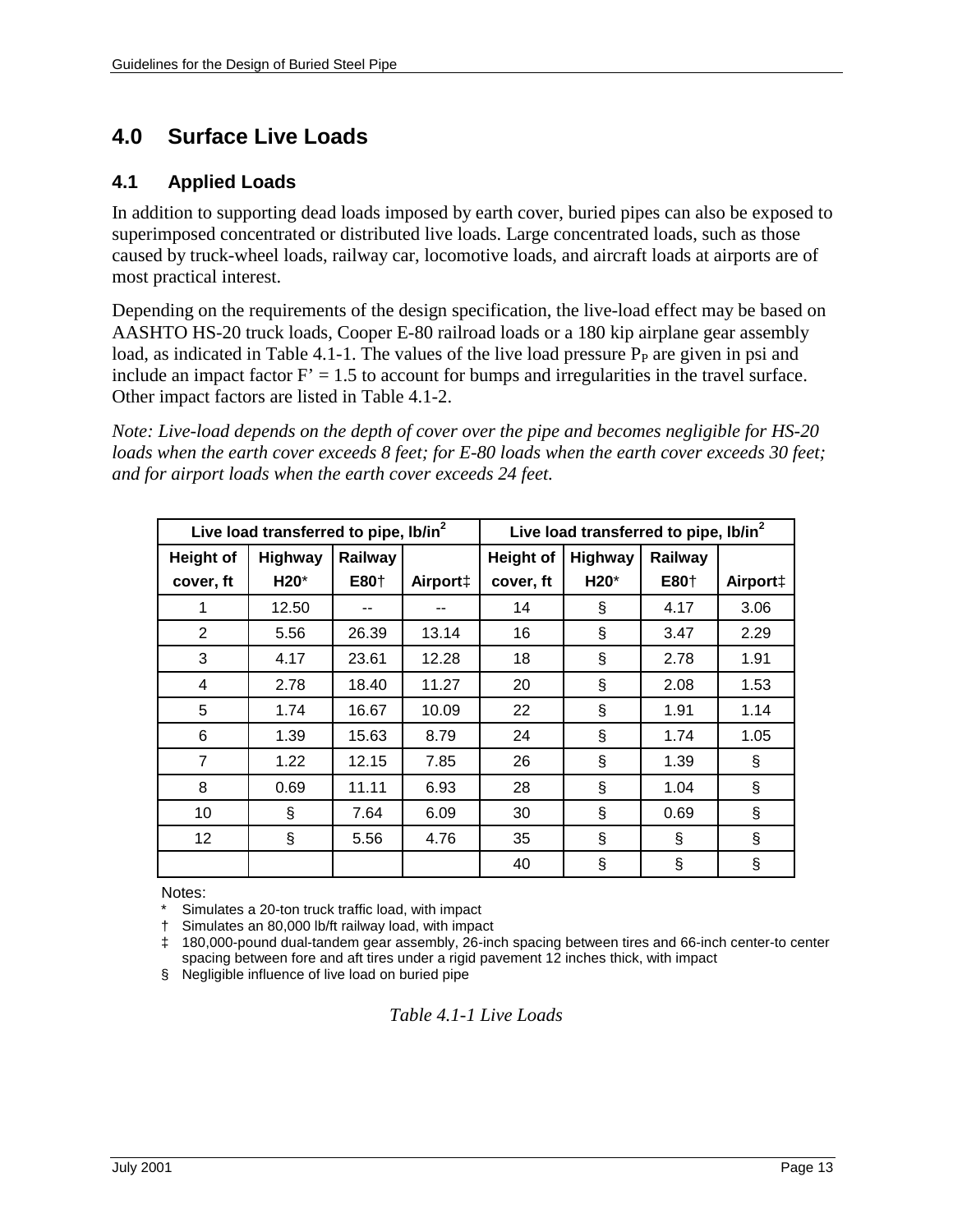| <b>Installation Surface Condition</b> |                 |                 |                |                                     |  |  |
|---------------------------------------|-----------------|-----------------|----------------|-------------------------------------|--|--|
| <b>Height of</b><br>cover, ft         | <b>Highways</b> | <b>Railways</b> | <b>Runways</b> | Taxiways,<br>aprons,<br>hardstands, |  |  |
|                                       |                 |                 |                | run-up pads                         |  |  |
| $0$ to 1                              | 1.50            | 1.75            | 1.00           | 1.50                                |  |  |
| 1 to $2$                              | 1.35            | 1.50            | 1.00           | 1.35                                |  |  |
| $2$ to $3$                            | 1.15            | 1.50            | 1.00           | 1.35                                |  |  |
| Over 3'                               | 1.00            | $1.35*$         | 1.00           | $1.15+$                             |  |  |

Notes:

\* Refer to data available from American Railway Engineering Association (AREA)

† Refer to data available from Federal Aviation Administration (FAA)

#### *Table 4.1-2. Impact Factor (F') versus Height of Cover*

For live-loads other than the AASHTO truck, the Cooper rail and the 180 kips aircraft gear assembly loads, the pressure  $P_p$  applied to the buried pipe by a concentrated surface load  $P_s$ , without impact, as shown in Figure 4.1-1, can be calculated using Boussinesq's equation:

$$
P_P = \frac{3P_S}{2\pi C^2 \left[1 + \left(\frac{d}{C}\right)^2\right]^{2.5}}
$$
\n(4-1)

where:

 $P_p$  = pressure transmitted to the pipe

 $P_s$  = concentrated load at the surface, above pipe

 $C =$  depth of soil cover above pipe

*d* = offset distance from pipe to line of application of surface load

The pressure  $P_p$  must be increased for the fluctuating nature of surface line loads by multiplying by the impact factor  $F$ <sup>'</sup> given in Table 4.1-2.

When a surcharge load is distributed over the ground surface area near a pipeline, it is possible that the external surcharge may cause lateral or vertical displacement of the soil surrounding the buried pipeline. In this case, additional information, such as a specialized geotechnical investigation, may be needed to determine if the pipeline could be subjected to soil displacement. A detailed investigation may be in order if the distributed surcharge load over an area larger than 10 square feet exceeds the values tabulated below for the weight of material placed or height of soil fill added over the pipeline.

500 psf or 5 feet of fill – for pre-1941 pipelines

1,000 psf or 10 feet of fill – for pipelines with 12-inch diameters or larger

1,500 psf or 15 feet of fill – for pipelines smaller than 12 inches in diameter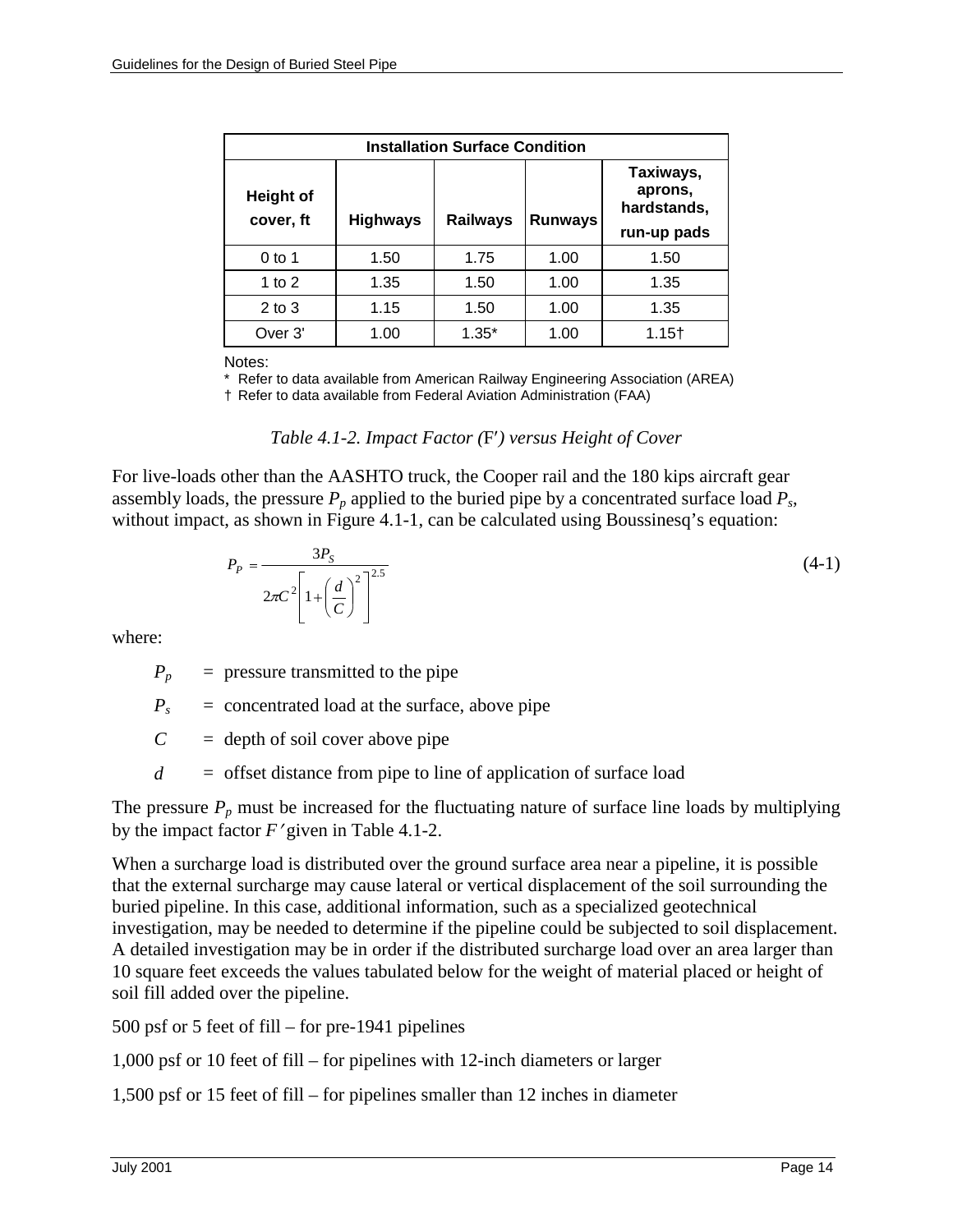## **4.2 Ovality and Stress**

## 4.2.1 Ovality

A buried pipe tends to ovalize under the effects of earth and live loads, as illustrated in Figure 4.2-1. The modified Iowa deflection formula may be used to calculate the pipe ovality under earth and live loads:

$$
\frac{\Delta y}{D} = \frac{D_1 K P}{\left(\frac{(EI)_{eq}}{R^3} + 0.061E'\right)}
$$
(4-2)

where:

 $D =$  pipe outside diameter, inches

 $\Delta y$  = vertical deflection of pipe, inches

$$
D_l = \text{deflection lag factor } (-1.0-1.5)
$$

 $K = \text{bedding constant } (-0.1)$ 

$$
P
$$
 = pressure on pipe due to soil load  $P_V$  plus live load  $P_P$ , psi

 $R =$  pipe radius, inches

 $(EI)_{eq}$  = equivalent pipe wall stiffness per inch of pipe length, in./lb.

*E*'= modulus of soil reaction, psi

The pipe wall stiffness,  $(EI)_{ea}$ , is the sum of the stiffness of the bare pipe, lining (subscript L) and coating (subscript C).

$$
(EI)_{eq} = EI + E_L I_L + E_C I_C \tag{4-3}
$$

where:

*I* = 3 12 *t*

 $t =$  wall thickness of pipe, lining, or coating

The modulus of soil reaction *E'* is a measure of the stiffness of the embedment material surrounding the pipe. *E' is* actually a hybrid modulus, being the product of the modulus of the passive resistance of the soil and the radius of the pipe. Values of *E'* vary from close to zero for dumped, loose, fine-grained soil to 3000 psi for highly compacted, coarse-grained soil. Recent studies show that the confined compression modulus can be used in place of *E'.*

# 4.2.2 Through-Wall Bending

Under the effect of earth and surface loads, the through-wall bending stress in the buried pipe, distributed as shown in Figure 4.2-2, is estimated according to (4-4):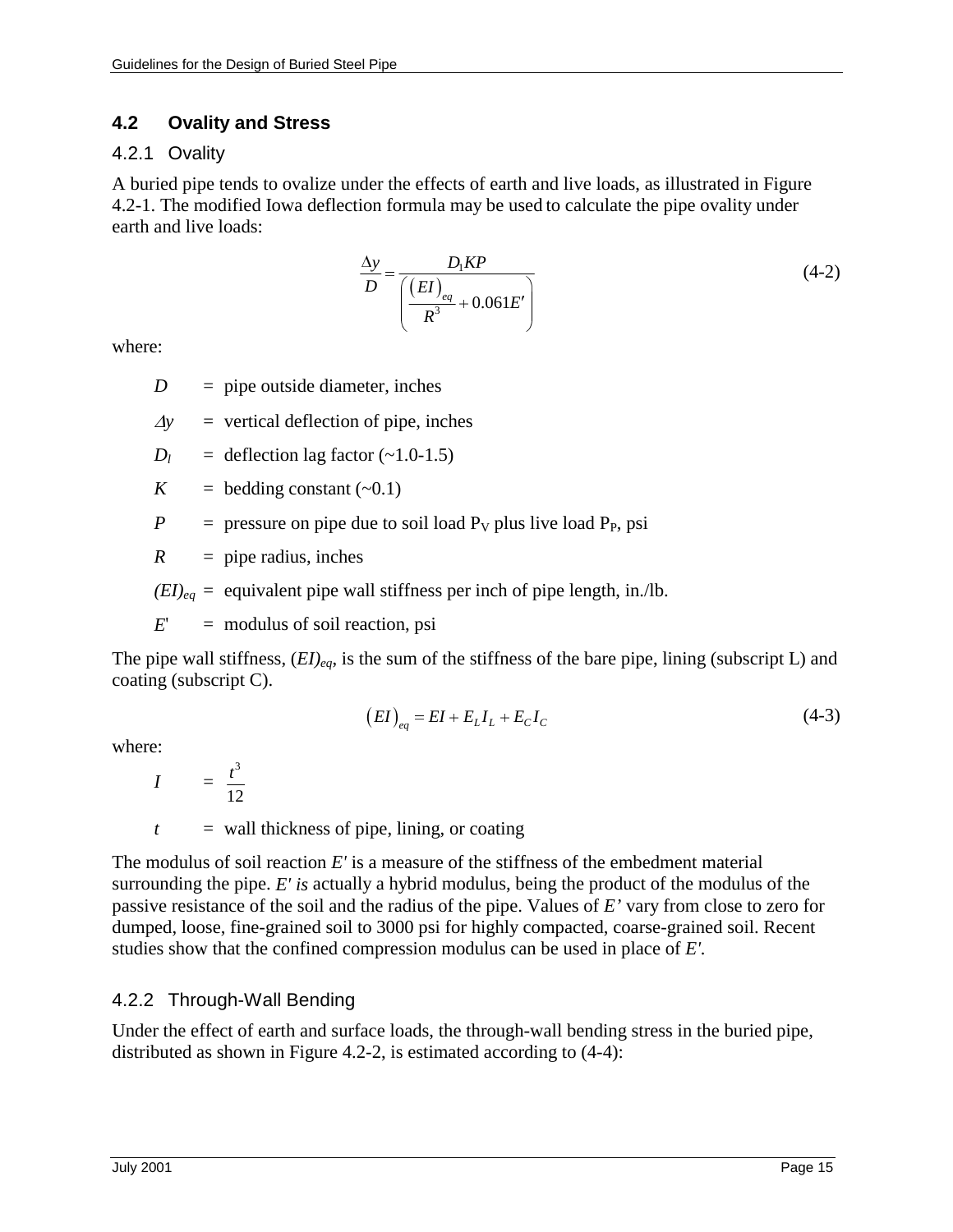$$
\sigma_{bw} = 4E\left(\frac{\Delta y}{D}\right)\left(\frac{t}{D}\right) \tag{4-4}
$$

where:

 $\sigma_{bw}$  = through-wall bending stress

 $\Delta y/D$  = pipe ovality

*D* = outside diameter of pipe

 $t =$  pipe wall thickness

 $E$  = modulus of elasticity of pipe

## 4.2.3 Crushing of Side Walls

The burial depth should be sufficient that the pressure *P* on the pipe due to the earth and surface load is less than that causing the crushing of the side wall (see Figure 4.2-3).

For buried pressure-steel piping and pipelines, with *D/t* typically smaller than 100, and a yield stress larger than 30,000 psi, crushing of the sidewall is quite unlikely.

#### 4.2.4 Ring Buckling

If the soil and surface loads are excessive, the pipe cross-section could buckle as shown in Figure 4.2-4.

Appendix A evaluates ring buckling, which depends on limiting the total vertical pressure load on pipe to:

$$
\frac{1}{FS}\sqrt{32R_WB'E'\frac{(EI)_{eq}}{D^3}}
$$

where:

*FS* = factor of safety

= 2.5 for 
$$
(C/D) \ge 2
$$

$$
= 3.0
$$
 for  $(C/D) < 2$ 

 $C =$  depth of soil cover above pipe

 $D =$  diameter of pipe

 $Rw =$  water buoyancy factor = 1- 0.33(hw/C), 0<hw<C

*hw =* height of water surface above top of pipe

*B' =* empirical coefficient of elastic support (dimensionless)

*B'* as given AWWA Manual 11, *Steel Pipe—A Guide for Design and Installation*: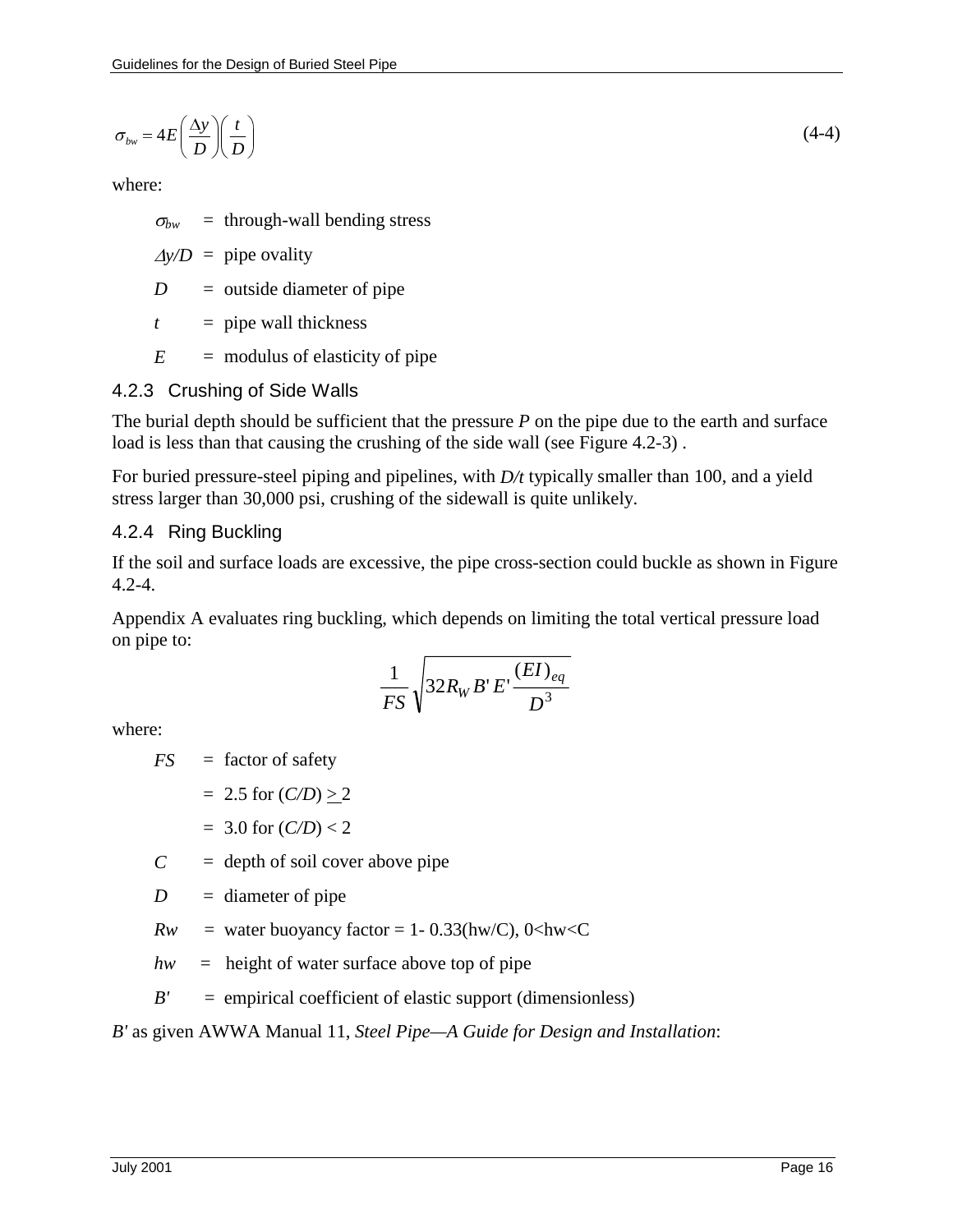$$
B' = \frac{1}{1 + 4e^{(-0.065\frac{C}{D})}}
$$
(4-6)

In steel pipelines, buckling typically occurs when the ovality reaches about 20%. Other construction and code requirements typically limit the amount of permissible cross section ovality for new steel pipelines to much smaller values (e.g., 3% in API RP-1102).

#### 4.2.5 Fatigue

Where buried pipe is subject to large cyclic surface loads, as in the case of pipe crossing under railroad tracks or highways, Federal, state or local regulations usually specify a minimum burial depth. These typically vary from 1 to 6 feet, depending on the type of crossing, the type of excavation (rock or normal excavation), the pipe diameter, and the consequence of failure [ASME B31.4, ASME B31.8, 49 CFR Part 192 and Part 195, API RP-1102]. For example, API RP-1102 Steel Pipeline Crossing Railroads and Highways, Sixth edition, April 1993, specifies a minimum depth of cover of 6 feet under railroad tracks and 4 feet under highway surfaces.

If the pipe is buried with less than two feet of cover, the continual flexing of the pipe may cause a breakup of the road surface. If the pipe is mortar line or coated, the deflection limit due to the cyclic live load should be limited to an amplitude of 1%.

## **4.3 Example**

A standard, 24-inch diameter carbon steel pipe with flexible lining and coating and wall thickness  $t = 0.375$ -inch (moment of inertia  $I = 1943$  in<sup>4</sup>), crosses beneath a road. The maximum design surface load is  $P_s = 10,000$  pounds. The pipe is buried 3 feet (36 inches) underground, above the water table, in soil with a total unit weight of 100 lb/ $\text{ft}^3$  with a modulus of soil reaction *E*′ of 500 psi. Determine the stresses in the pipe for the case of zero internal pressure.

The soil pressure on the pipe is:

$$
P_v = 100 \frac{\text{lb}}{\text{ft}^3} 3 \text{ ft} \left( \frac{1 \text{ psi}}{144 \text{ psf}} \right) = 2.1 \text{ psi}
$$

The pressure on the pipe due to a 10,000 pound surface load directly over the pipe  $(d = 0)$  is:

$$
P_p = \frac{3(10000 \text{ lb})}{2\pi (36 \text{ in})^2 \left[1 + \left(\frac{0}{36 \text{ in}}\right)^2\right]^{2.5}} = 3.7 \text{ psi}
$$

With an impact factor of 1.15, the total live load is  $1.15(3.7) = 4.3$  psi.

Therefore, the total applied pressure on the pipe is:

$$
P = 2.1
$$
psi + 4.3 psi = 6.4 psi

The moment of inertia of the pipe wall per inch of circumference is the moment of inertia of a strip 3/8-inch wide and 1 inch long.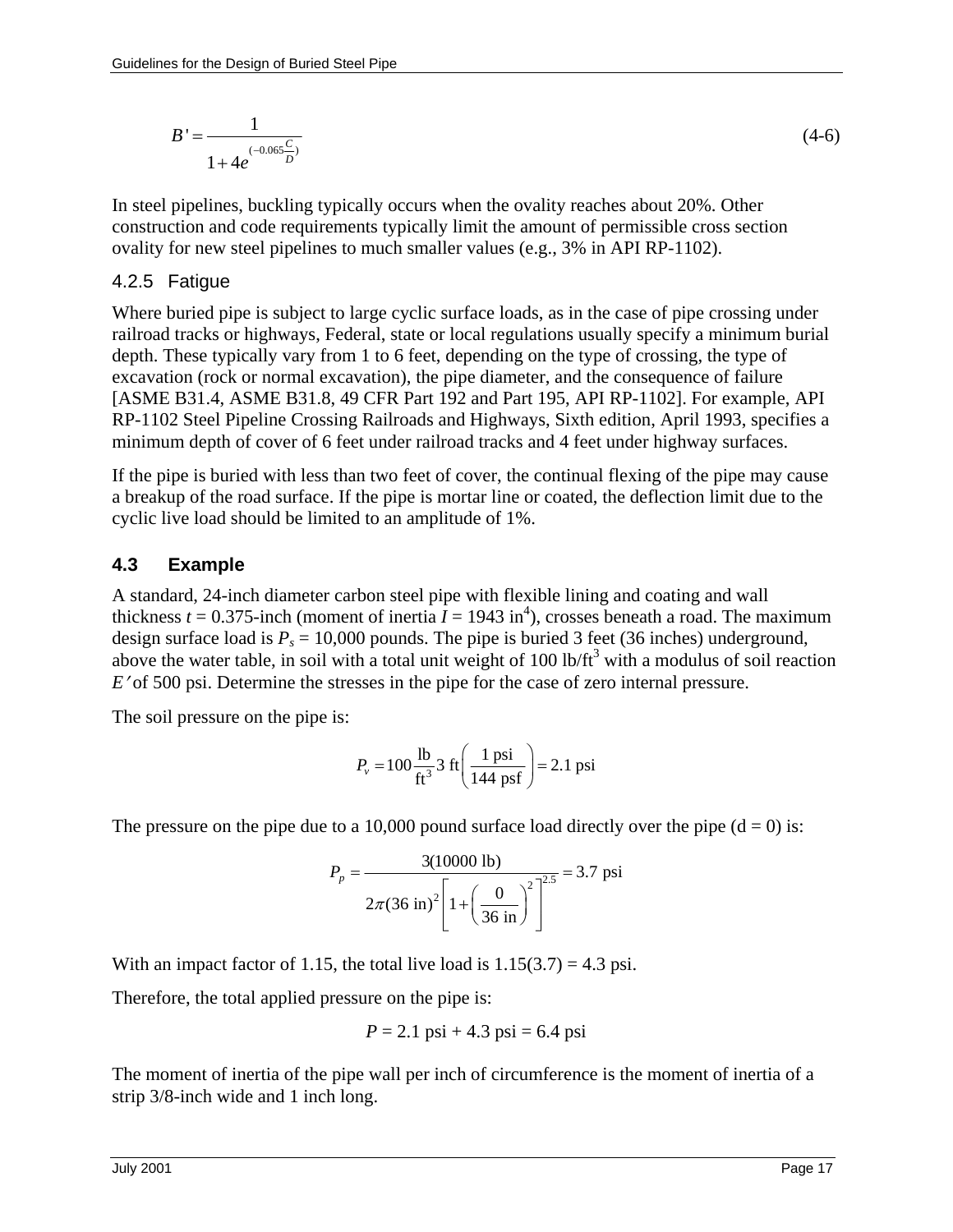$$
I = (1/12) (1) (3/8)3 = 0.00439 \text{ in}^4/\text{in}
$$

The pipe ovality is:

$$
\frac{\Delta y}{D} = \frac{1.5(0.1)6.4}{\left(\frac{29(10)^6 0.00439}{12^3} + 0.061(500)\right)} = 0.009
$$

The through-wall bending stress due to ovalization is:

$$
\sigma_{bw} = 4(29)10^6 (0.009) \left(\frac{0.375}{24}\right) = 16,313
$$

The critical ring buckling pressure is calculated as follows:

$$
B' = \frac{1}{1 + 4e^{(-0.065\frac{36}{24})}} = 0.216
$$

$$
P_c = \sqrt{32(1)0.216(500)\frac{29(10)^6 0.00439}{24^3}} = 178 \text{ psi}
$$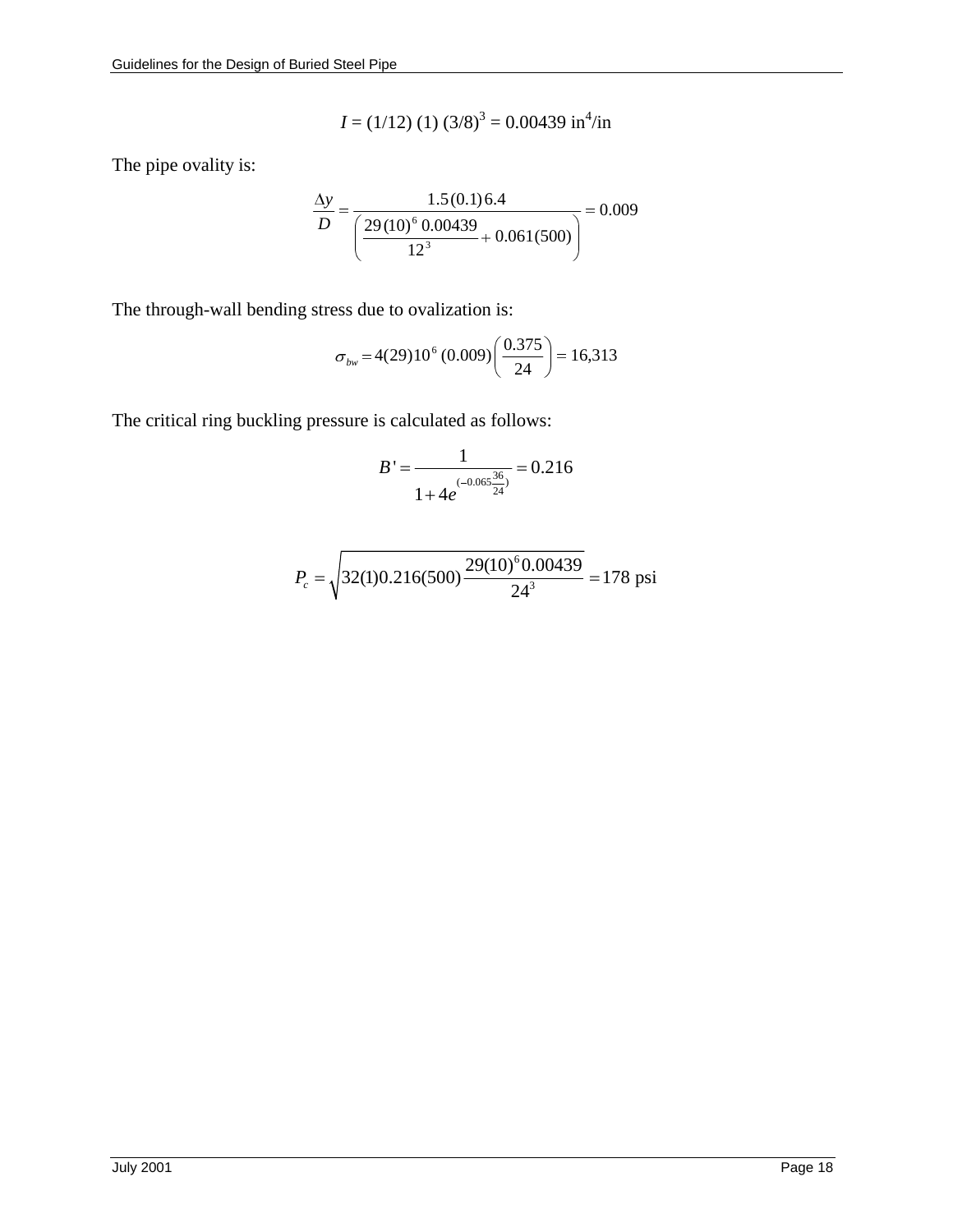## **4.4 Figures**



*Figure 4.1-1 Surface Load and Transmitted Pressure* 



*Figure 4.2-1 Ovality of Pipe Cross Section*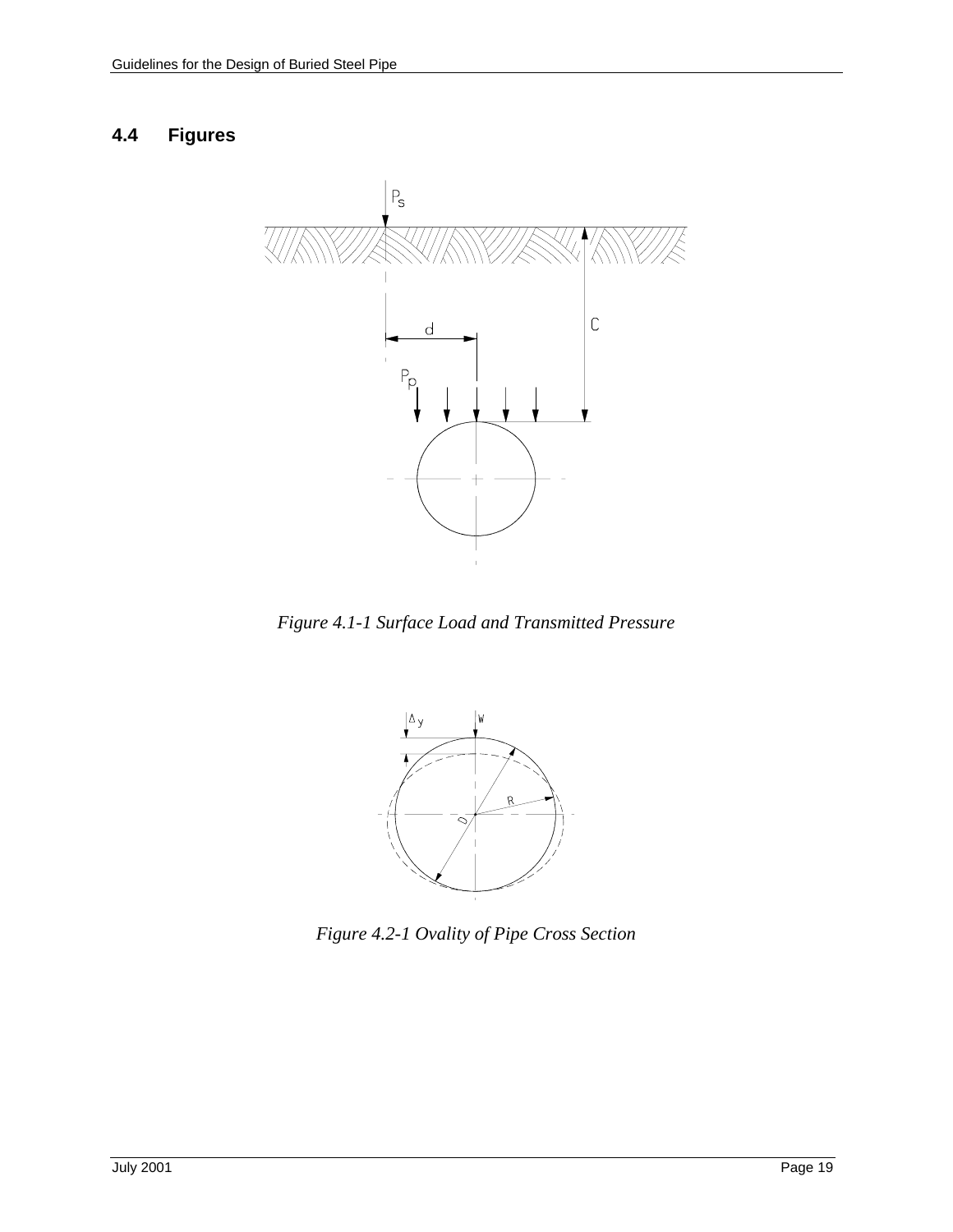

*Figure 4.2-2 Through-Wall Bending Stress* 



*Figure 4.2-3 Crushing of Side Wall* 



*Figure 4.2-4 Ring Buckling of Pipe Cross Section*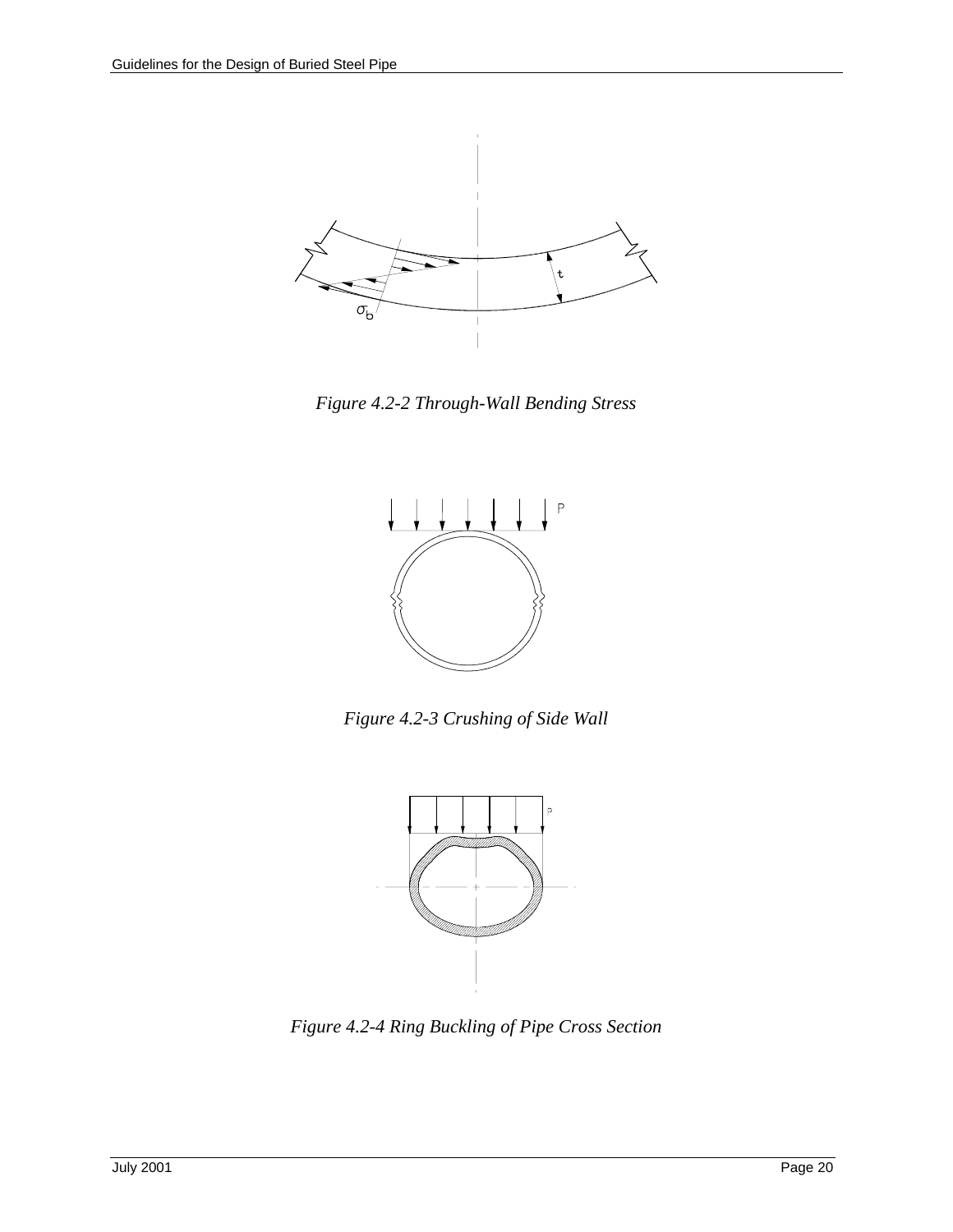# **5.0 Surface Impact Loads**

#### **5.1 Maximum Impact Load**

The impact loads described in this section are those resulting from large weights falling from significant heights. In this case, the use of an impact factor  $F'$ , as applied in Section 4, is not sufficient to estimate the effect of the impact load on the buried pipe. The surface impact load due to the weight *W* of a fallen object (as shown in Figure 5.1-1) is:

$$
P_{\max} = \sqrt{\frac{32WH_f Gr_o}{\pi^2 (1 - v)}}
$$
(5-1)

where:

 $P_{max}$  = maximum load at the soil surface, pounds

*W =* weight of falling object, pounds

 $H_f$  = drop height, inches

 $r_0$  = least horizontal radius of the falling body, inches

 $\nu$  = Poisson's ratio for soil

 $G = \text{soil shear modulus, psi}$ 

For large strains, near the region of impact, the shear modulus is one-tenth the low amplitude shear modulus, or:

$$
G = \frac{\rho V_s^2}{10} \tag{5-2}
$$

where:

 $V_s$  = shear wave velocity of near surface soils, inches/second

 $\rho$  $=$  mass density of near surface soil, lb.sec<sup>2</sup>/ in<sup>4</sup>

# **5.2 Penetration and PPV**

For impact near the pipe location, the increased pressure transmitted to the pipe can be evaluated as described in Section 4 where  $P_{\text{max}}$  is the applied surface load. This evaluation considers the ovality, through-wall bending, side wall crushing, and ring buckling. In addition, the burial depth should be sufficient to guard against ground penetration by falling objects. The penetration depth can be estimated by:

$$
x_p = kP_a \log \left( 1 + \frac{V^2}{215,000} \right) \tag{5-4}
$$

where: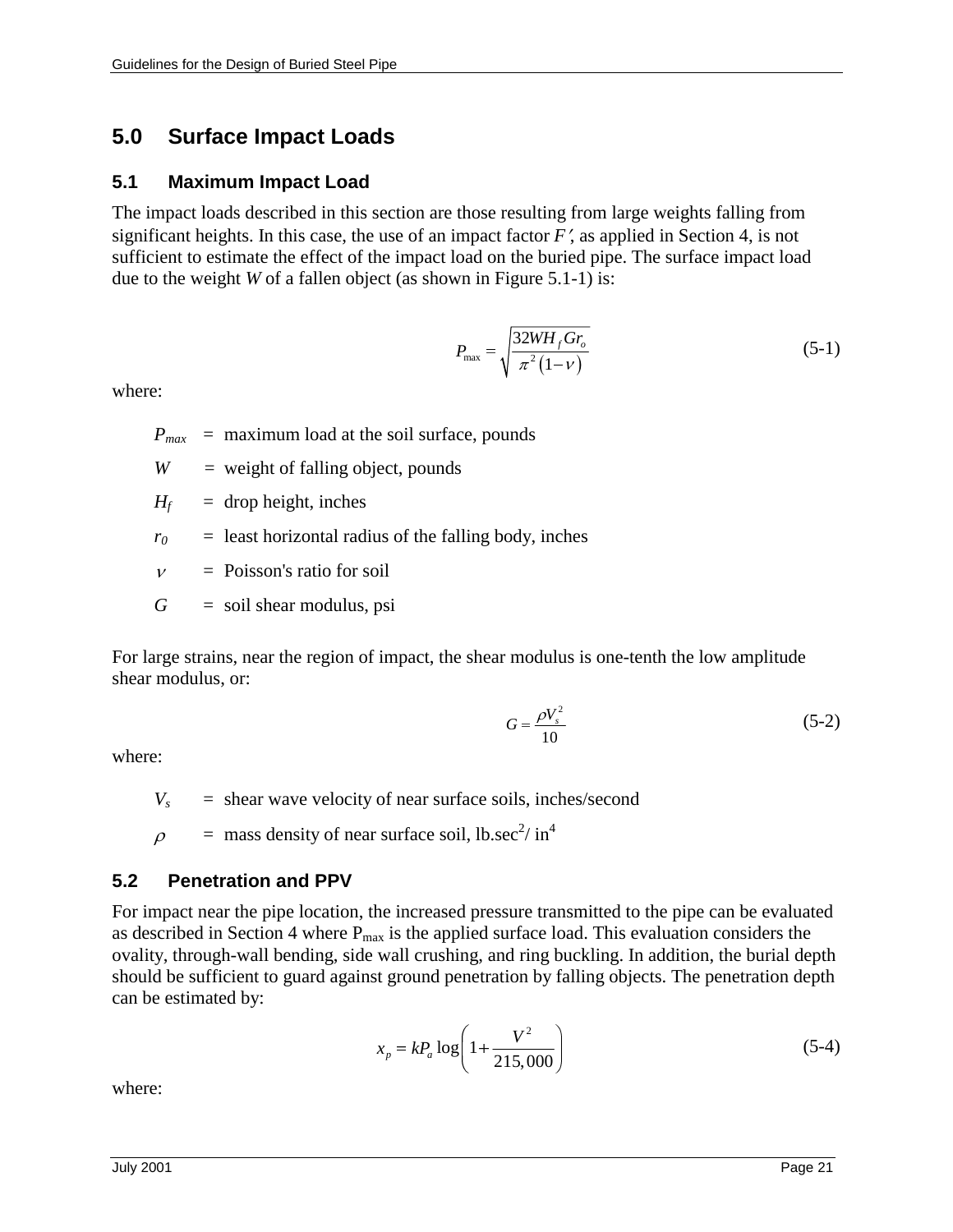- $x_p$  = penetration depth, feet
- $P_a$  = weight per unit impact area, psf
- *V* = impact velocity (equal to  $\sqrt{2gH_f}$ ), feet per second
- $k =$  coefficient of penetration whose empirical values are  $0.0367$  for sandy soil, 0.0482 for soil with vegetation and 0.0732 for soft soil

For impacts at larger distances from the pipe location, wave propagation is the primary cause of deformation in the buried pipe. For such situations, the peak particle velocity can be calculated [Mayne] as follows:

$$
PPV = 8 \left[ \frac{\sqrt{WH_f}}{d} \right]^{1.7} \tag{5-4}
$$

where:

*PPV* = peak particle velocity, inches per second

*W* = weight of falling object, tons

 $H_f$  = drop height, feet

*d* = shortest distance from point of impact to centerline of pipe, feet

The calculated value of peak particle velocity can then be used for evaluation, using, for example, the procedures given in the section on blast loads.

# **5.3 Example**

Consider the ground impact due to a 15-foot fall of a large heat exchanger being lifted during construction. The heat exchanger weighs 420 tons (840,000 lb). The impact area has a 6 foot diameter. The soil density is  $110$  lb/ft<sup>3</sup>, its Poisson ratio is 0.37, and the shear wave velocity is 833 ft/sec =  $10,000$  in/sec.

The weight of the falling object is  $W = 840,000$  pounds, the drop height is  $H \neq 180$  inches, the equivalent radius of the impact area is  $r_o = 36$  inches, the soil unit weight is  $\gamma = 110$  lb/ft<sup>3</sup>, the mass density is  $\rho = \gamma / g$ , the soil's Poisson ratio is  $v = 0.37$ , the shear wave velocity of near surface soils is  $V_s = 10,000$  inches per second, which leads to:

 $\rho$  $= 0.0001647 \text{ lb-sec}^2/\text{in}^4$  $G = \rho V_s^2 / 10 = 1647 \text{ psi}$ *Pmax* = 6,793,000 lb

To calculate the penetration depth, we first determine the velocity at impact:

 $V = (2gH_f)^{0.5} = [2(32.2)(15)]^{0.5} = 31$  ft/sec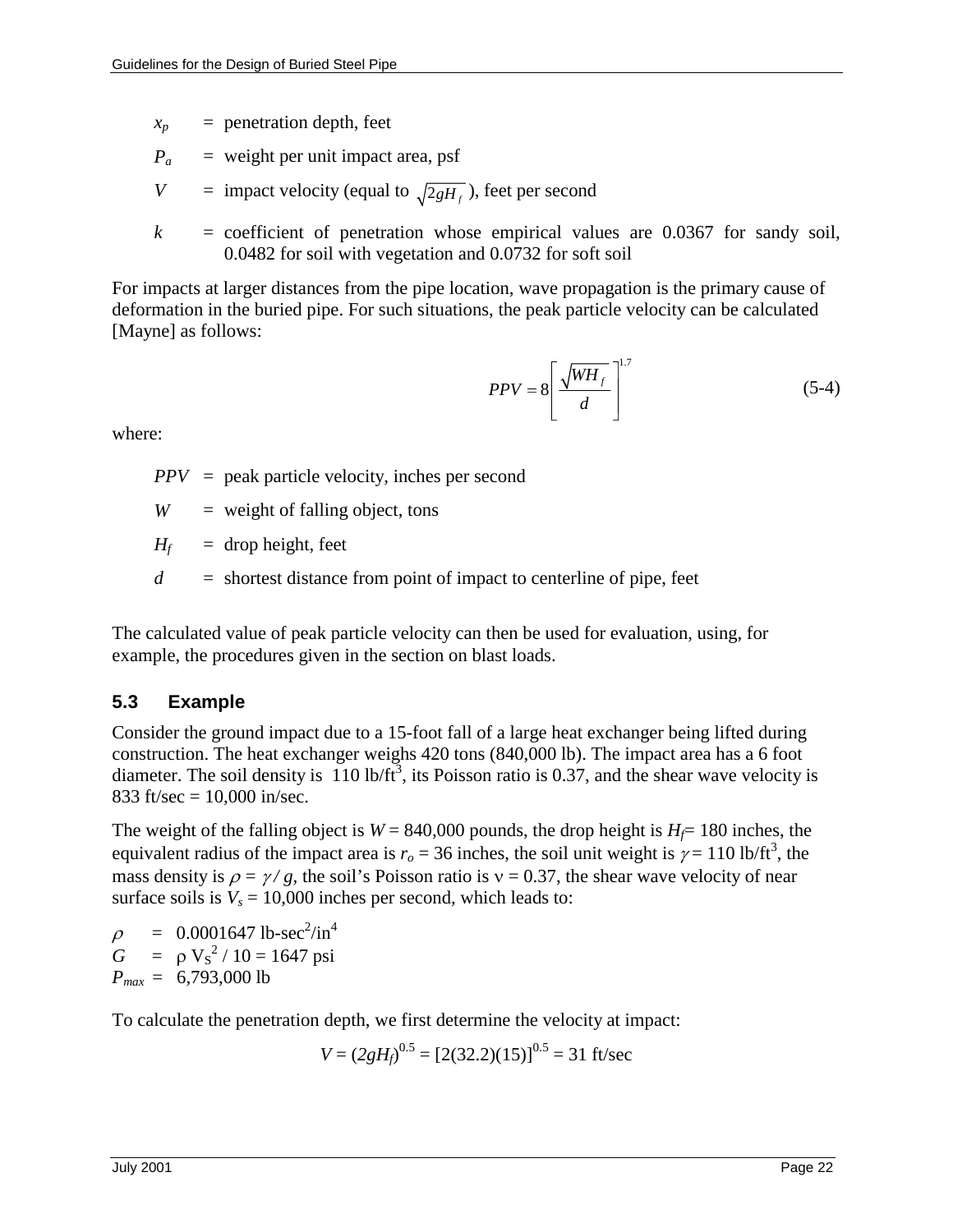The impact pressure is:

$$
P = P_{max} / (\pi r_o^2) = 6{,}793{,}000 / (\pi 36^2) = 1668 \text{ psi}
$$

The weight per unit impact area is:

$$
P = W/(\pi r_o^2) = 840,000 / (\pi 36^2) = 206 \text{ psi}
$$

For sandy soil the coefficient of penetration is  $k \sim 0.0367$ . Consequently, the penetration depth is calculated as:

$$
x_p = (0.0367)(29,709) \log(1 + 31^2 / 215,000) = 2.1
$$
 ft

## **5.4 Figure**



*Figure 5.1-1 Fall of a Heavy Object on Ground Surface*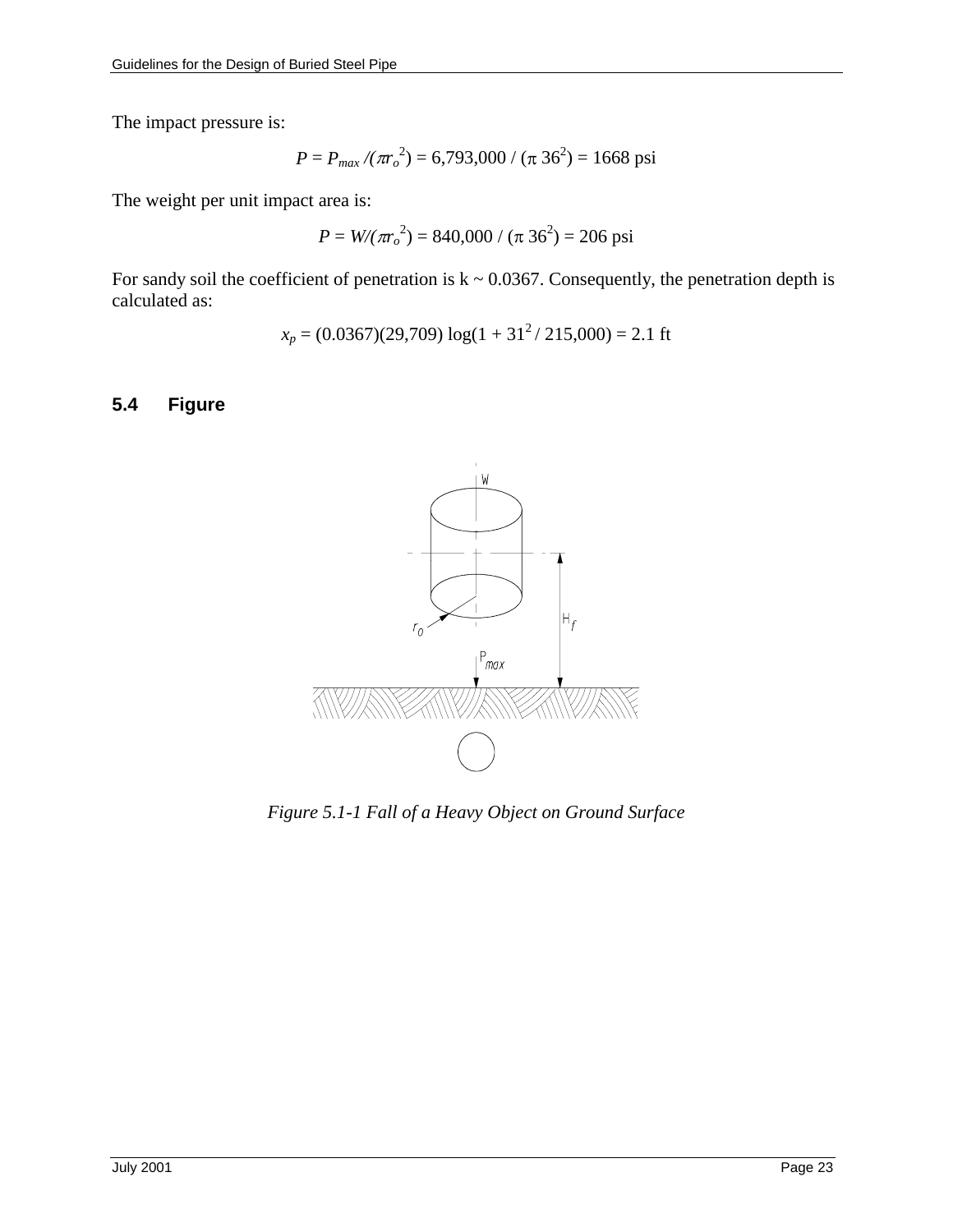# **6.0 Buoyancy**

#### **6.1 Applied Load**

Net upward force occurs on buried pipe when the buoyancy force created by the pipe below the water table (the level of standing water in the soil) exceeds the combined downward weight of the pipe and soil column above the pipe. Figure 6.1-1 illustrates the forces on a buried pipe installed below the water table.

In order to calculate the largest upward force, the designer should consider the buried pipe to be empty—filled with air or gas—during installation and testing periods. The weight of the surrounding fluid depends upon the soil density and the level of the water table relative to the buried pipe.

The upward force imposed on a straight, buried, welded carbon-steel pipe from the water table being above the pipe is:

$$
F_b = W_w - \left[ W_p + W_c + (P_v - \gamma_w h_w) D \right] \tag{6-1}
$$

where:

*D* = outside pipe diameter

 $F_b$  = upward force due to buoyancy per unit length of pipe

 $P_v$  = earth pressure, defined in Section 3

 $W_w$  = weight of water displaced by pipe per unit length of pipe

 $W_p$  = weight of pipe per unit length of pipe

 $W_c$  = weight of pipe contents per unit length of pipe

*Note: To simplify calculations, the adherence of the soil to the pipe walls is neglected.* 

## **6.2 Pipe Stress**

For relatively short sections of buried pipe, the longitudinal (beam bending) stress induced in the pipe by buoyancy forces can be approximated by  $\sigma_{h}$ .

$$
\sigma_{\scriptscriptstyle bf} = \frac{F_b L^2}{10Z} \tag{6-2}
$$

where:

 $\sigma_{\text{bf}}$  = stress caused by buoyancy forces

*Z* = section modulus of the pipe cross section

 $L =$  length of pipe span in the buoyancy zone

For longer sections of pipe, the pipe can exhibit cable action as well as the beam action described above in resistance to the upward buoyancy force.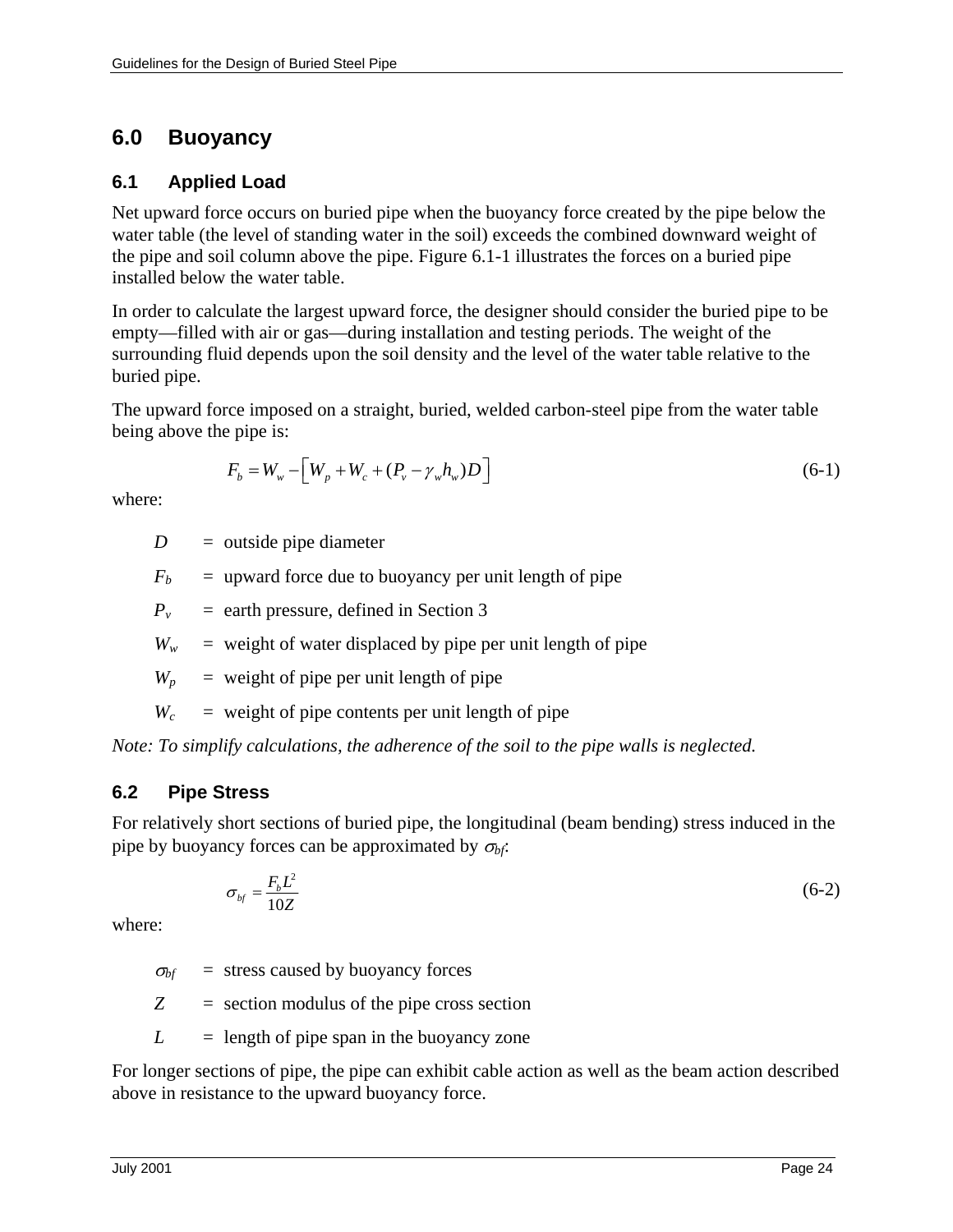To provide additional resistance against buoyancy, ballasts such as concrete coating, concrete weights, or gravel filled blankets can be utilized, or the pipe may be anchored using screw anchors, for example.

# **6.3 Example**

A gas pipe is buried 2 feet (24 inches) underground. The pipe has a 48-inch diameter and a 0.5 inch pipe wall thickness. The dry soil density is 80 lb/ $ft<sup>3</sup>$ . As a result of flooding, the water table has risen to the ground surface over a well defined span length of 25 feet along a pipeline route (similar to Figure 6.1-2). Check for pipe buoyancy. If it exists, estimate the pipe stress due to the buoyancy loading.

The weight of water displaced by the pipe is:

 $W_w = 62.4 \cdot \pi \cdot 4^2 / 4 = 784.1$  lb/ft

The weight of pipe and contents is:

 $W_P + W_C = 253.9 + 0 = 253.9$  lb/ft

The effective weight of soil above the pipe (see Section 2.0) is:

$$
W_S = D(P_v - \gamma_w \cdot h_w) = 4 [62.4 \cdot 2 + (1 - 0.33) (2 / 2) (80) (2) - 62.4 \cdot 2] = 428.8
$$
 lb/ft

The net upward force exerted on the pipe (per Equation 6.1) is:

$$
F_b = 784.1 - 253.9 - 428.8 = 101.4
$$
 lb/ft

A net upward buoyancy force of 101.4 lb/ft exists in this case. An estimate of the bending stress due to a buoyant length of 25 feet is obtained using Equation 6-2 with I=21,045 in<sup>4</sup> or  $Z = 877$  $in<sup>3</sup>$ , as follows:

$$
\sigma_{\text{bf}} = \frac{F_{\text{b}}L^2}{10Z} = 101.4 (25 \cdot 12)^2/(10 \cdot 876.9) = 1041 \text{ psi}
$$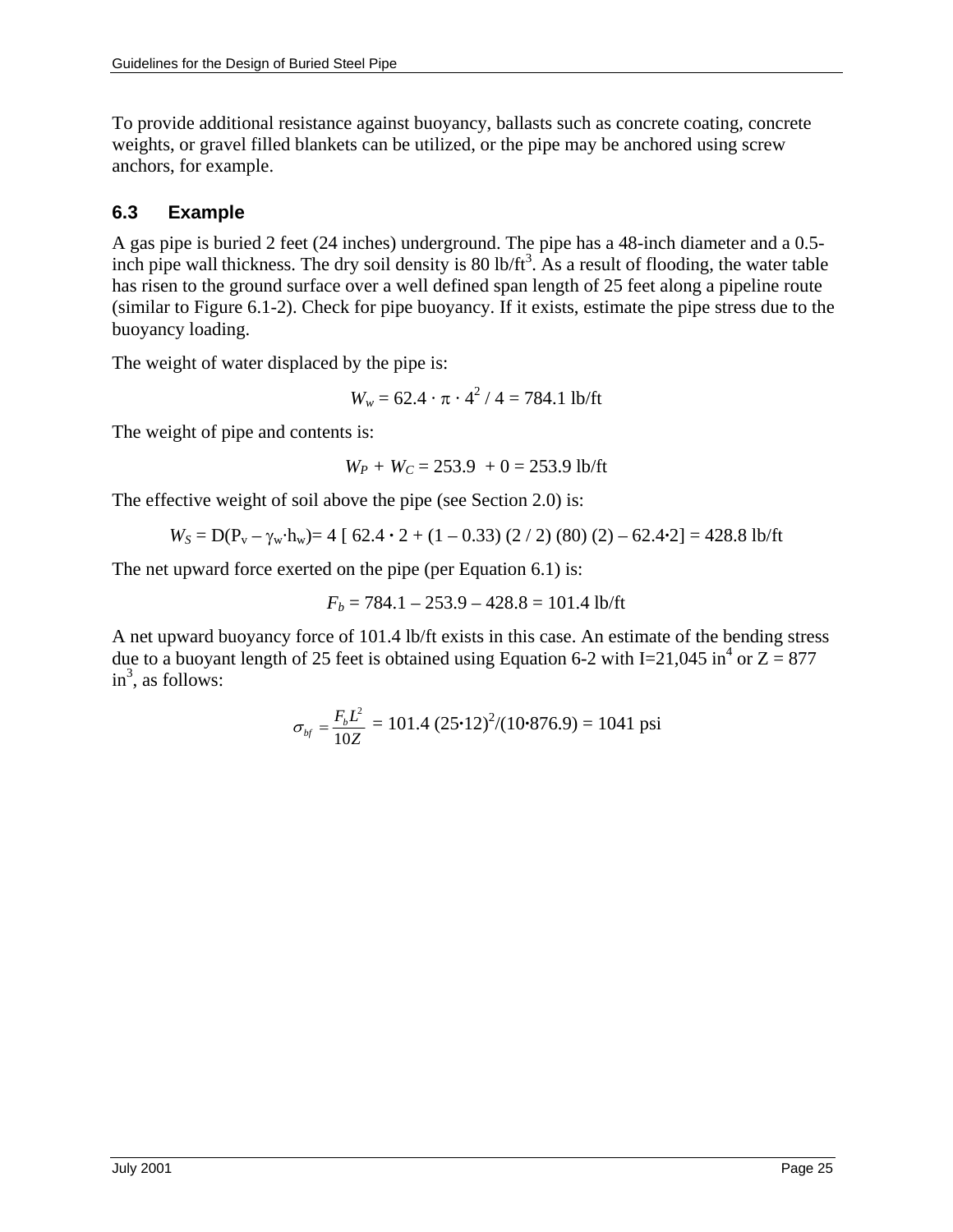## **6.4 Figures**



*Figure 6.1-1 Resultant Buoyancy Load on Pipe* 



*Figure 6.1-2 Distributed Buoyancy Load on Pipe*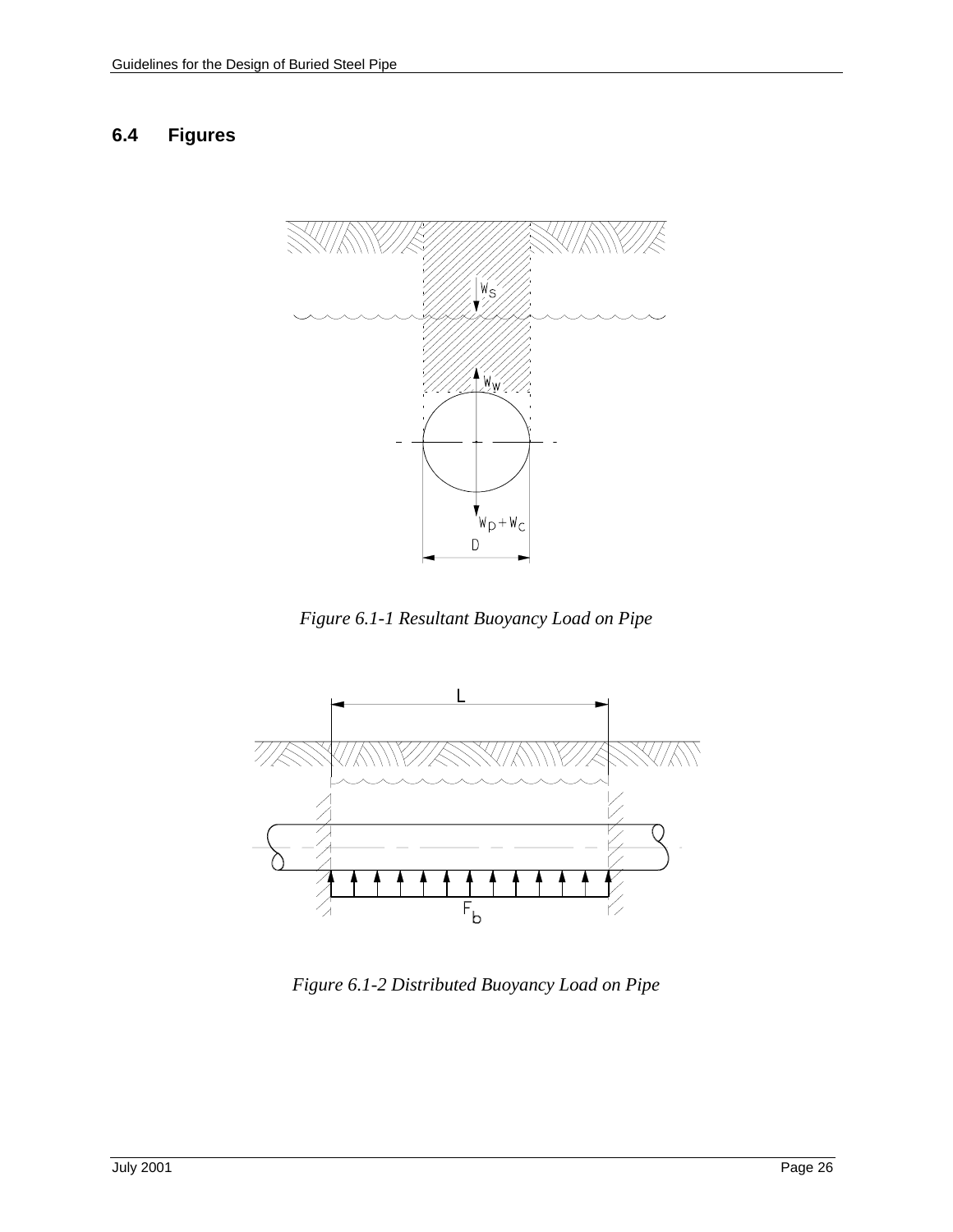# **7.0 Thermal Expansion**

#### **7.1 Expansion Loads and Stresses**

The axial stress and anchor reactions in buried pipe subject to temperature differential may be conservatively estimated by assuming that the pipe is sufficiently long for the pipe/soil friction to fully restrain the pipe. In this case, the buried pipe is described as "fully restrained." The maximum compressive thermal stress in a fully restrained pipe is calculated by:

$$
\sigma_c = E\alpha (T_2 - T_1) - \nu \sigma_h \tag{7-1}
$$

where:

 $\sigma_t$  = compressive longitudinal stress due to temperature differential, psi

 $E$  = modulus of elasticity of steel, psi

 $\alpha$  = coefficient of thermal expansion, in/in/°F

 $T_2$  = maximum operating temperature,  ${}^{\circ}$ F

 $T_1$  = installation temperature,  ${}^{\circ}$ F

 $v = Poisson's ratio for steel$ 

 $\sigma_h$  = hoop stress due to internal pressure, psi

The axial load  $F_a$  in the pipe or the axial load at an anchor due to this temperature differential is:

$$
F_a = \sigma_t A \tag{7-2}
$$

where:

*A* = metal cross section of pipe

Because soil is not infinitely stiff, a hot pipe will tend to expand at pipe bends, as shown in Figure 7.1-1, causing stresses at the bend. This effect can be analyzed with a finite element model of pipe and soil springs. For pipe behavior that is nearly elastic, such as pipe stresses below yield and soil loads less than the maximum values defined in Appendix B, manual calculations of the type suggested in ASME B31.1 *Non-mandatory Appendix VII* can be used in place of a finite element analysis. The soil properties used may be calculated following the guidelines in Appendix B of the document.

## **7.2 Example**

Consider a buried pipe with the following parameters:

| Outside diameter D      | $=$ 12.75 inches          |
|-------------------------|---------------------------|
| Wall thickness t        | $= 0.375$ inch            |
| Cross sectional area A  | $=$ 14.57 in <sup>2</sup> |
| Moment of inertia $I_P$ | $= 279.3 \text{ in}^4$    |
| $\sigma_{\rm v}$        | $= 35,000 \text{ psi}$    |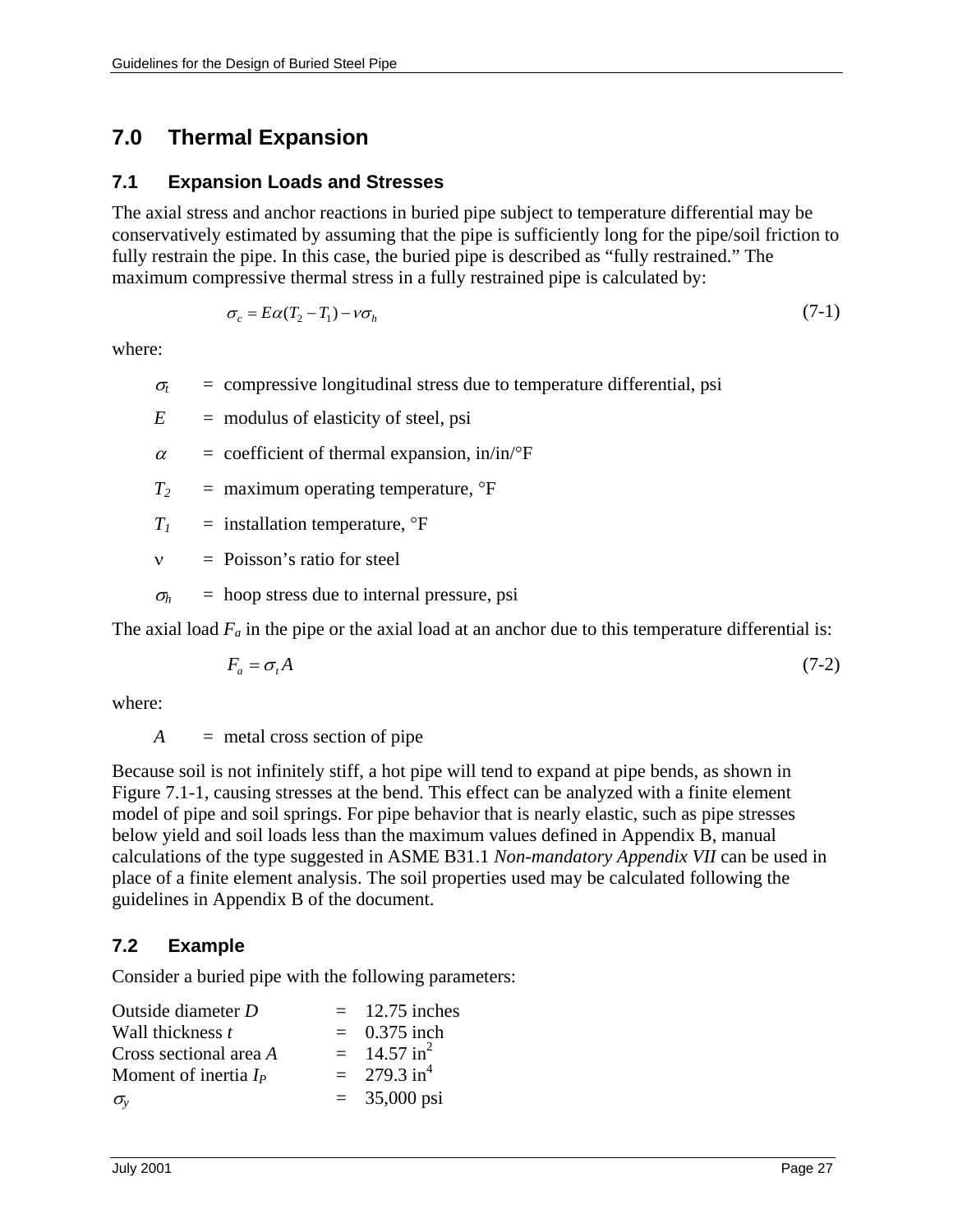| $S_{\nu}$    | $= 35,000 \text{ psi}$                                    |                                           |
|--------------|-----------------------------------------------------------|-------------------------------------------|
| E            | $=$ 29.5 x 10 <sup>6</sup> psi                            |                                           |
| $\alpha$     | $= 6.345 \times 10^{-6} \text{ in/in } ^{\circ} \text{F}$ |                                           |
| $\mathcal V$ | $= 0.3$                                                   |                                           |
| Material     |                                                           | $=$ seamless carbon steel SA-106, Grade B |

The pipe is installed in a trench about 3 pipe diameters in depth, covered with compacted backfill, and subjected to the following conditions:

Operating temperature  $T_2$  $= 140^{\circ}F$ Ambient temperature  $T_I$  $= 70^{\circ}F$ Internal pressure  $P = 100 \text{ psig}$ 

The hoop stress is:

$$
S_H = PD / (2t) = (100)(12.75)/[2(0.375)] = 1,700 \text{ psi}
$$

The maximum, fully restrained longitudinal compressive stress is:

 $S_L = E\alpha(T_2 - T_1) - vS_H = (29.5 \times 10^6)(6.345 \times 10^{-6})(140 - 70) - 0.3(1,700) = 12{,}592 \text{ psi}$ 

The corresponding axial load is:

$$
F = SL A = (12,592)(14.57) = 183,465 lb
$$

#### **7.3 Figure**



*Figure 7.1-1 Bending Moment at Buried Pipe Bend Due to Constrained Pipe Expansion*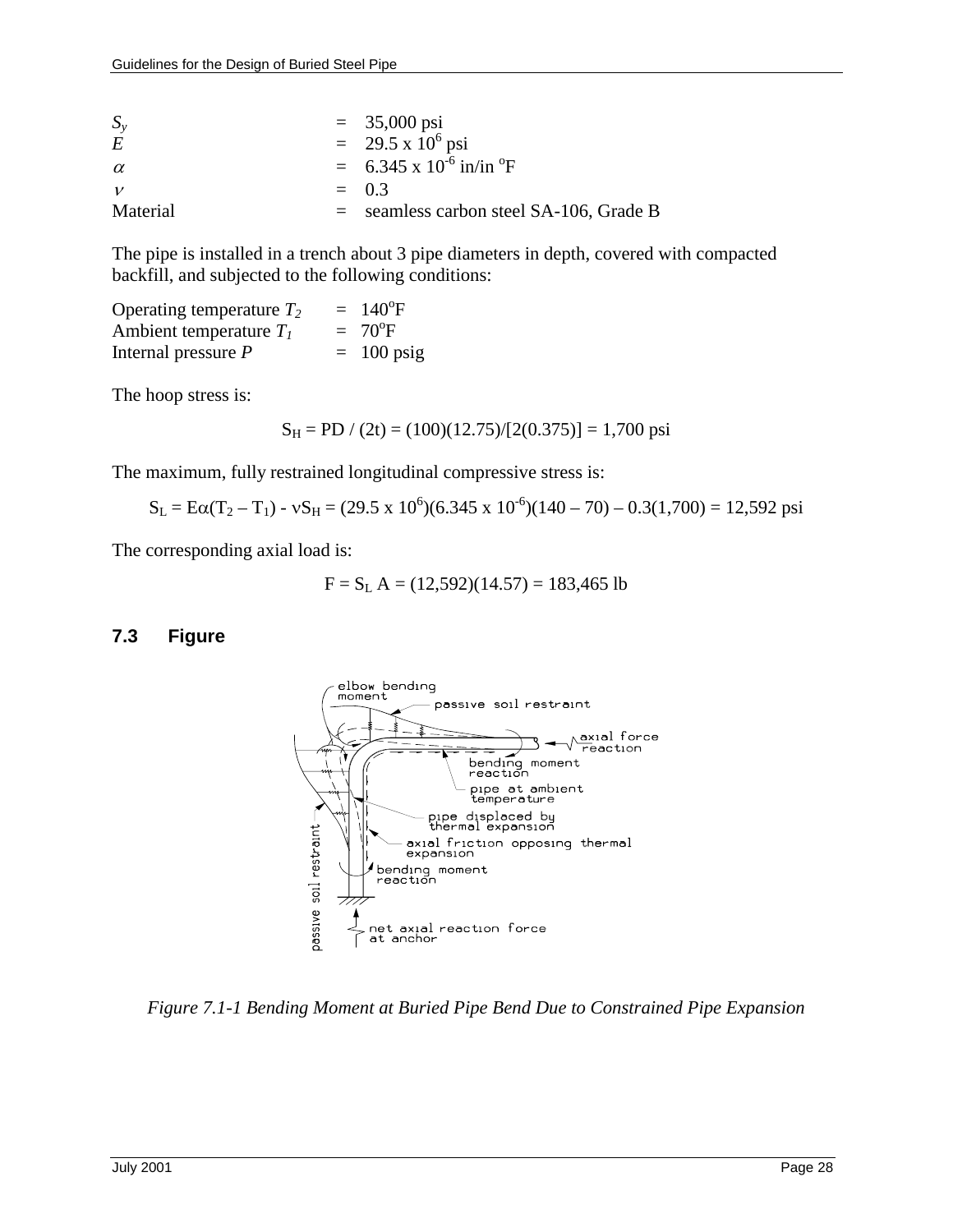# **8.0 Relative Pipe-Soil Displacement**

## **8.1 Applied Load**

Under the effects of ground movements or large pipeline loads like those from a large thermal differential, buried pipes may be subject to large bending and tensile loads. Sources of ground movement can include differential soil settlement, fault displacement or lateral spread displacement in earthquakes, landslide displacement, frost heave or thaw settlement, etc. The following sections of this document discuss several of these sources of ground displacement in more detail. The measurement or prediction of ground displacement requires special expertise and is beyond the scope of these guidelines. The approach to evaluating pipeline response typically requires finite element analyses that account for non-linear soil and pipeline behavior. This approach is addressed in this section and is similar for all cases of imposed ground displacement.

# **8.2 Evaluation**

As noted above, differential movement of the soil in which a pipeline is buried can result in significant pipe deformations due to pipe curvature and axial force effects. Soil movement can be taken as the upper bound of pipe displacement. Displacements due to earth settlement are typically monotonic and do not influence the fatigue life. For such cases, the ASME B31 code indicates that a large displacement stress may be acceptable provided that "excessive localized strain" is avoided. However, the ASME B31 codes provide no further recommendations. This implies that a strain or deformation criteria should be considered, accounting for inelastic pipe behavior.

Strain limits are typically used to guard against localized wrinkling or tensile fracture at girth welds while allowing for some controlled level of pipe steel yield. Appropriate deformation limits such as strain or curvature limits can be established based on testing and detailed analysis (e.g., fitness for purpose evaluation). In light of these observations, it is not possible to develop simple design formulas for differential soil movements based on elastic stress analysis procedures.

For discussion purposes, Figure 8.2-1 shows an idealization of a pipeline exposed to thaw settlement. Thaw settlement occurs when a warm pipeline thaws unstable frozen soil below the pipe. Downward settlement of the pipe is produced by thawing and consolidating thaw-unstable soil (see Figure 8.2-1). The pipeline spans over a finite length section of settling soil between two adjacent thaw-stable soil sections. In the settling (thaw-unstable) soil section, the soil above the pipe produces downward acting forces on the pipe. In the thaw-stable soil ("shoulder") sections on either side of the settling section, the soil below the pipe provides upward acting bearing resistance to the downward motion of the pipe.

Figure 8.2-2 shows a representative buried pipe deformation analysis model corresponding to the thaw settlement configuration shown in Figure 8.2-1.

A rigorous analysis and design approach involves a nonlinear pipe-soil interaction analysis. The nonlinear stress-strain relationship of the pipe steel is considered. The model must account for the pipe axial and bending resistance, the longitudinal resistance of the soil caused by adhesion and friction, and the transverse soil resistance. The soil resistance is typically idealized as an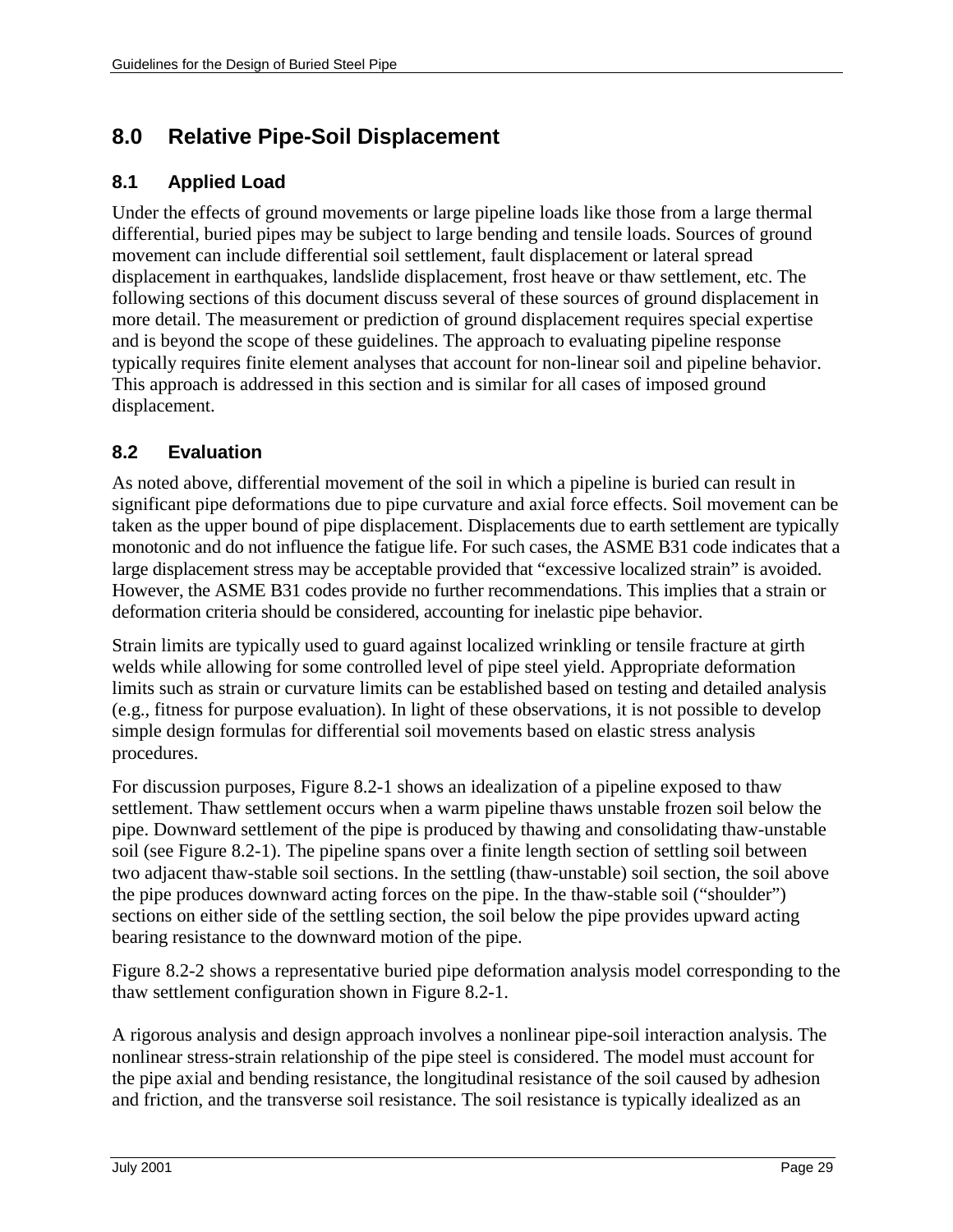elastic-perfectly-plastic spring, as described in Appendix B. The distributed soil resistance is modeled as a Winkler foundation, i.e., the soil support is modeled as a series of discrete springs which provide a specified resistance per unit length of pipe. Large displacement (geometric stiffness, or cable action) effects can also be significant. General purpose 3D finite element programs (e.g., ANSYS or ABAQUS) and special purpose 2D pipeline deformation analysis programs (e.g., PIPLIN) can be used to analyze this scenario.

If the pipe and burial conditions are symmetric about the thaw region, symmetric boundary condition (i.e., zero rotation and zero longitudinal translation) can be imposed at the end of the model corresponding to the center of the settling section, in order to reduce the required size of the model. The model length should be long enough that the boundary condition specified at the remote end of the model has no influence on the analysis results, with zero axial strains at the ends of the model. For simplicity, the pipe is assumed to be initially straight with a uniform depth of soil cover. The pipe element lengths are varied to insure adequate mesh refinement in regions of high transverse soil forces and significant bending. Progressively longer element lengths can be used in sections of the model where there is no significant pipe or soil deformation. The soil springs are modeled as described in Appendix B.

For a typical ground displacement configuration, a range of analyses can be performed to investigate various model parameters, such as pipe thickness, pipe steel grade, span length, cover depth, soil strength, etc. For each analysis, a ground displacement profile is imposed at the base of the pipe-soil springs. The displacement profile is increased in small increments and the resulting pipe and soil deformation state is established at each increment. There are three main events that can occur as the ground displacement profile is progressively increased: (1) the pipe may reach a specified compressive strain limit, (2) the pipe may reach a specified tensile strain limit, and (3) the pipe-soil springs may yield over the entire length of the pipe section experiencing the ground displacements and the soil will continue to move past the pipe with no increased pipe deformations. The sequence of these events depends on numerous parameters including the length of the imposed displacement profile, depth of cover and soil strength, pipe temperature differential, pressure, etc.

It is only possible to develop simple design formulas for large differential ground displacements based on elastic stress analysis procedures for highly idealized conditions, such as uniform ground displacement along the axis of the pipe or arbitrarily-assumed deformation pattern of pipe in the soil.

# **8.3 Example: Pipeline Fault Crossing**

A buried steel pipeline with a 48-inch diameter and a 0.469-inch wall operates at an internal pressure of 1000 psi and  $135^{\circ}$  F. The pipeline material is API 5L Grade X65. The pipe weighs 238 pounds per foot and contains oil at a specific gravity of 0.9, with a content weight of 678 pounds per foot. The pipe is buried at a depth of 3 feet, in soil with a density of 100 pounds per cubic foot and a friction angle of  $35^\circ$ . As shown in Figure 8.3-1, the middle of a long, straight section of the pipeline is subjected to a "guillotine" type vertical fault offset of 30 inches.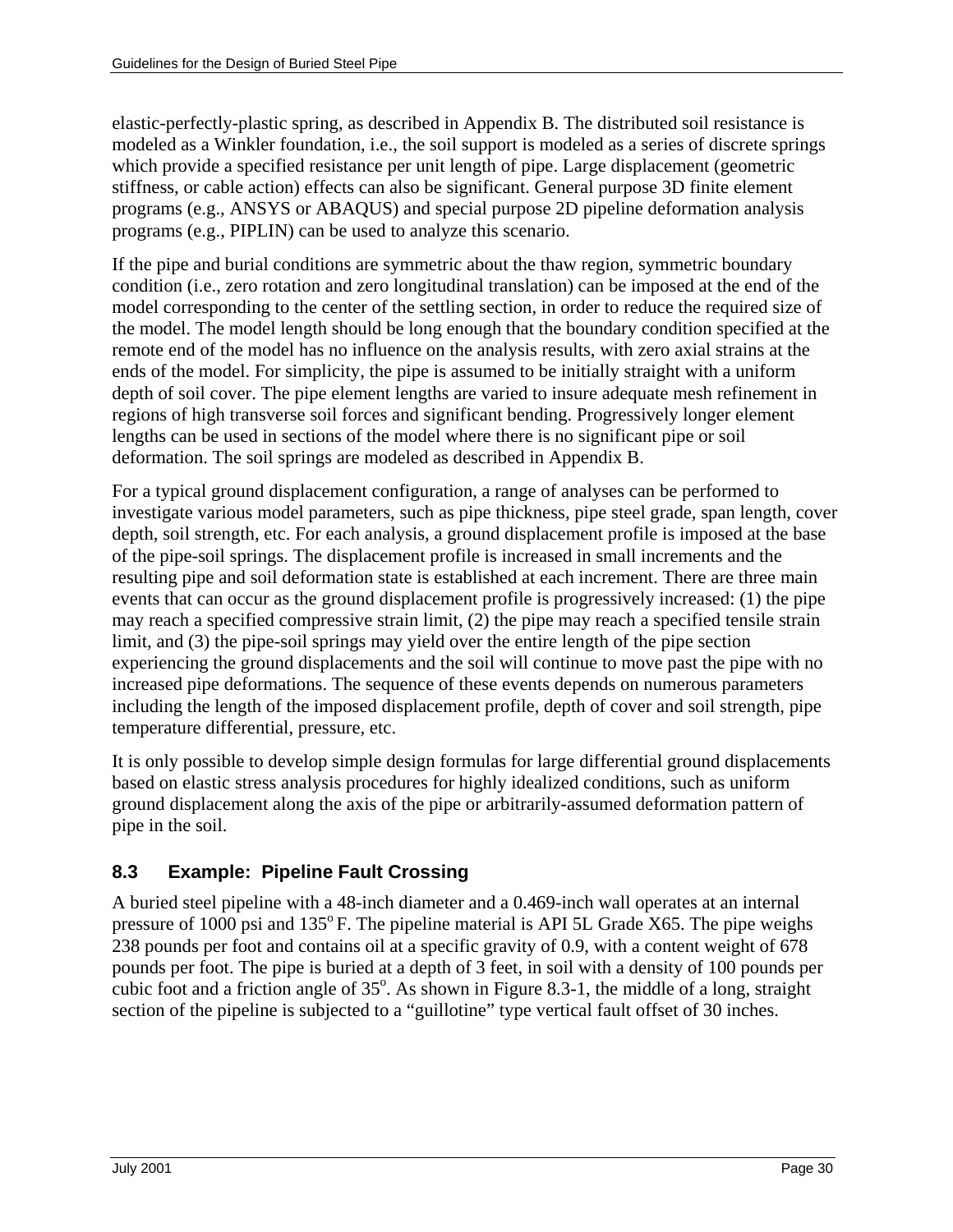Table 8.3-1 shows the elasto-plastic soil resistance properties, computed using the procedures in Appendix B.

|              | <b>Resistance</b><br>(Kips/ft) | <b>Elastic</b><br><b>Stiffness</b><br>(Kips/ft/in) | Slip<br><b>Displacement</b><br>(in` |
|--------------|--------------------------------|----------------------------------------------------|-------------------------------------|
| Longitudinal | 3.63                           | 36.3                                               | 0.1                                 |
| Uplift       | 1.99                           | 2.21                                               | 0.9                                 |
| Bearing      | 102.4                          | 171                                                | 6.C                                 |

*Table 8.3-1 Soil Resistance Properties for Example Problem* 

A 900-foot section of the pipeline is modeled using PIPLIN. The base of the pipe-soil springs are subjected to a 30-inch "guillotine" fault displacement profile, as shown in Figure 8.3-1. An inelastic model of the pipeline material and a non-linear model of the springs are used to calculate the pipeline response to fault displacement from the initial condition of zero fault movement, increasing in 1-inch increments up to the total fault movement of 30 inches.

The PIPLIN analysis results can be presented in many different ways. For this example, the along-the-pipe distribution of the pipe state at 15 inches and 30 inches of fault offset are compared using the spatial plots shown in Figures 8.3-2 through 8.3-4.

Figures 8.3-2(a) and 8.3-2(b) present the transverse and longitudinal (axial) pipe displacement profiles, with the axial displacement positive to the right in Figure 8.3-1.

Figures 8.3-2(c) and 8.3-2(d) present the pipe axial force and moment diagrams.

Figures 8.3-3(a) and 8.3-3(b) present the top (12 o'clock) and bottom (6 o'clock) fiber axial strain diagrams.

Figures 8.3-3(c) and 8.3-3(d) present the pipe curvature and rotation diagrams.

Figures 8.3-4(a) and 8.3-4(b) present the force (L-force) and displacement (L-displacement) in the longitudinal pipe-soil springs.

Figures 8.3-4(c) and 8.3-4(d) present the force (T-force) and displacement (T-displacement) in the transverse pipe-soil springs.

As shown in Figure 8.3-3(a) and (b), the maximum tension and minimum compression strains at 30 inches of fault offset are 0.28% and –1.26%, respectively. As shown in Figure 8.3-3(c), the maximum pipe curvature is 0.0039 ft<sup>-1</sup> at 30 inches of fault offset. As shown in Figure 8.3-2(c), the at-rest compressive force in the pipe is –774 kips, due primarily to the line temperature of 135  $F^{\circ}$ . As the fault offset is increased, the axial force in the pipe becomes progressively less compressive and eventually becomes tensile with a force of about +66 kips at 30 inches of fault offset, due to "cable action." Figure 8.3-4(a) illustrates how the force in the longitudinal pipe-soil springs "blows out" (i.e., the longitudinal slip force is fully mobilized) over progressively longer lengths with increasing fault offset. (See the flat portions of the L-force diagrams).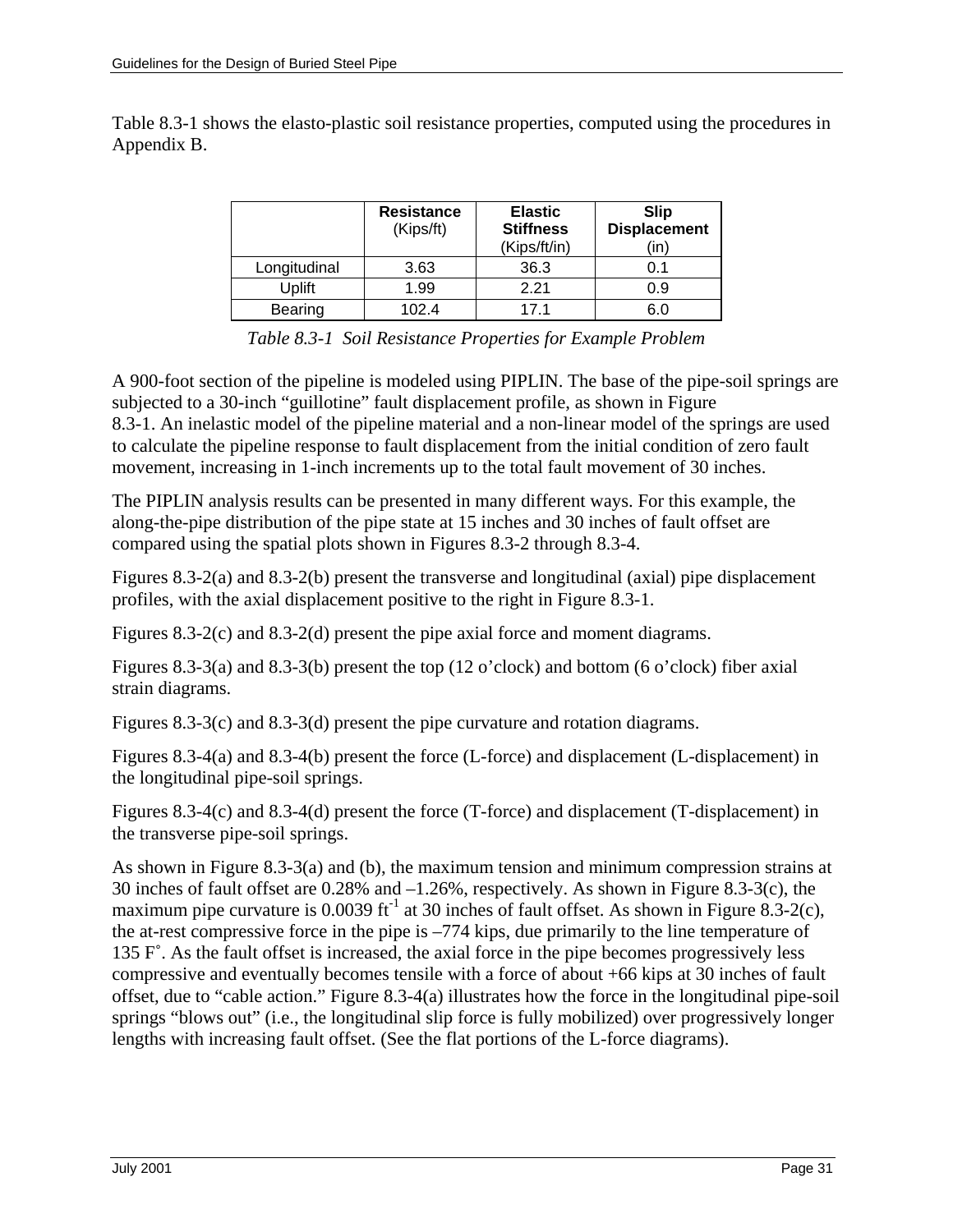### **8.4 Figures**



*Figure 8.2-1 Pipeline Thaw Settlement Scenario*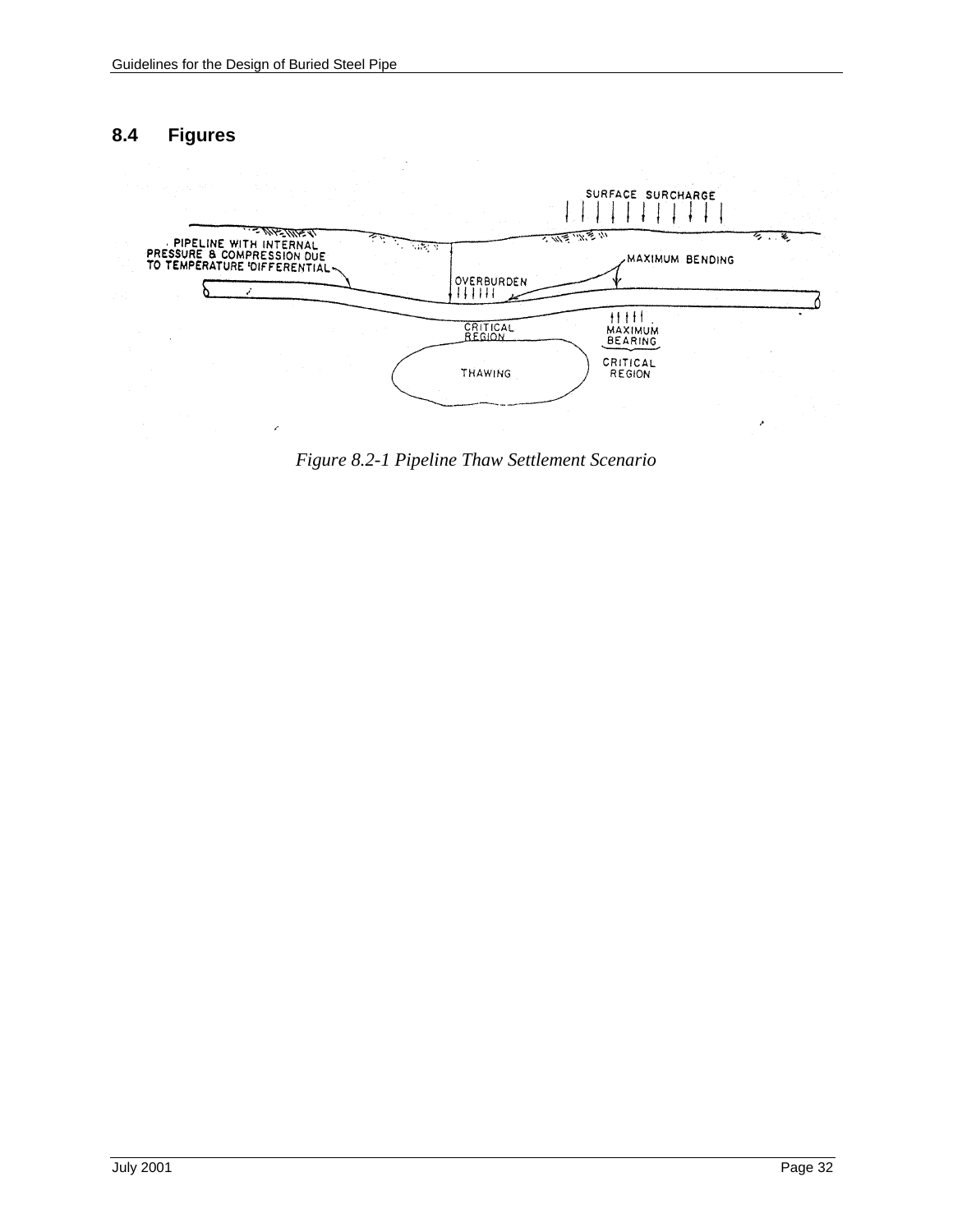

*Figure 8.2-2 Finite Element Model of Pipeline Settlement*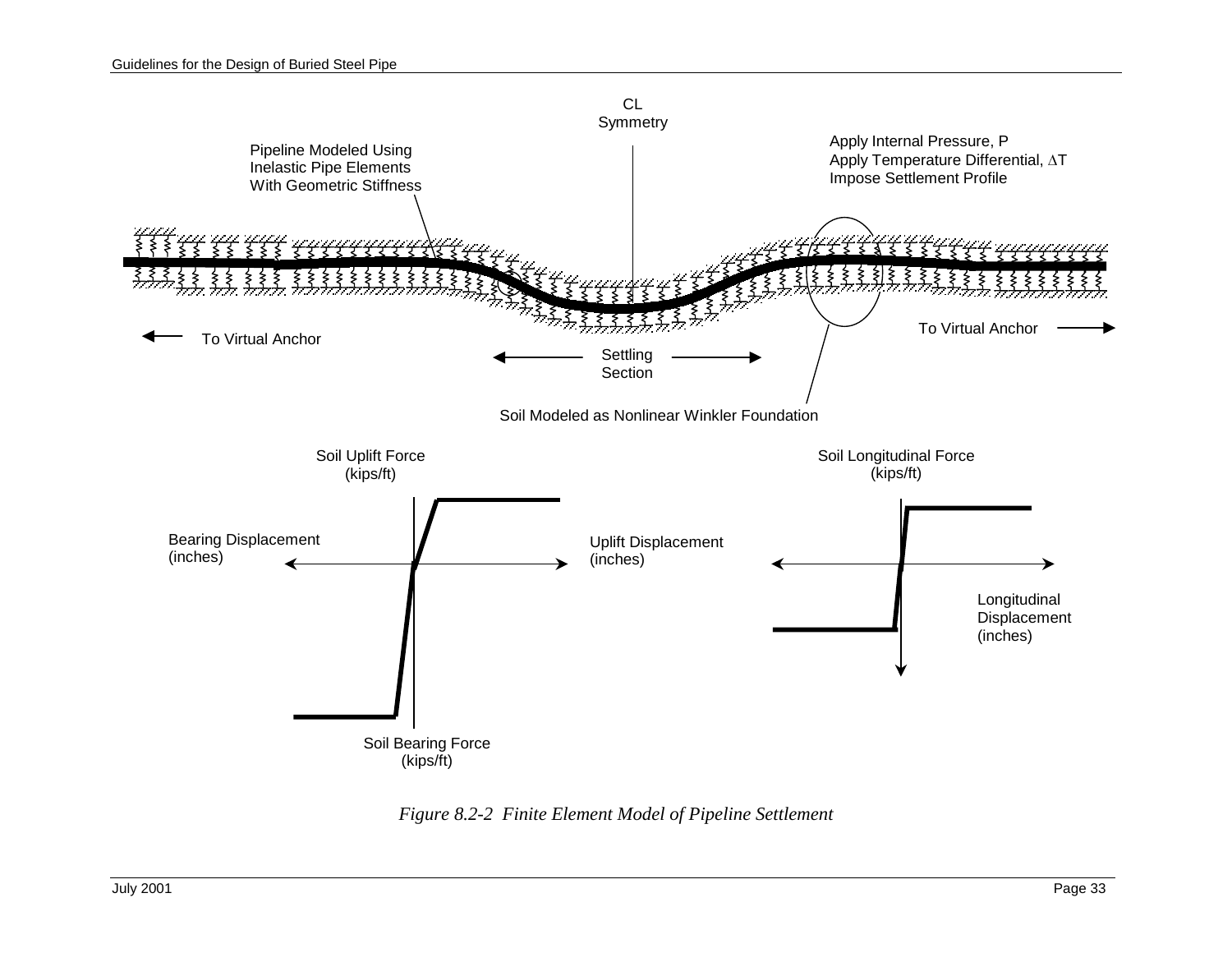

*Figure 8.3-1 Buried Pipeline Subject to Vertical Fault Movement*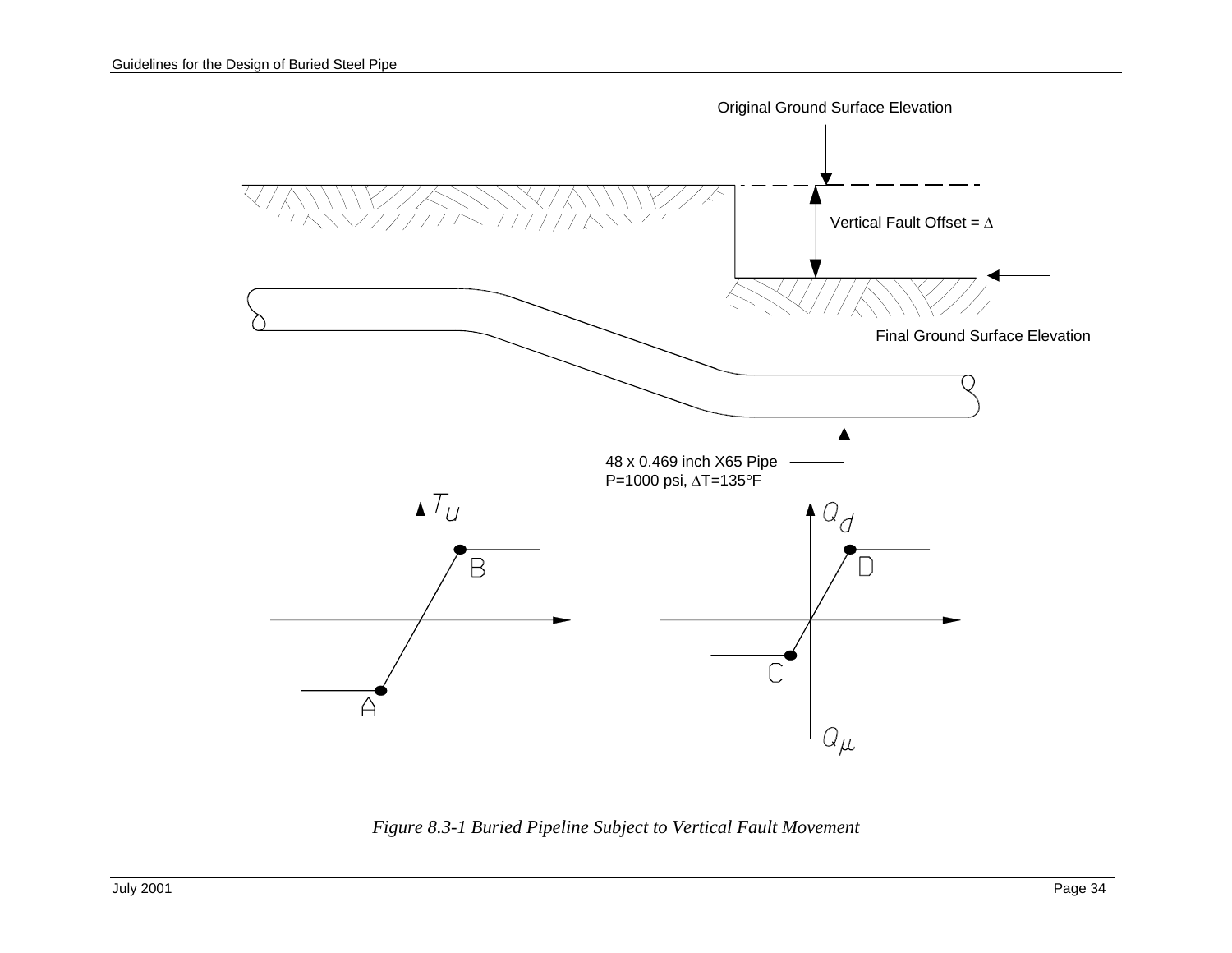

*Figure 8.3-2(a) Vertical Displacement Profile Along the Pipeline* 



*Figure 8.3-2(b) Axial Displacement Profile Along the Pipeline*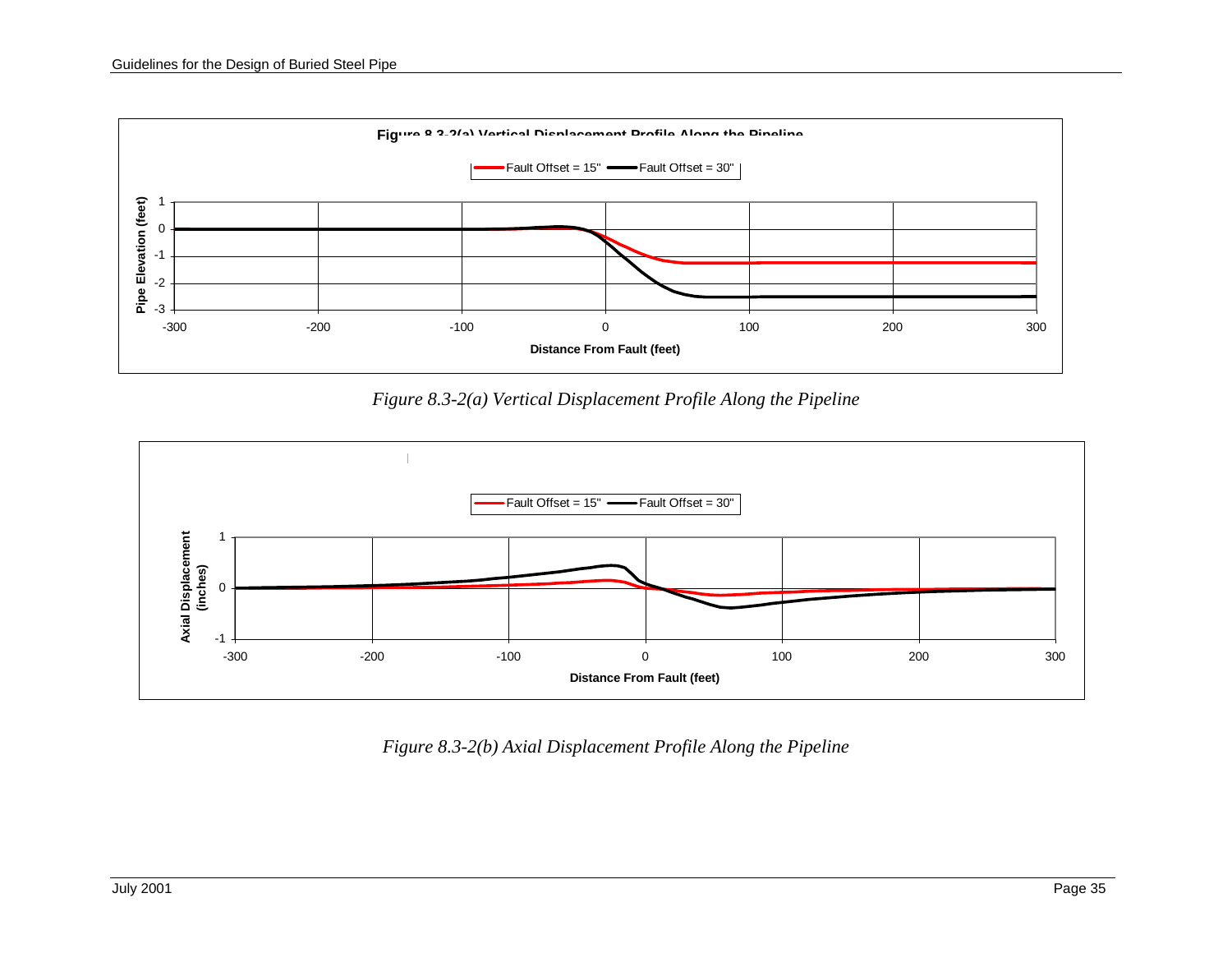

*Figure 8.3-2(c) Axial Force Profile Along the Pipeline* 



*Figure 8.3-2(d) Bending Moment Diagram Along the Pipeline*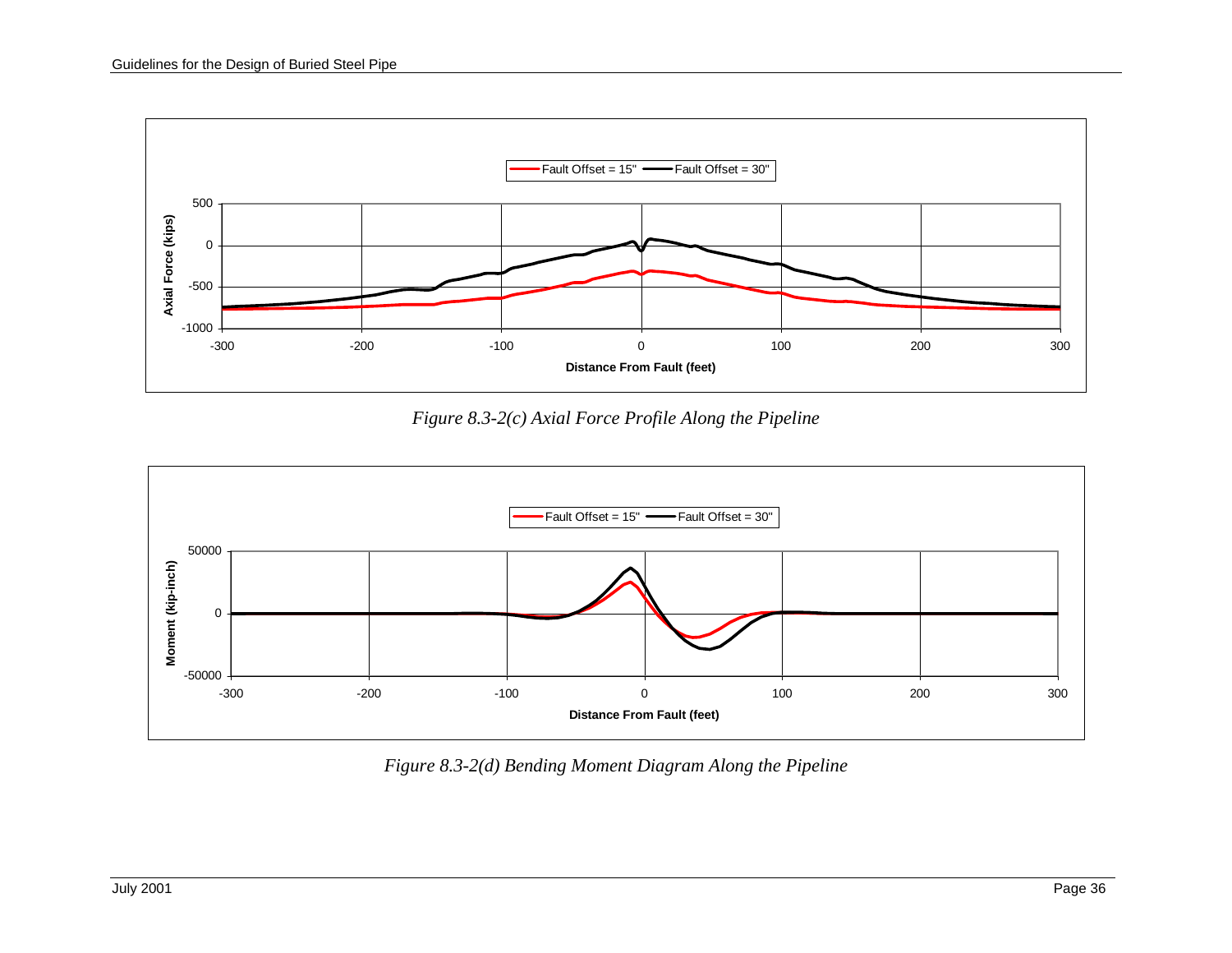

*Figure 8.3-3(a) Top Fiber Axial Strain Diagram Along the Pipeline* 



*Figure 8.3-3(b) Bottom Fiber Axial Strain Diagram Along the Pipeline*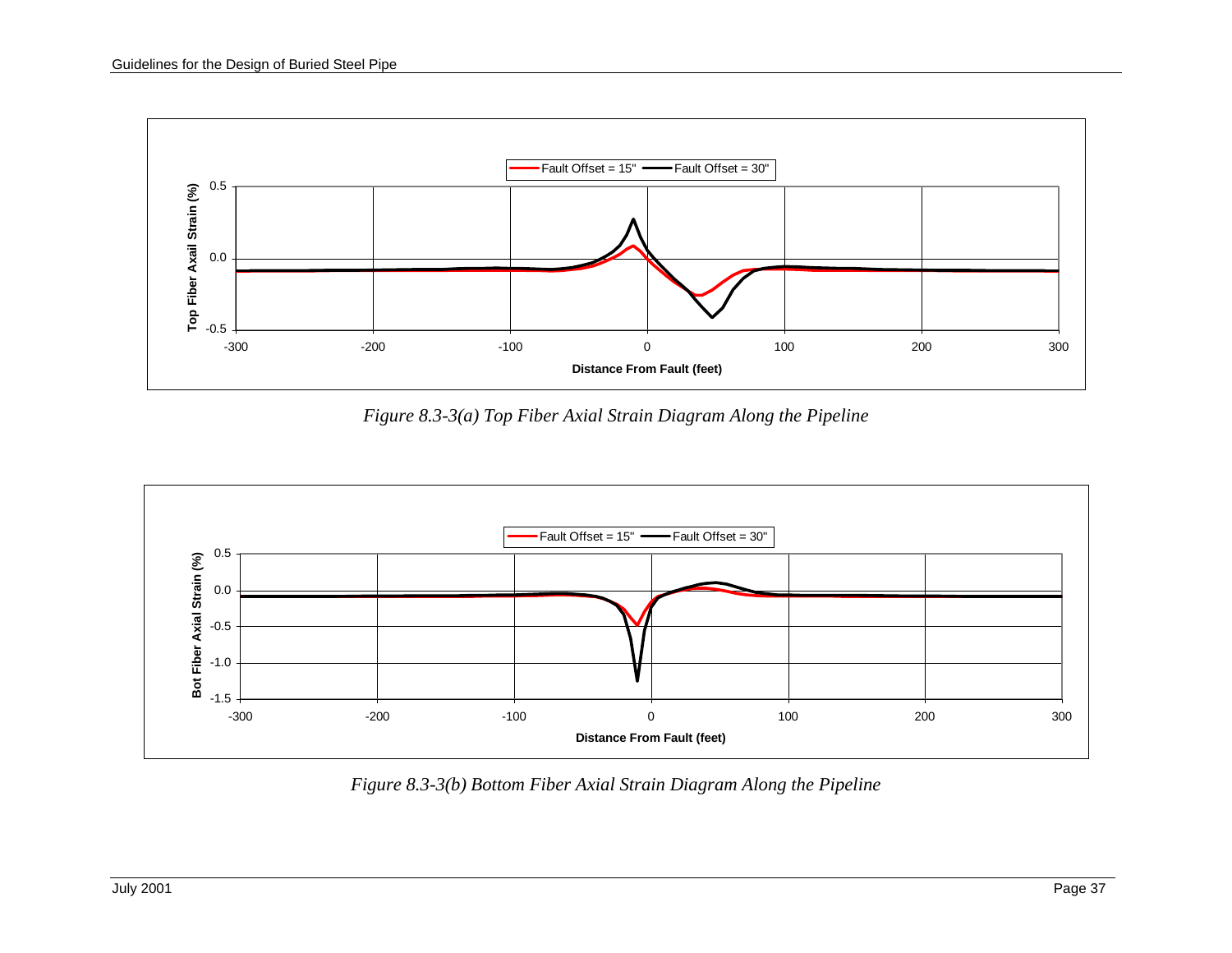

*Figure 8.3-3(c) Pipe Curvature Diagram Along the Pipeline* 



*Figure 8.3-3(d) Pipe Rotation Diagram Along the Pipeline*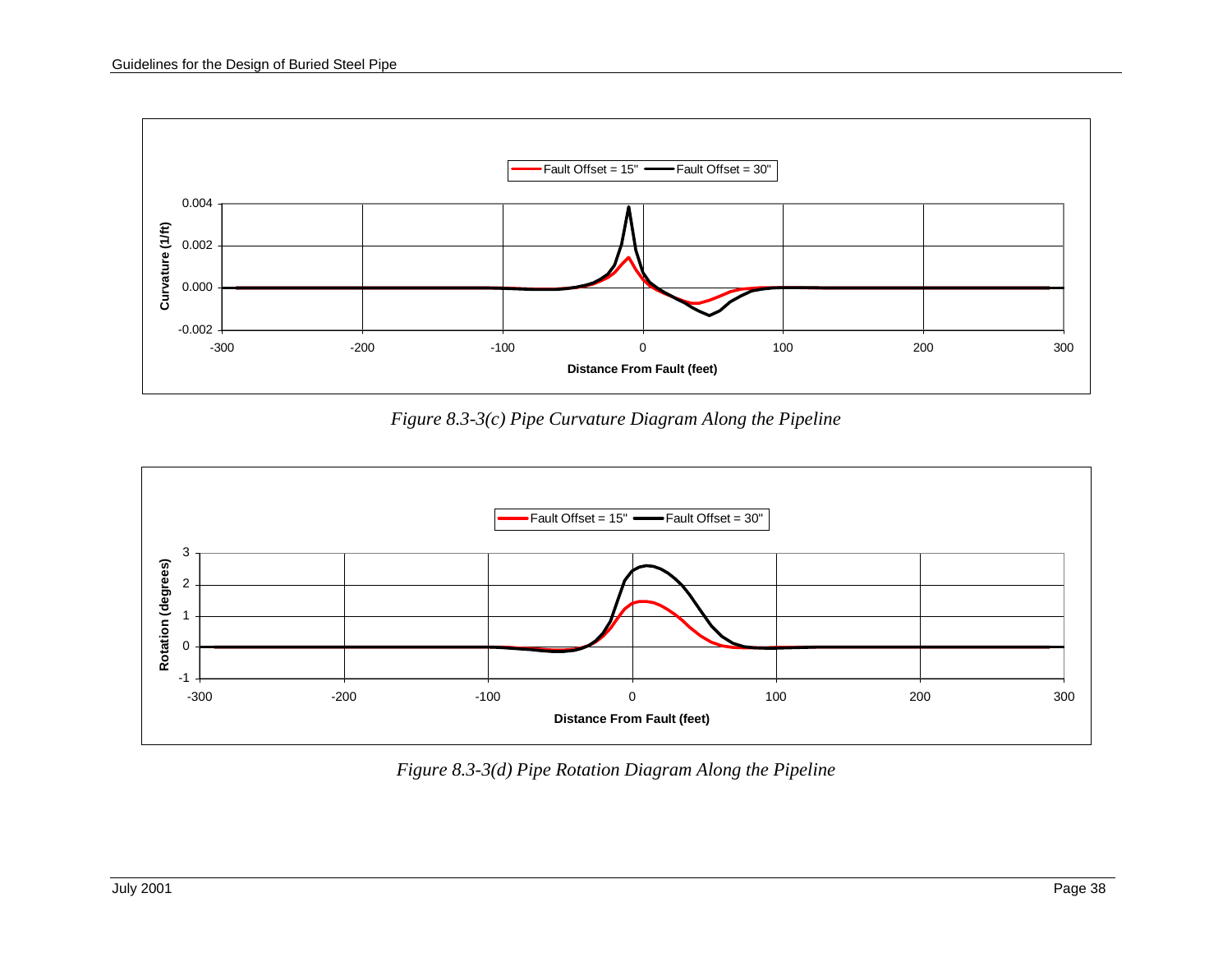

*Figure 8.3-4(a) Force in Longitudinal Soil Springs Along the Pipeline* 



*Figure 8.3-4(b) Displacement in Longitudinal Soil Springs Along the Pipeline*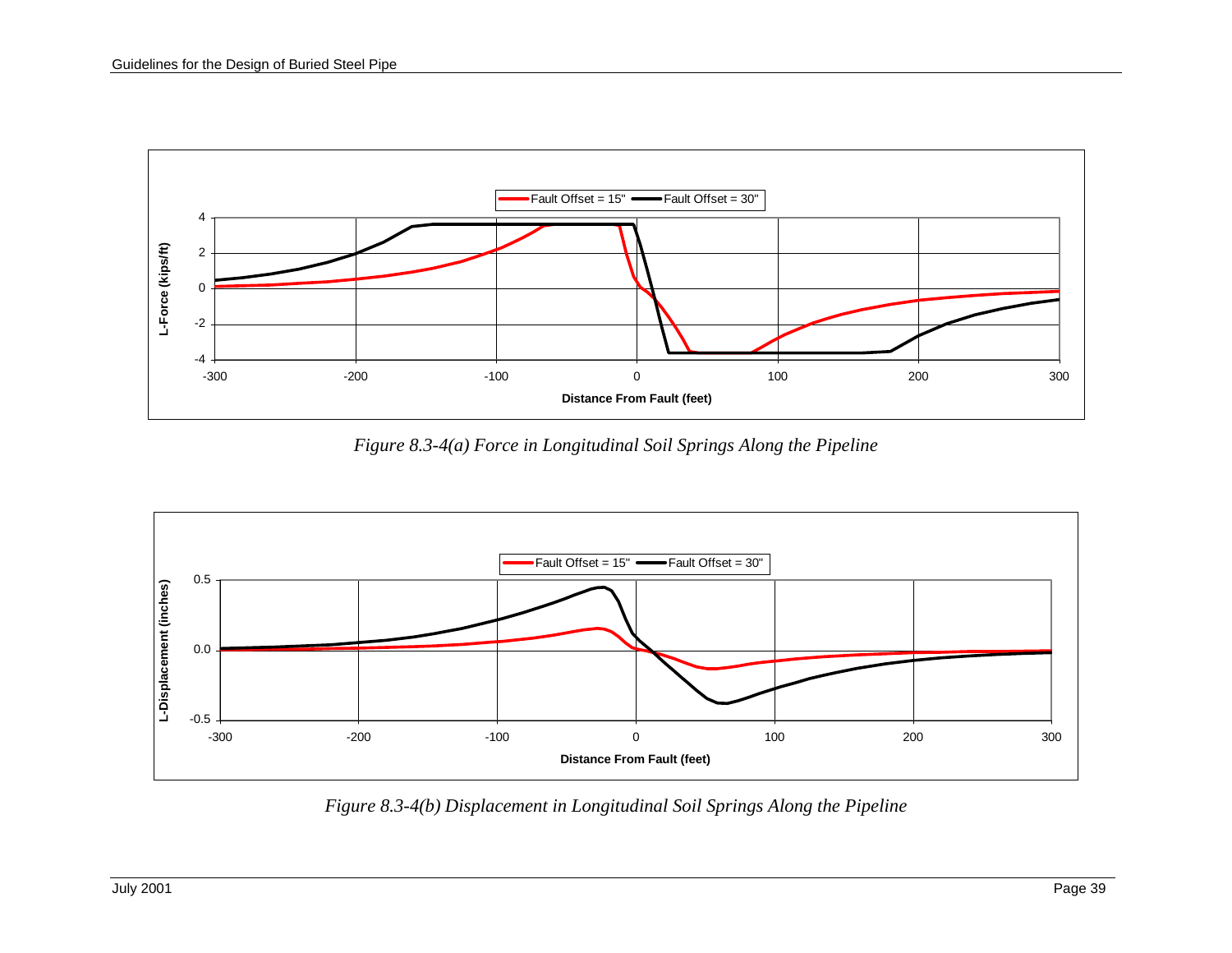

*Figure 8.3-4(c) Force in Transverse Soil Springs Along the Pipeline* 



*Figure 8.3-4(d) Displacement in Transverse Soil Springs Along the Pipeline*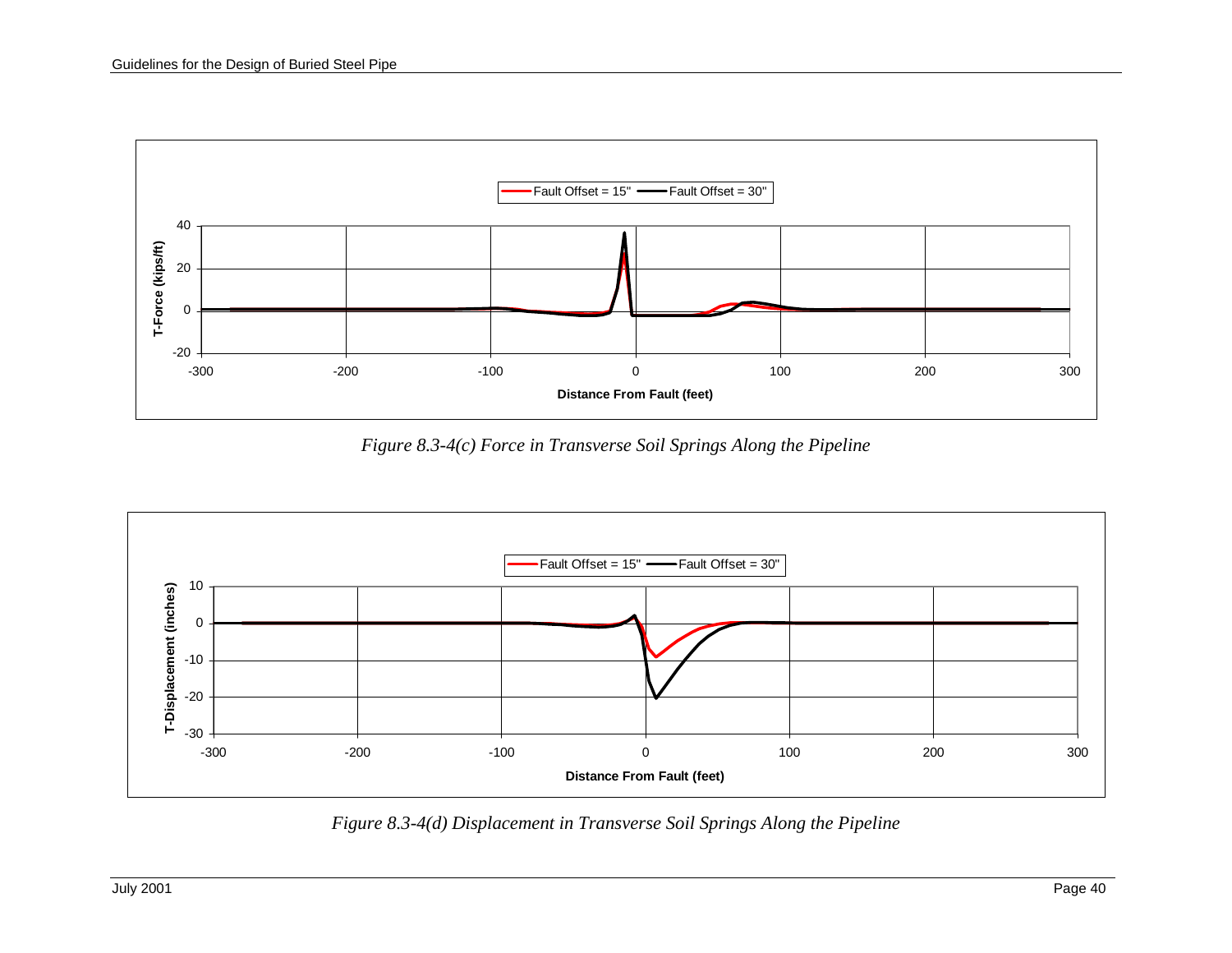# **9.0 Movement at Pipe Bends**

### **9.1 Pipe Movement**

Movement of a buried pipeline can occur at the apex of sidebends, sagbends and overbends. This movement can be caused by either a net outward force generated by internal pressure, or expansion caused by temperature increases. The resulting forces are resisted by the pipe bending and axial stiffness and by the soil bearing and shear resistance, as illustrated in Figure 9.1-1. Soil resistance is a function of burial depth, backfill material type and level of compaction. This effect becomes an important consideration when transporting fluids at high temperatures, when the soil resistance is relatively weak, such as is in offshore buried pipelines [Kim], or with shallow covers. For instance, if the soil cover is insufficient at an overbend, the pipe can fail the overlying soil and deform past specified performance limits, or possibly rupture. Furthermore, the soil resistance can be degraded under large numbers of thermal cycles.

The amount of deformation in supporting soils at pipe bends and their resulting stresses and strains are a function of the soil-pipe interaction; and a non-linear analysis is required for proper assessment of these conditions. A rigorous analysis and design approach involves a nonlinear pipe-soil interaction analysis of representative buried field bend configurations, similar to the general procedures described in Section 8.0. The pipe-soil springs are modeled as described in Appendix B. Note that the most critical bend design case is typically at over bends, since the uplift resistance of the soil is typically substantially less than the horizontal and bearing resistance.

Given estimates of the pipe-soil springs, a series of parametric analyses can be carried out for a range of bend angles, soil types likely to be encountered along the alignment, and cover depths. A typical bend analysis consists of applying the design pressure together with the incremental application of the design temperature differential. The movement of the pipe at the apex of the bend and the maximum pipe stresses, strains and curvatures are monitored at each increment of the analysis.

Using the above parametric analyses, sets of bend design charts can be generated. A bend design chart is a plot of the bend angle on the horizontal axis and the cover depth on the vertical axis. This curve assumes that the bend uses the code minimum bend radius. For each of the different soil types considered along the pipeline alignment, a curve is developed that defines the cover depth required to limit the apex movement or pipe strain to the allowable value.

## **9.2 Evaluation**

The goal of pipeline bend analysis is to insure that the pipeline does not experience either excessive apex movement or excessive pipe strains under design load conditions. To insure the safe and continuous operation of the pipeline, a set of limiting design criteria must be developed. These criteria are typically based on limiting the bend apex movement and pipe strain. Appendix A provides the suggested acceptance criteria.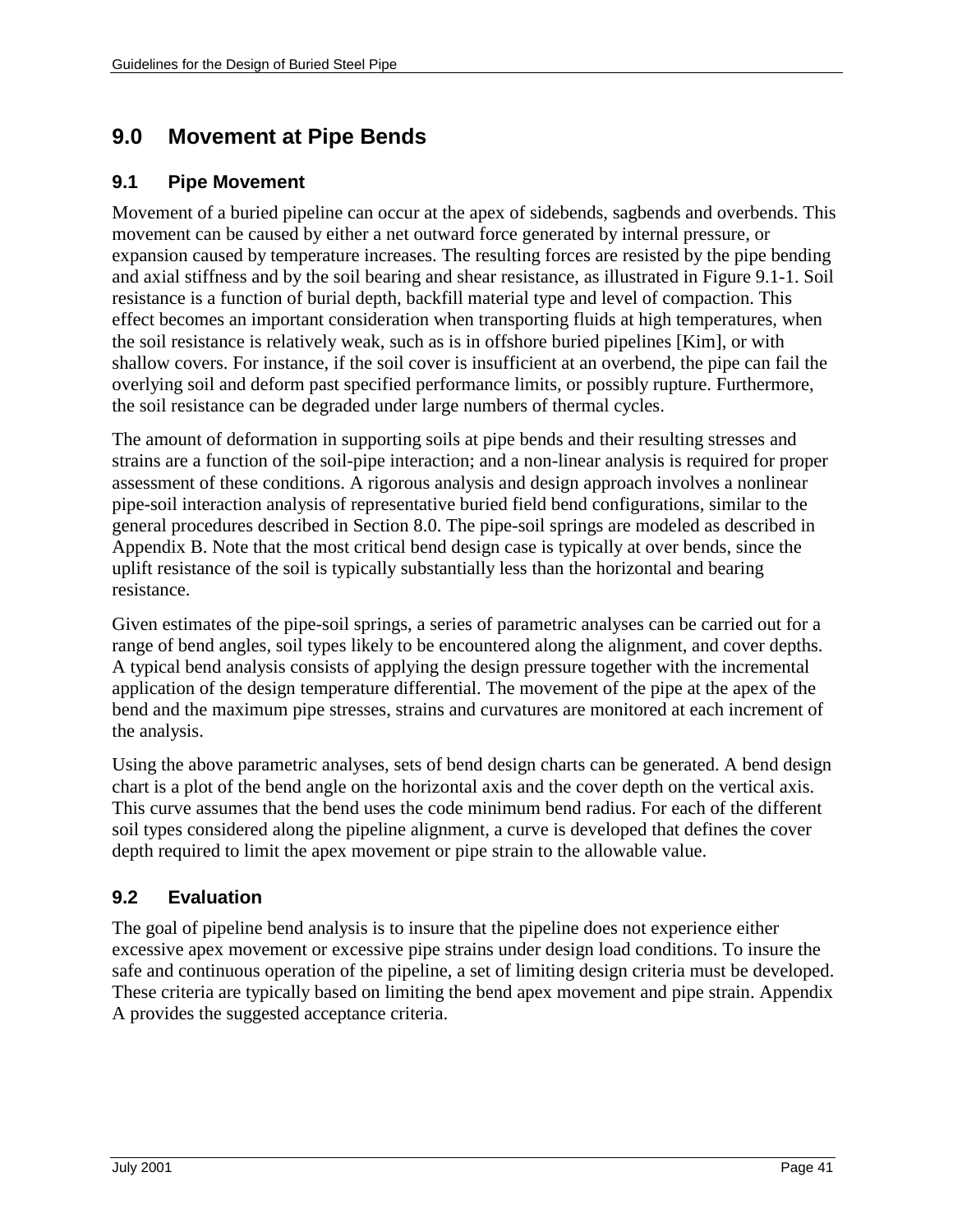### **9.3 Figure**



*Figure 9.1-1 Model of Overbend*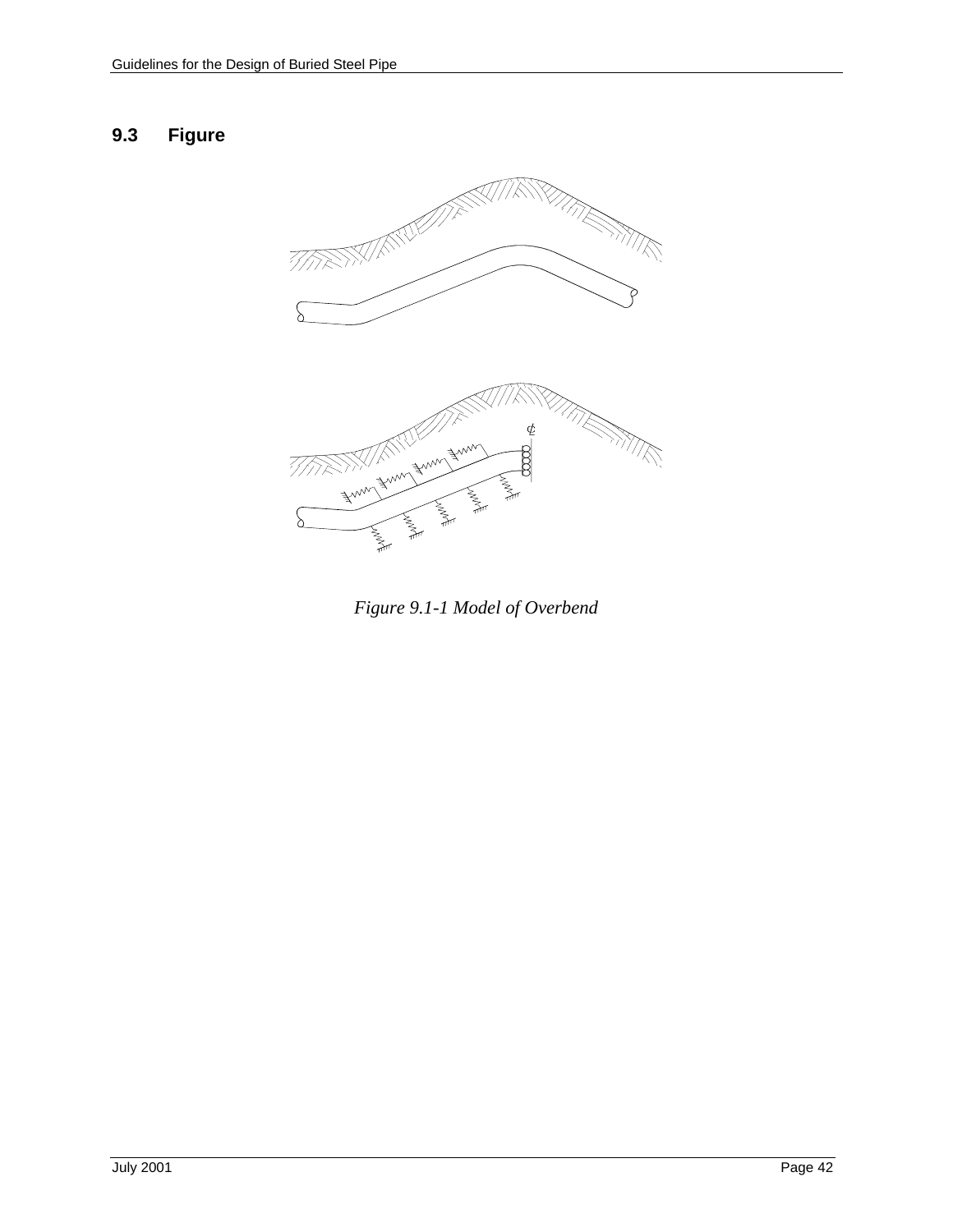# **10.0 Mine Subsidence**

Longwall mining is a unique process for extracting coal wherein virtually the entire seam is removed. A seam mined by this process may be between 5-feet and 15-feet thick, and typically lies 300 to 1,200 feet below ground. A rotary mill (the miner) traverses the mine face from floor to ceiling across the width of a "panel," which may be between 500 and 1,500 feet in width and 5,000 to 15,000 feet in length. Coal is sent by conveyor to continuously mined tunnels adjacent to the panel and then out of the mine. Hydraulically actuated shields that advance the miner support the mine roof immediately behind him. When the excavated area or "gob" becomes large enough, the mine roof and strata fracture and cave in to fill the void of the gob behind the shields. Higher strata subsequently bend and sag. This bending and sagging propagates upward to form a subsidence basin at the ground surface. The subsidence basin covers a larger area than the gob, but is not as deep as the original mined height of the seam due to rubblization in the gob.

While vertical subsidence is most dramatic at the center of the subsidence basin, tilting and shear at the sides of the basin are of greatest concern for surface structures. For buried linear structures such as pipelines, the concern is more subtle. Horizontal movement directed toward the center of subsidence occurs as a result of the bending rotation of overburdened strata. This gives rise to tensile soil strains in the outer portions of the subsidence basin and compressive strains in the inner portions of the basin. A buried pipeline will thus be exposed to tensile or compressive strains to the extent that it is aligned with horizontal deformation and strain components. These strains may exceed 1.5% strain, which, if compressive, is enough to buckle high-D/t pipe or, if tensile, is enough to separate a girth weld of substandard quality. Soil stresses also damage some types of corrosion coating.

When evaluating a mine subsidence problem as an in-service lowering, it can be concluded that the stresses due to vertical soil movement are very low and are of little concern. Such an approach overlooks the more serious threat to pipelines from horizontal soil strains. Analytical computer programs based on the influence coefficient method [Peng] are available for accurately predicting the dynamic and final subsidence characteristics, including the horizontal soil strain. Applying these methods is beyond the scope of this document. These methods can be used to determine what portions of a pipeline may experience excessive strain levels. Analysis of pipeline response to ground displacements from mine subsidence can be performed using finite element techniques as described in Section 9.0. Mitigation usually involves excavating portions of the pipeline to uncouple them from the soil, then monitoring strain levels in the exposed pipeline, restoring the line to a state of low residual strain, and backfilling it. This can often be accomplished while maintaining continuous service in the line.

The effect of mine subsidence can be evaluated using estimates of the ground displacement profiles (e.g., Peng) together with the pipe-soil interaction models discussed in Section 8.0, considering both buried and temporarily exposed sections of the pipeline.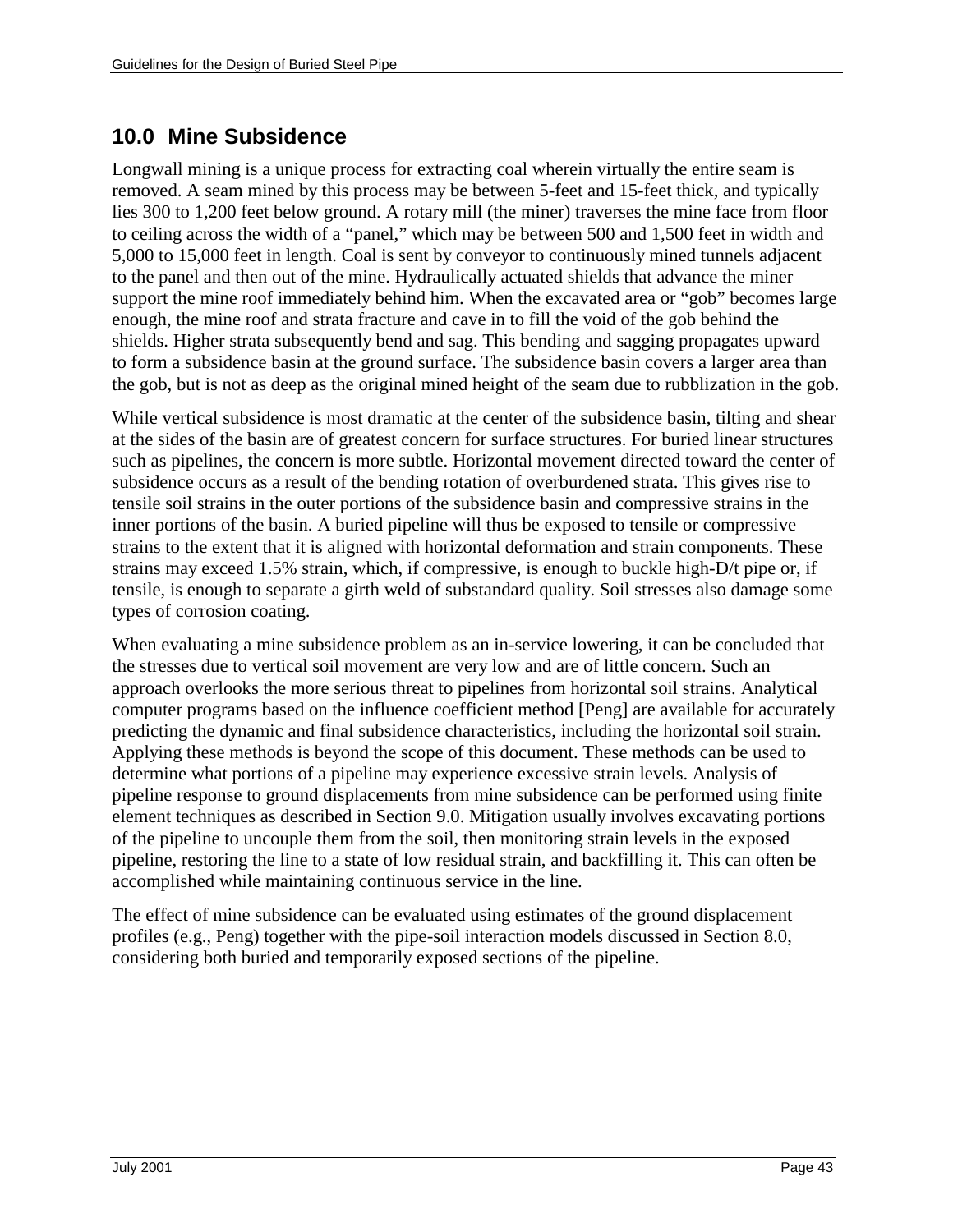# **11.0 Earthquake**

Potential earthquake hazards to buried pipelines include transitory strains caused by differential ground displacement arising from ground shaking and permanent ground displacement (PGD) from surface faulting, lateral spread displacement, triggered landslide displacement, and settlement from compaction or liquefaction. Wave propagation strains for the pipelines covered by these guidelines can be calculated as covered in this section. The effects of permanent ground displacement produced by an earthquake are best evaluated using finite element analysis techniques described in Section 9.0. Hand calculation of the response of buried pipelines to PGD is applicable for simple, idealized conditions—one of which is covered in this section. Hand calculations are also useful in familiarizing one with the general characteristics of buried pipeline response to PGD.

### **11.1 Seismic Wave Propagation**

Wave propagation provisions are presented in terms of longitudinal axial strain, that is, strain parallel to the pipe axis induced by ground strain. Flexural strains due to ground curvature are neglected since they are small for typical pipeline diameters.

The axial strain,  $\varepsilon_a$ , induced in a buried pipe by wave propagation can be approximated using the following equation:

$$
\varepsilon_a = \frac{V_g}{\alpha C_s} \tag{11-1}
$$

where:

 $V_g$  = peak ground velocity generated by ground shaking

 $C_s$  = apparent propagation velocity for seismic waves (conservatively assumed to be 2 kilometers per second)

 $\alpha$  $= 2.0$  for  $C_s$  associated with shear waves, 1.0 otherwise

The axial strains produced by Equation (11-1) can be assumed to be transferred to the pipeline but need not be taken as larger than the axial strain induced by friction at the soil pipe interface:

$$
\varepsilon_a \le \frac{T_u \lambda}{4AE} \tag{11-2}
$$

where:

- $T_u$  = peak friction force per unit length at soil-pipe interface (see Appendix A)
- $\lambda$  = apparent wavelength of seismic waves at ground surface, sometimes assumed to be 1.0 kilometers without further information
- *A* = pipe cross-sectional area
- $E =$  steel modulus of elasticity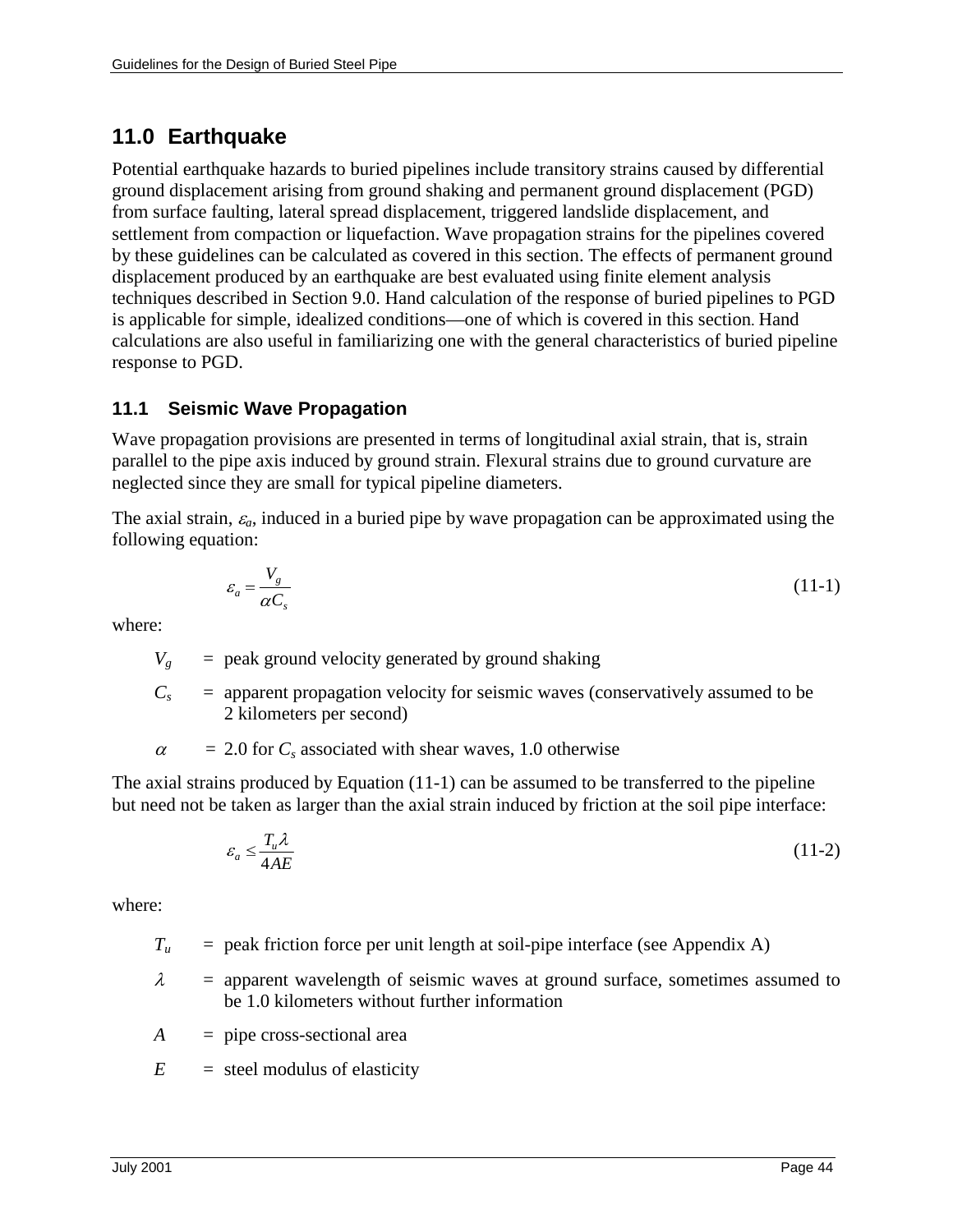| <b>Moment</b>    | Ratio of Peak Ground Velocity (cm/sec) to Peak Ground<br>Acceleration (g) |       |        |  |
|------------------|---------------------------------------------------------------------------|-------|--------|--|
|                  | Source-to-Site Distance (km)                                              |       |        |  |
| Magnitude, $M_W$ | $0 - 20$                                                                  | 20-50 | 50-100 |  |
| Rock*            |                                                                           |       |        |  |
| 6.5              | 66                                                                        | 76    | 86     |  |
| 7.5              | 97                                                                        | 109   | 97     |  |
| 8.5              | 127                                                                       | 140   | 152    |  |
| Stiff Soil*      |                                                                           |       |        |  |
| 6.5              | 94                                                                        | 102   | 109    |  |
| 7.5              | 140                                                                       | 127   | 155    |  |
| 8.5              | 180                                                                       | 188   | 193    |  |
| Soft Soil*       |                                                                           |       |        |  |
| 6.5              | 140                                                                       | 132   | 142    |  |
| 7.5              | 208                                                                       | 165   | 201    |  |
| 8.5              | 269                                                                       | 244   | 251    |  |

If only peak ground acceleration values for the site are available, Table 11.1-1 may be used to determine peak ground velocity.

> \* The sediment types represent the following shear wave velocity ranges within the sediment layer:  $rock \ge 750$  meters per second, stiff soil is 200 meters per second – 750 meters per second, and soft soil < 200 meters per second. The relationship between the peak ground velocity and peak ground acceleration is less certain in soft soils.

### *Table 11.1-1 Peak Ground Velocity*

Determination of the types of seismic waves to associate with estimates of peak ground velocity requires a site-specific assessment by a seismologist. The peak ground velocity,  $V_g$  in Equation (11-1), is usually associated with shear waves, particularly for locations close to the earthquake source. Several studies of basin response effects and well-instrumented earthquakes conclude a dominance of surface waves at some locations in past earthquakes, mostly at locations greater than 20 km from the earthquake source. These past investigations highlight the need to consider surface waves, especially for sites within sedimentary basins. Given that the potential for dominant participation by surface waves can not always be discounted, a reasonable approach to assessing the importance of wave propagation effects on a buried pipeline is to assume that ground strains will be generated by surface waves. This assumption will always lead to a larger ground strain than might be expected from shear waves.

## **11.2 Permanent Ground Displacement**

By its nature, liquefaction induced permanent ground displacement (PGD) often causes flexural strains in buried pipe, and almost always induces axial strains. Both effects—axial and bending—need to be considered in the structural analysis of the buried pipeline model.

The amount of strain in a buried pipe caused by liquefaction induced PGD is a function of the amount of ground movement, the spatial distribution of the ground movement, the spatial extent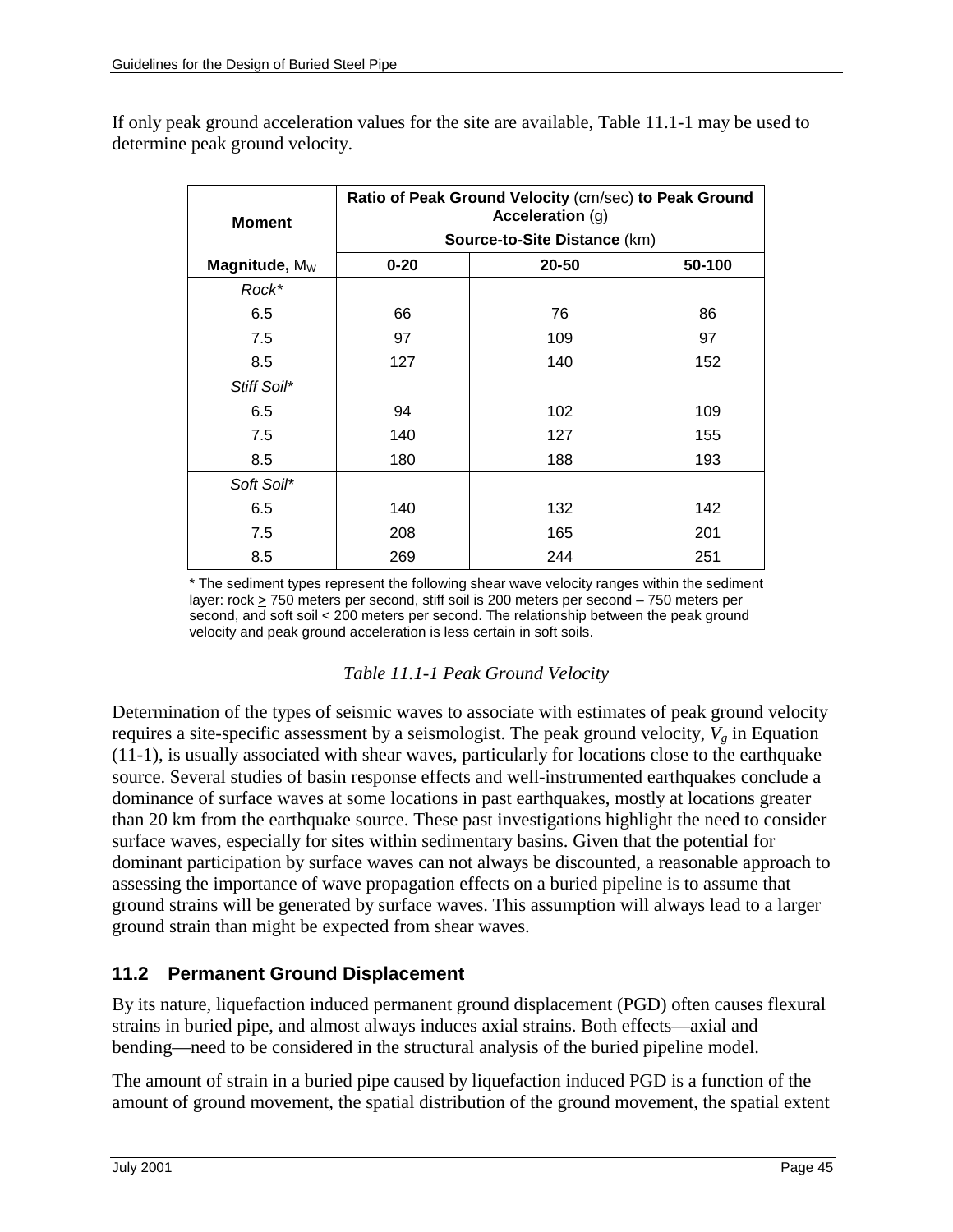of the PGD zone, and the orientation of the pipe axis with respect to the direction of PGD movement. For example, if the direction of ground movement is nominally parallel to the pipe axis, or longitudinal PGD, then pipe axial stresses predominate. If the length of the PGD zone is small to moderate, then the induced axial strains are solely a function of the length of the PGD zone parallel to the pipe axis (parallel to the direction of PGD ground movement) as illustrated in Figure 11.2-1.

In contrast, if the length of the PGD zone is quite large, then the induced axial strains are solely a function of the amount of ground movement  $\Delta$  that involves stretching the pipe within L<sub>e</sub> on each side of the PGD zone head, which accommodates the ground movement ∆ as illustrated in Figure 11.2-2. Similarly, compression within a distance  $L<sub>e</sub>$  at the toe of the zone accommodates the zone movement ∆. Note that in both examples of pure longitudinal PGD, using upper-bound values for L or  $\Delta$  is conservative.

If the direction of ground movement is nominally perpendicular to the pipe axis (transverse PGD), then both axial and flexural strains are induced as illustrated in Figure 11.2-3. In part, the pipe acts as a fixed-fixed beam spacing between the margins of the PGD zone (inducing flexural stresses and strains). The pipe also acts in part like a flexible cable, accommodating the imposed ground displacement by stretching. In relation to cable-like behavior, axial tension in the "cable" at the margin of the zone is resisted by friction forces at the soil-pipe interface well beyond the PGD itself.

For transverse PGD, the spatial distribution of ground movement is significant. For example, if the amount of PGD movement is uniform across the width *W* of the zone, then strains induced at the margins (fault-crossing like behavior) tend to be larger than in the case where ground movements are small at the margin and increase gradually towards the center (distribution).

Unlike longitudinal PGD, using an upper-bound value for the spatial extent of the zone *W* for distributed transverse PGD is not necessarily conservative.

## **11.3 Example**

Evaluate a rough-surfaced steel pipe with a 24-inch diameter and a 0.5-inch wall, buried in stiff soil with 3 feet of cover. The backfill consists of sand with  $\phi = 33^{\circ}$  and effective unit weight of 115 pounds per cubic foot. The estimated peak ground acceleration at the site is 0.74g due to a large magnitude earthquake ( $M_W = 7$  to  $\sim 8^+$ ) and a relatively short source to site distance (R < 20 km). To obtain an upper estimate of the potential strains that might be induced in the pipe from wave propagation, the motions at the site are assumed to be attributed to Rayleigh waves with *Cs*  $= 500$  m/s. From Table 11.1-1 for our stiff soil site:

$$
PGV/PGA \sim 180
$$

or:

$$
V_s = PGV = 180 \text{ cm/sec}.
$$
g  $(0.74g) = 133 \text{ cm/sec}$ 

The induced axial strain then becomes:

$$
\varepsilon_a = \frac{1.33}{2000} = 0.00067
$$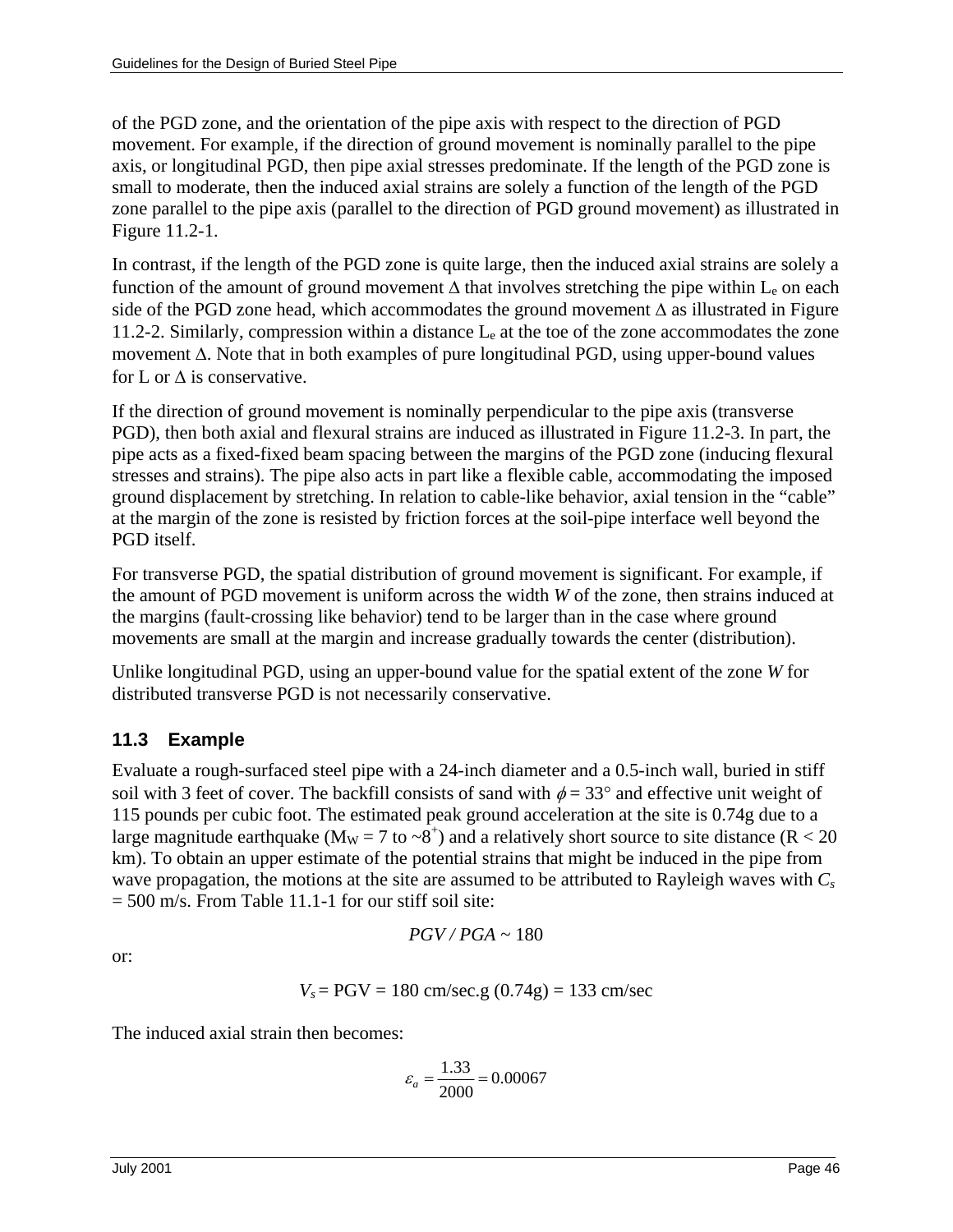but  $\varepsilon_a$  need not be taken larger than:

$$
\epsilon_a < T_u \ \lambda \ /\ (4 \ AE)
$$

For our case, with cohesionless backfill, the peak force per unit length of the soil-pipe interface (from Appendix B) is:

$$
T_u = \frac{\pi}{2} DH \overline{\gamma} (1 + K_o) \tan \delta
$$

where:

 $D = 24$ -inch = 2 feet

- $H = \text{cover} + D/2 = 4 \text{ feet}$
- $\bar{y}$  = 115 pounds per cubic foot
- $K_o = 1.0$
- $\delta = 0.8 (33^{\circ}) = 26.4^{\circ}$

 $\tan \delta = 0.496$ 

$$
T_u = \frac{\pi}{2} 2(4)(115)(1+1)\tan(26.4^\circ) = 1435 \frac{\text{lb}}{\text{ft}}
$$

With T<sub>U</sub> = 1435 lb/ft,  $\lambda$  = 1.0 km = 3278 ft, E = 29 10<sup>6</sup> psi, and A =  $\pi$  (24")(0.5") = 37.6 in<sup>2</sup>, the calculated axial strain (0.00267) need not be larger than:

 $\varepsilon_a = 0.001$ 

The PGV used in this example is an upperbound value for past earthquakes. As such, this example demonstrates that wave propagation ground strains will rarely exceed 0.3%. However, the actual strain that can be induced in the pipeline through soil friction is typically much smaller (0.1% in this example).

A rigorous analysis and design approach for evaluating permanent ground displacement (PGD) for all but the simplest cases involves a nonlinear pipe-soil interaction analysis using the procedures described in Section 8.0.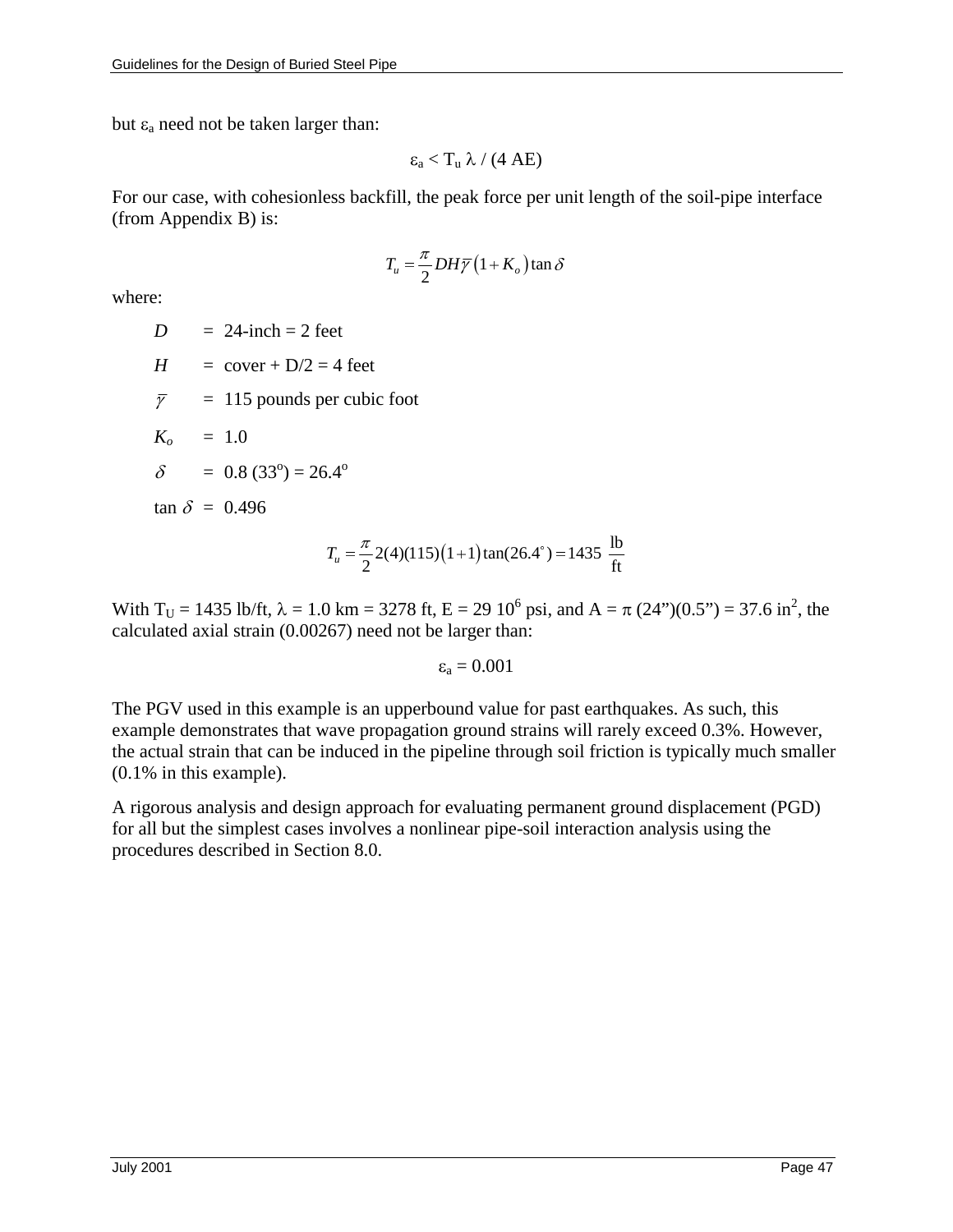#### **11.4 Figures**



*Figure 11.2-1 Direction of Ground Movement and Zones of Pipe Axial Tension and Compression for Longitudinal PGD where L is Small to Moderate* 



*Figure 11.2-2 Direction of Ground Movement*  $\Delta$  *and Zones of Pipe Axial Tension and Compression for Longitudinal PGD where the Length of the PGD Zone is Large*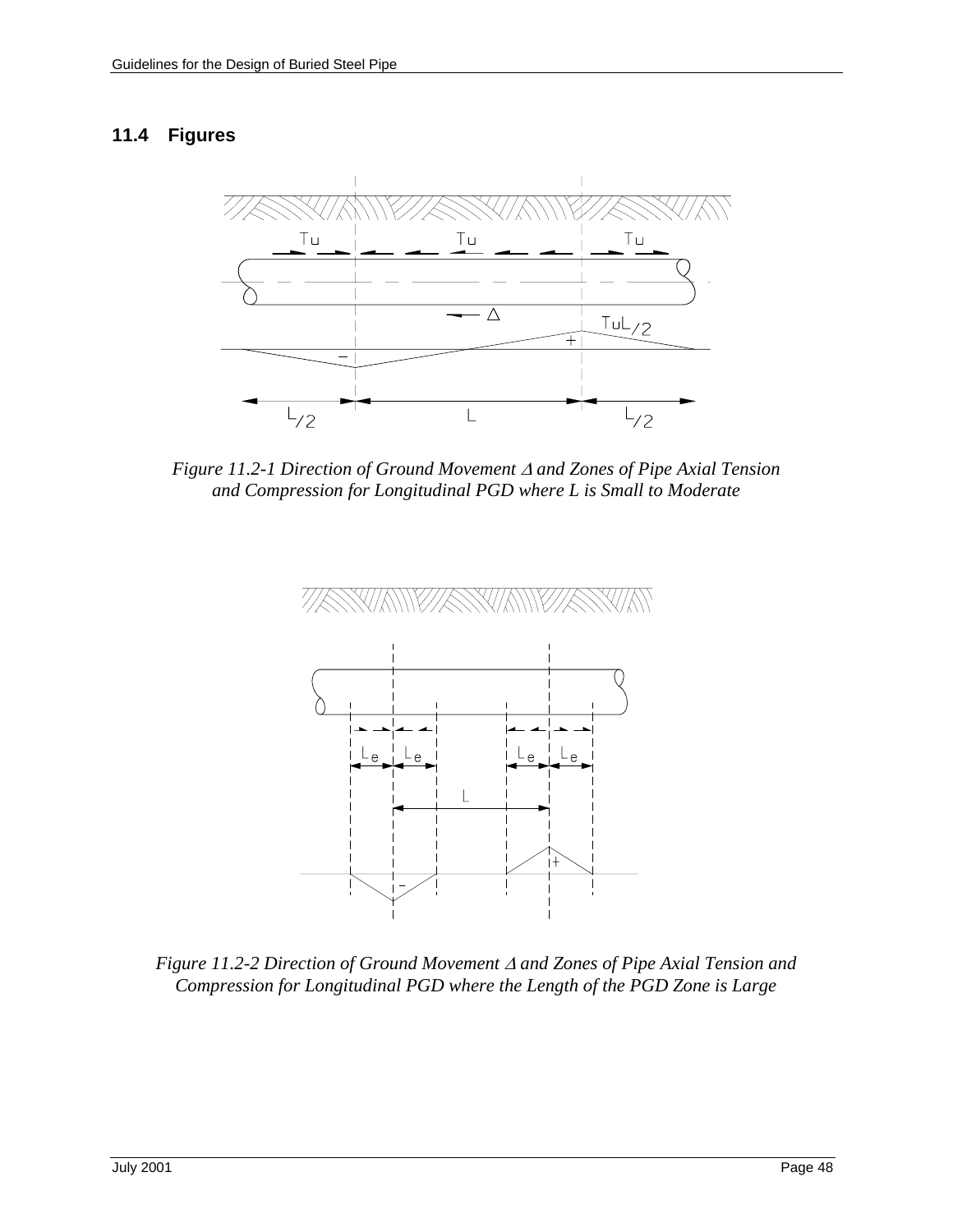

Figure 11.2-3 Transverse PGD With Spatial Extend W and Amount of Movement  $\varDelta$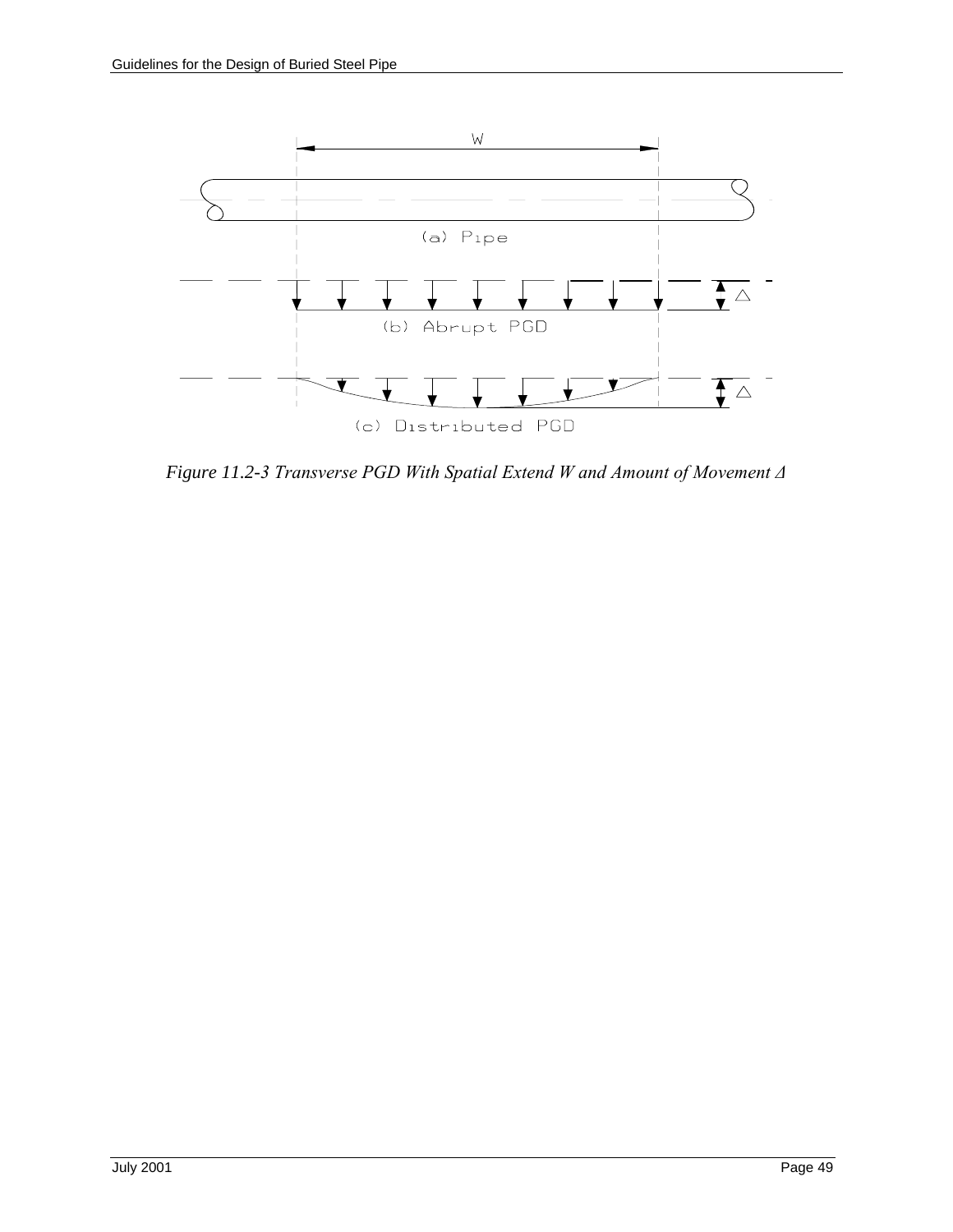# **12.0 Effects of Nearby Blasting**

### **12.1 Applied Stress**

Blasting in the vicinity of a pipeline typically occurs as a result of mining or nearby construction activities. While normally an issue for existing pipelines, blasting effects may be considered for new designs if future land use plans are known to include the construction of adjacent pipeline or development of mined areas. Pipeline stresses generated by nearby blasting can vary greatly based on local variation in site conditions, the degree to which the blast is confined, delays between multi-shot blasts, and the type of explosive used. Expressions for peak radial ground velocity and peak pipe stress are based on characterizing the blasting configuration as either point or parallel line sources. The following expressions have been validated through controlled blasting experiments in soil [Esparza, 1981]. It is important to note that while Equation (12-1) is non-dimensional, i.e., any consistent set of units can be used, Equation (12-2) must be used with the units indicated.

Peak Radial Ground Velocity:

$$
U = K_1 C_p^2 \sqrt{\frac{\rho}{p_0}} \left( \frac{W_{\text{eff}}}{\rho c^2 R_s^{K_3}} \right)^{K_3}
$$
 (12-1)

Peak Pipe Stress (Longitudinal or Circumferential):

$$
\sigma = 4.44 E \left( \frac{K_4 W_s}{\sqrt{Et} (R_s)^{K_s}} \right)^{K_6}
$$
 (12-2)

where:

- $E$  = pipe modulus of elasticity, psi
- $t =$  pipe wall thickness, inches
- $U =$  peak radial ground velocity, feet per second

$$
\rho
$$
 = mass density of soil, lb-sec<sup>2</sup>/ft<sup>4</sup>

- $p<sub>o</sub>$  = atmospheric pressure, psf
- $C_p$  = seismic P-wave velocity in soil, feet per second
- $K_i$  = empirical coefficients, see Table 12.1

 $R<sub>s</sub>$  = standoff distance, ft (must be greater than two pipe diameters; see Figure 12.1-1)

 $W_{\text{eff}}$  = effective explosive energy release =  $1.52(10)^6$   $W_s$ 

 $W_s$  = scaled explosive weight (pounds) = *n*  $W_{act}$ 

 $W_{act}$  = actual weight of explosive charge, pounds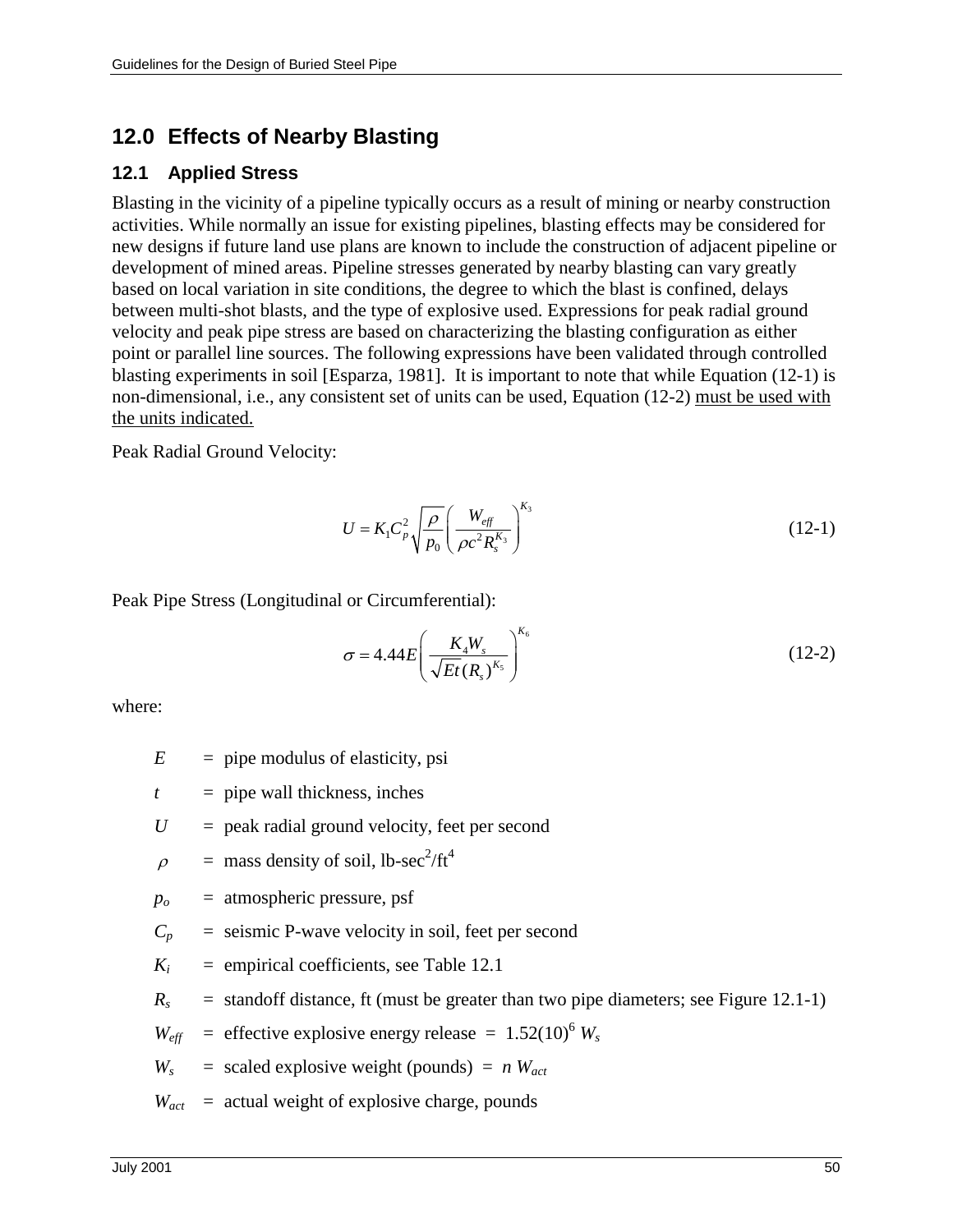$n =$  factor to normalize explosive to ANFO (94/6); energy released per unit weight of explosive  $/ 1.52 10^6$  ft-lb/lb (see Table 12.2 for common explosives)

The standard error on peak ground velocity and peak pipe stress is estimated to be 34%. Conservative estimations of the pipe stress or a ground velocity necessary in producing certain levels of pipe stress can be introduced by assuming a normal distribution and applying the estimate of standard error. The amount of conservatism to be incorporated should be determined by the pipeline owner, based on factors including the consequences of exceeding specified allowable stresses, the condition of the pipeline, monitoring activities during blasting, and control over blasting operations.

Ground velocity and pipe stress relationships for rock blasting are not supported as well by experimental data as are similar relationships for soil blasting. For free-ace blasting that might exist in an open quarry, evidence suggests that stress from Equation (12-2) is likely to represent a 95% bound on the peak pipeline stress (i.e., 95% of the data points are below this stress). For confined rock blasting that might occur when blasting an adjacent trench, doubling the stress computed using Equation (12-2) has been shown to provide the same 95% bound for data from a very limited number of field tests [Esparza, 1991].

| $K_i$   | <b>Point Source</b><br>Figure $11-1(a)$ | <b>Parallel Line</b><br><b>Source</b><br>Figure 11-1(b) |
|---------|-----------------------------------------|---------------------------------------------------------|
| $K_{1}$ | 0.00489                                 | 0.00465                                                 |
| $K_2$   | 3.0                                     | 2.0                                                     |
| $K_3$   | 0.790                                   | 0.734                                                   |
| $K_4$   | 1.0                                     | 1.4                                                     |
| $K_5$   | 2.5                                     | 1.5                                                     |
| $K_{6}$ | 0.77                                    | 0.77                                                    |

*Table 12.1 Empirical Coefficients for Estimating Velocity and Stress* 

| <b>Explosive</b>               | <b>Average Energy</b><br>Density (ft-lb/lb) | Normalizing<br>Factor n |
|--------------------------------|---------------------------------------------|-------------------------|
| ANFO (94/6)                    | 1.52 x $10^6$                               | 1.0                     |
| <b>AN Low Density Dynamite</b> | $1.50 \times 10^{6}$                        | 0.99                    |
| Comp B (60/40)                 | $1.70 \times 10^{6}$                        | 1.12                    |
| Comp C-4                       | $1.70 \times 10^{6}$                        | 1.12                    |
| $HBX-1$                        | $1.30 \times 10^{6}$                        | 0.86                    |
| NG Dynamite (40%)              | $1.70 \times 10^{6}$                        | 1.12                    |
| Pentolite (50/50)              | $1.68 \times 10^{6}$                        | 1.11                    |
| <b>RDX</b>                     | $1.76 \times 10^{6}$                        | 1.16                    |
| TNT                            | $1.49 \times 10^{6}$                        | 0.98                    |

*Table 12.2 Normalization Factors for Common Types of Explosives*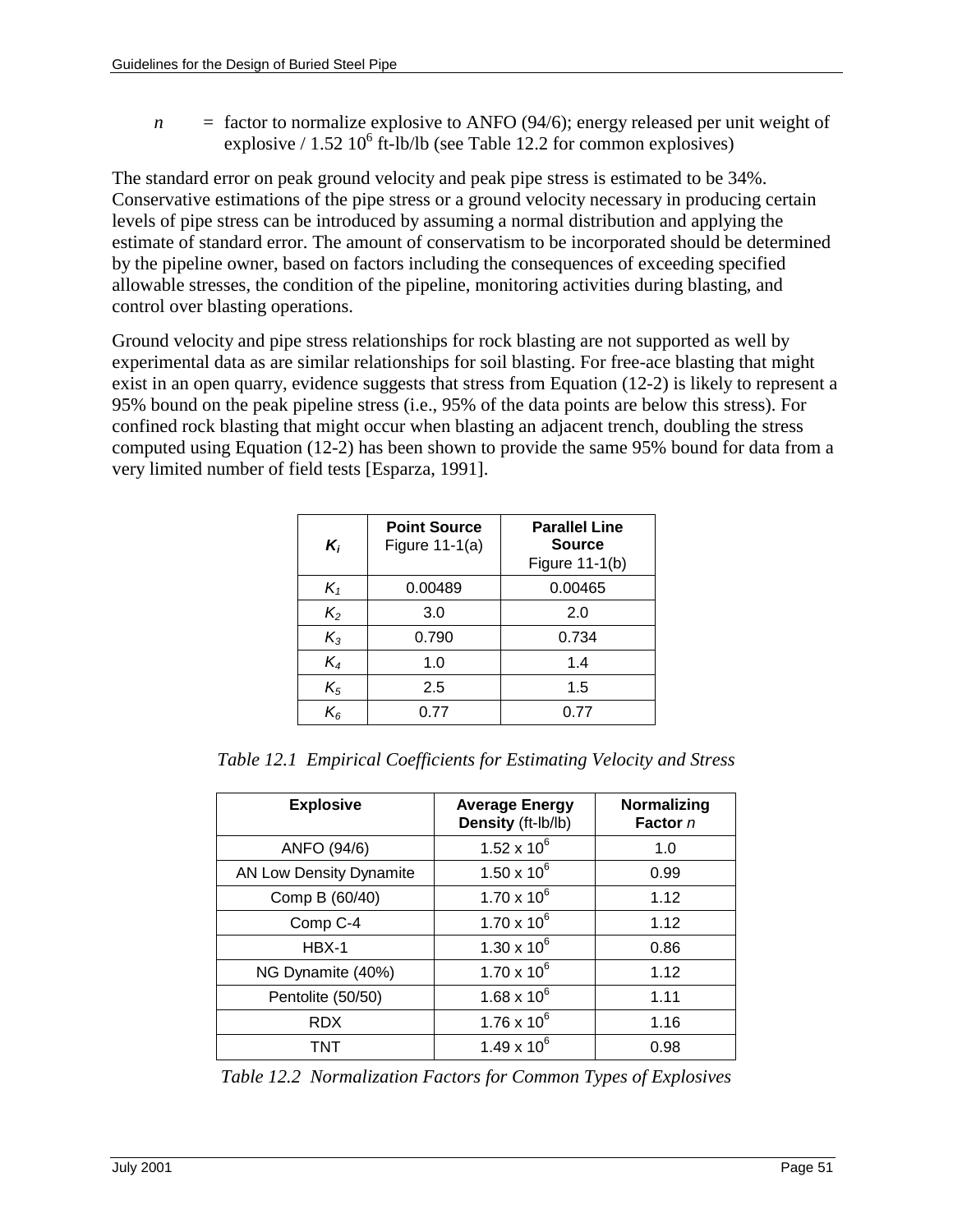### **12.2 Evaluation**

Peak pipe stress from Equation 911-2) should be combined with the longitudinal and circumferential stresses from other applicable load conditions. The values using Equation (12-2) are mean values. If more conservative estimates of blasting stresses are desired, the values using Equation (12-2) should be increased by the following factor:

$$
\sigma_{be} = \sigma(k + 0.34\Phi(x)^{-1})\tag{12-3}
$$

where:

 $k$  = mean correction factor, 1 for soil,  $-1.65$  for rock

 $\sigma$  = stress due to blast (See Section 12.2)

 $\sigma_{be}$  = corrected stress due to blasting accounting for additional conservatism over mean

 $\Phi(x)^{-1}$  = inverse of the standard normal probability function

#### **12.3 Example**

A natural gas pipeline operator discovers an abandoned explosives magazine 150 yards from his 30-inch pipeline. The X52 pipeline operates at 900 psi and has a wall thickness of 0.406 inches. Inspections of the magazine indicate 500 pounds of TNT. It is recommended that the explosive be detonated in place because of its deteriorated condition. Estimate the stresses in the pipeline and determine what, if any, measures are necessary to maintain the pipeline in a safe state during the detonation. For assessing pipeline response, it is desired to have less than a 2% chance that the pipe will experience damage from the blasting.

The explosives can be considered a point charge with an effective weight of  $0.98(500) = 490$ pounds (0.98 factor from Table 12.2).

The hoop stress in the pipe from operating pressure is taken as:  $2t \quad 2(0.406)$  $\frac{pD}{2t} = \frac{900(30)}{2(0.406)} = 33,251 \text{ psi}$ 

The average peak stress in the pipe due to blasting is estimated using Equation 12-2:

$$
\sigma = 4.44 E \left( \frac{K_4 W_s}{\sqrt{E t} R_s^{K_5}} \right)^{K_6} = 4.44 \left( 29(10)^6 \right) \left( \frac{490}{\sqrt{29(10)^6 0.406 (450)^{2.5}}} \right)^{0.77}
$$

$$
\sigma = 225 \text{ psi}
$$

From a table of standard normal probability, it is determined that the inverse of the standard normal probability function corresponding to 98% is 2.06. This value, representing the number of standard deviations above the mean, corresponds to a 2% probability of exceedance.

$$
\sigma_{be} = 225[1 + 0.34(2.06)] = 382
$$
psi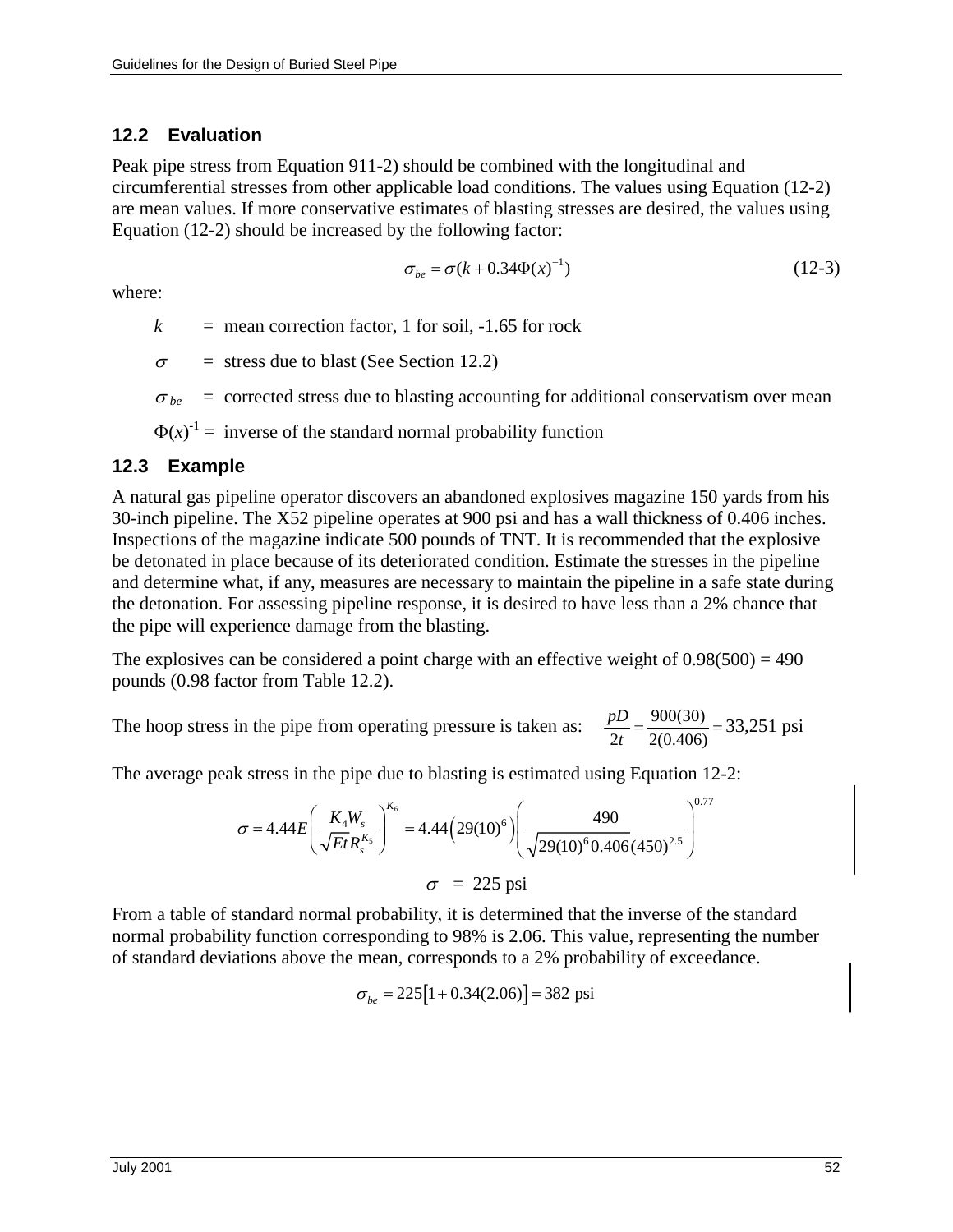The signs of the blast-induced stress can be positive or negative. The maximum stress in the pipeline can be estimated as the algebraic sum of the blast-related stress,  $\sigma$ , and the hoop stress from internal pressure, <sup>σ</sup>*h*.

 $\sigma_h + \sigma_{be} = 33,125 + 382 = 33,507$  psi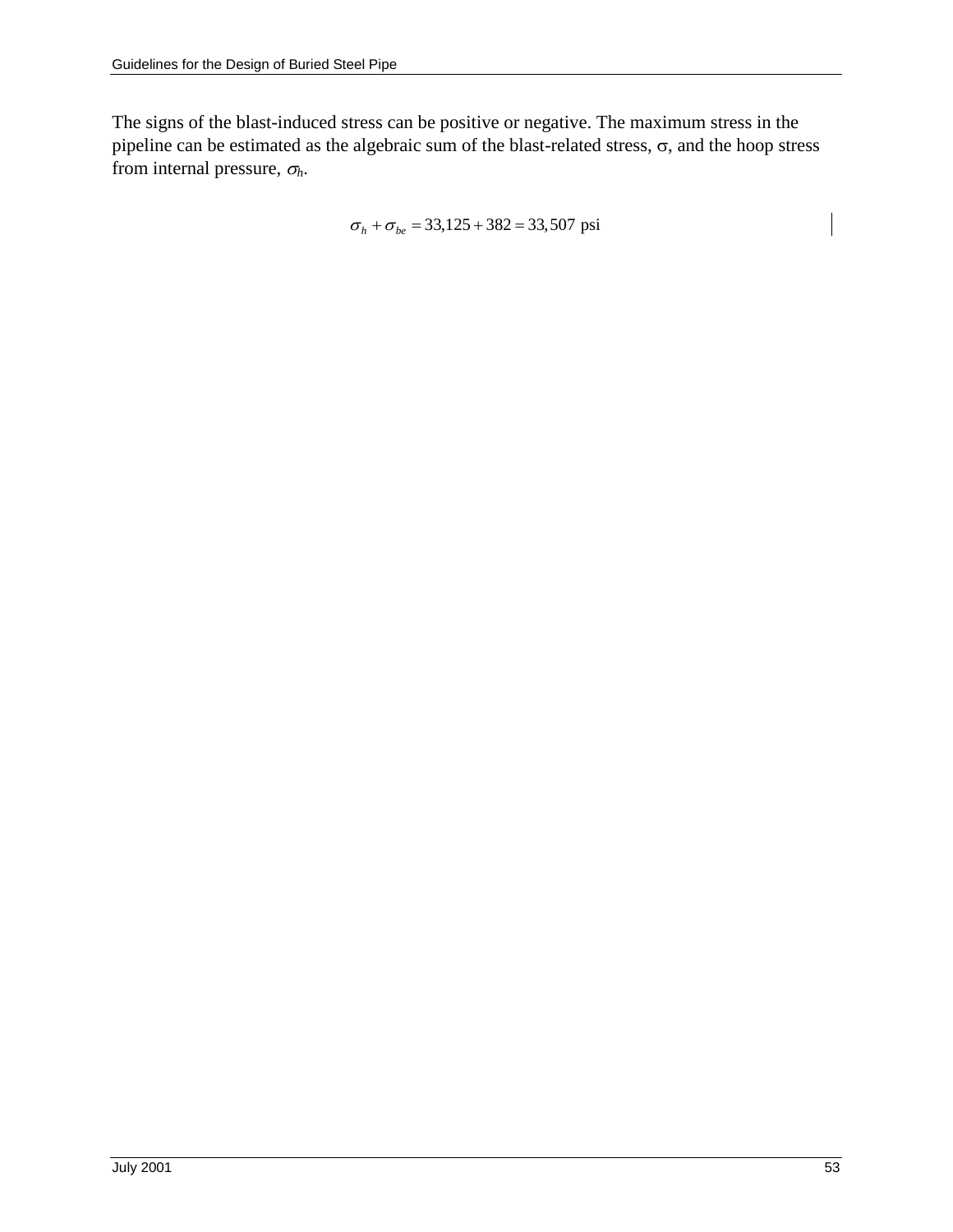# **12.4 Figure**



*Figure 12.1-1 Determination of Charge Weight and Distance for Common Patterns*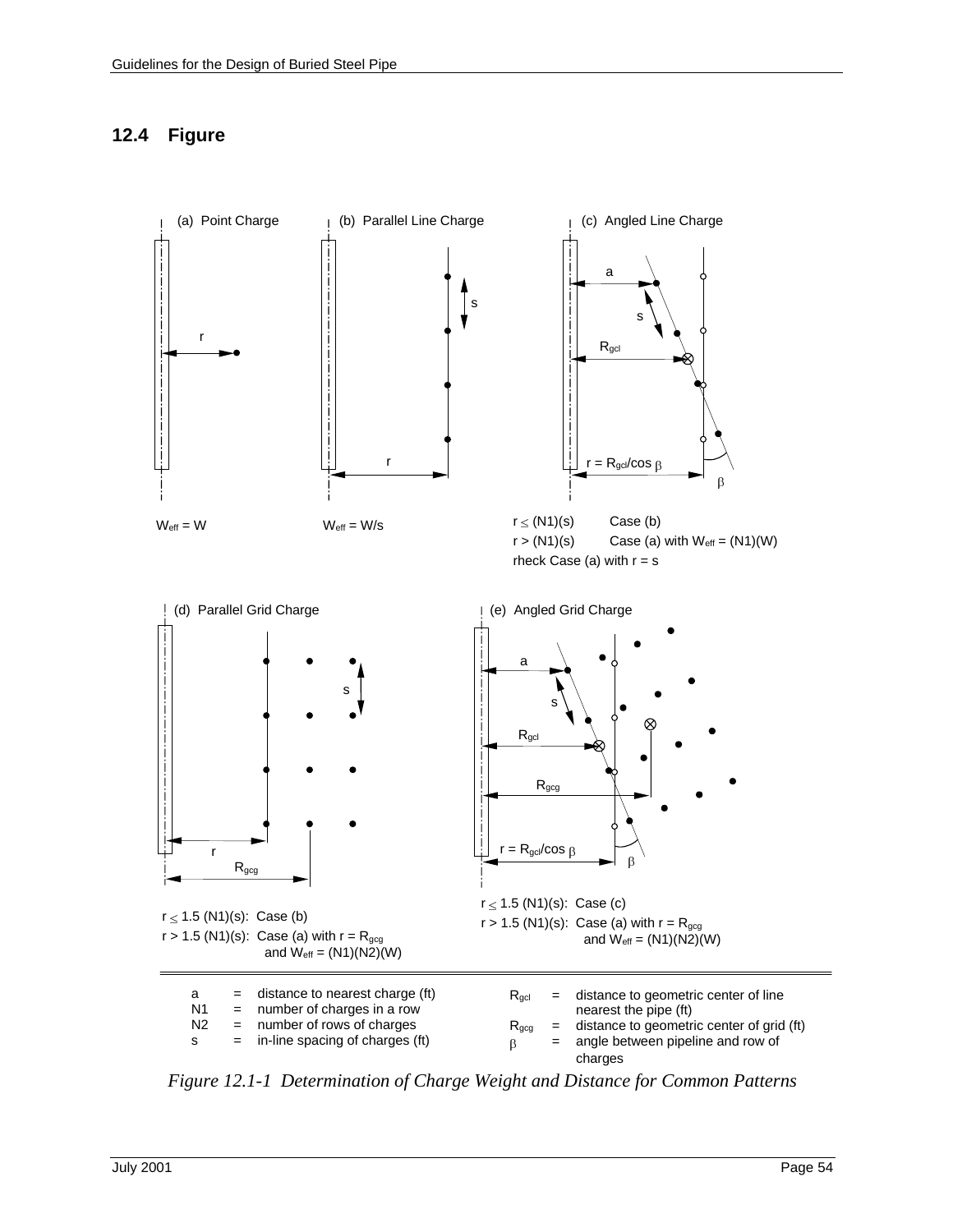# **13.0 Fluid Transients**

### **13.1 Applied Loads**

Rapid changes in the flow rates of liquid or two-phase piping systems (liquid-gas or liquidvapor) can cause pressure transients, which in turn generate pressure pulses and transient forces in the piping system. The magnitude of these pressure pulses and force transients is often difficult to predict and quantify. Only the simplest cases can be calculated by hand, as is the case for a rapid valve closure in a liquid system. A valve closure is considered rapid if its closing time is:

$$
t_c = \frac{2L_v}{c_L} \tag{13-1}
$$

where:

 $t_c$  = valve closing time, sec

 $L_v$  = distance from the valve to an upstream pressure source such as a tank, inches

 $c_l$  = sonic velocity in the liquid, inches per second

$$
c_L = \sqrt{\frac{K_{\rho}}{1 + (K_{\rho\!\!\!\!\!\!/\,r})\cdot (D_{\rho\!\!\!\!\!/\,r})}}
$$

 $K = bulk$  modulus of fluid

 $P$  $=$  fluid density

 $E =$  pipe modulus of elasticity

 $D =$  pipe mean diameter

 $t =$  pipe wall thickness

The pressure rise is:

$$
dP = \frac{\rho_f a(\Delta v)}{g} \tag{13-2}
$$

where:

 $dP$  = pressure rise in a liquid pipeline due to rapid valve closure, psi

 *= liquid density, pounds per cubic inch* 

- $\Delta v$  = change in liquid velocity from initial flow rate to zero (closed valve), inches per second
- $g =$  gravitational coefficient (386 in/sec<sup>2</sup>)

This pressure rise first occurs at the closed valve, propagates upstream and reflects at the pressure source. For flow transients more complex than a rapid valve closure and for two-phase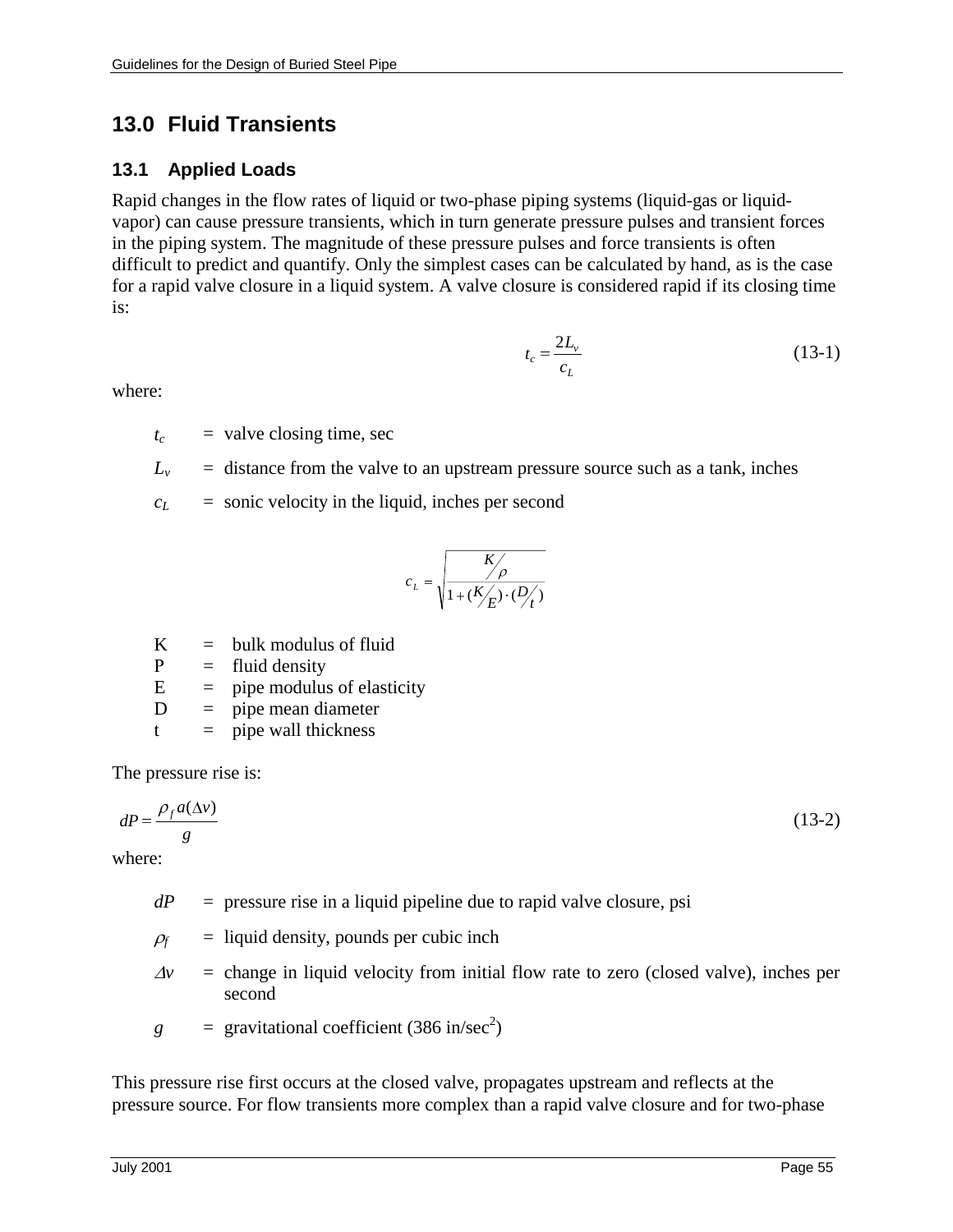flow conditions, a detailed computational fluid dynamics analysis may be required to predict the pressure and force transient time history in the piping system.

## **13.2 Evaluation**

### 13.2.1 Pressure Transient

The pressure rise due to a flow transient and its affects are the same in pipes above and below ground. The pressure rise could be large enough to burst the pipe.

## 13.2.2 Thrust Loads

As a result of waterhammer, an unbalanced impulsive force, called a "thrust" load, is applied successively along each straight segment of buried pipe. This causes a pressure imbalance of dP between consecutive bends. The unbalanced impulsive load is:

$$
F = dP(DMF) A_f \tag{13-4}
$$

where:

- *DMF* = dynamic magnification factor of impulsive load, maximum 2.0
- *dP* = pressure rise from waterhammer, psi
- $A_f$  = pipe flow cross sectional area, square inches

The thrust loads from pressure transients can cause large displacements in above-ground piping systems, which can bend or rupture the pipe, or fail pipe supports at welds or concrete anchor bolts. In contrast, buried welded steel pipes are continuously supported and therefore will not typically undergo large movements and bending loads due to waterhammer.

*Note: Thrust forces from flow transients can open up joints in pipes connected by mechanical joints or bell-and-spigots. In this case, thrust blocks or thrust restraints are used to avoid opening the joints.* 

Two methods are used to analyze the effects of thrust loads: the static method and the dynamic method. With the static method, the thrust loads are calculated for each pipe segment, multiplied by the dynamic magnification factor and applied simultaneously to all pipe segments. In contrast, the dynamic analysis recognizes that the pressure wave travels in the pipeline at the speed of sound; therefore, the thrust force temporarily is applied to each segment by means of a timehistory analysis. The time-history analysis requires a soil-pipe model and a series of thrust-force time tables—one for each straight pipe segment.

# **13.3 Example**

An 18-inch standard size  $(0.375$ -inch wall, flow area 233.7 in<sup>2</sup>) ASTM A 106 Grade B carbon steel water pipe is buried 7-feet underground. The pipe is 1000 feet long with several bends. The water pressure is 150 psi and flows at 4 feet per second. The line should be designed for an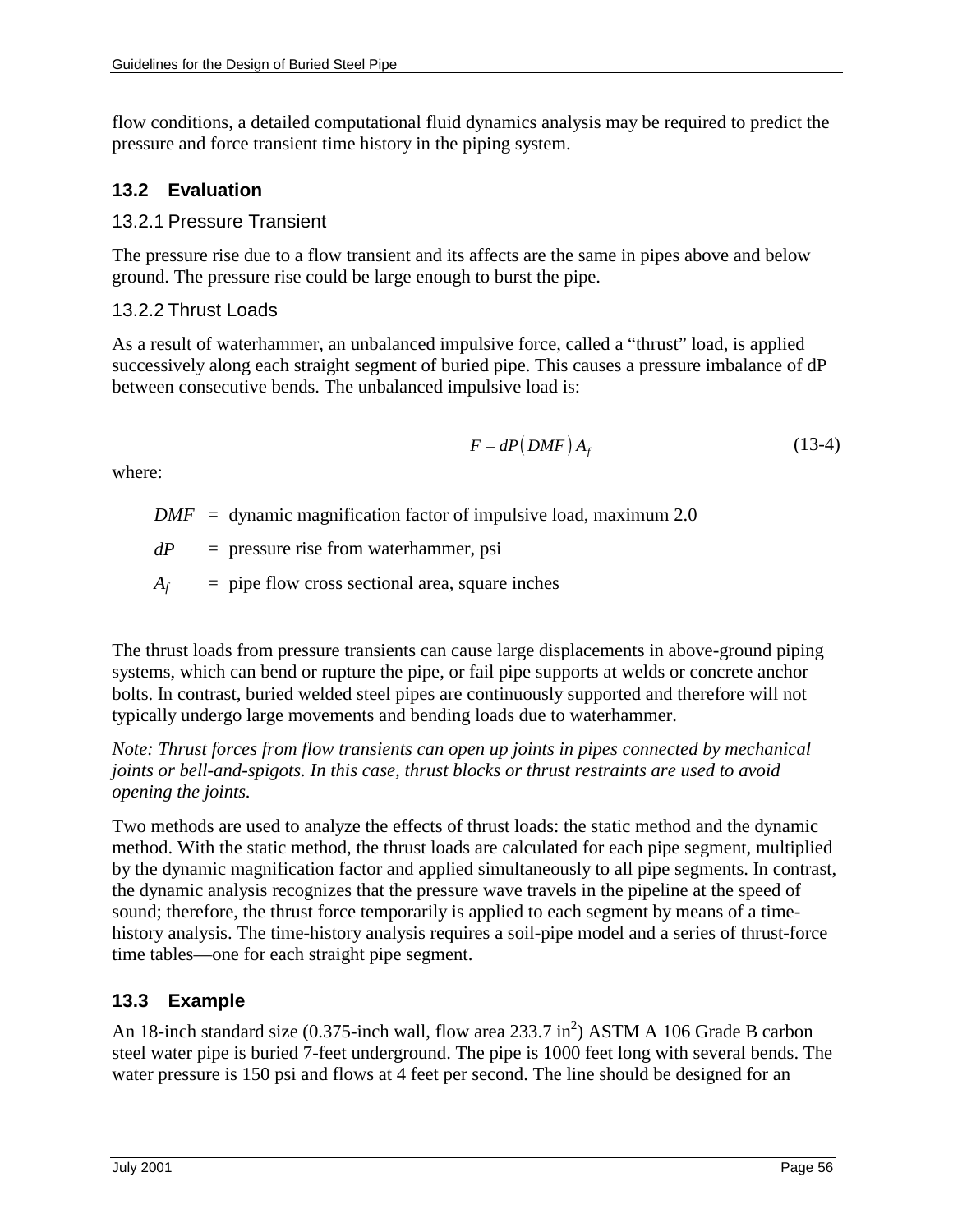accidental closure of an isolation valve, in 50 milliseconds. The velocity of sound is 4500 feet per second.

The critical closing time is  $t_C = 2(1000)/4500 = 0.44$  sec. Since 50 msec = 0.05 sec < 0.44 sec, the accidental valve closure can be considered instantaneous, and the upstream pressure rise during the ensuing waterhammer event is:

$$
dP = (62.3)(4500)(4)/[(32.2)(144)] = 242 \text{ psi}
$$

The hoop stress due to the waterhammer is:

$$
\sigma_{hw} = \frac{(150 + 242)(18)}{2(0.375)} = 9408 \, psi
$$

The thrust load F is an impulse force axial to the pipe, applied successively along each straight segment, caused by the pressure imbalance of 242 psi between consecutive bends. Without more detailed analysis, the maximum value 2.0 of the dynamic magnification factor is applied to the thrust force to obtain the impulsive force. Therefore, the unbalanced impulsive force is:

$$
F = 2 \, dP \, A_f = 2 \, (242)(233.7) = 113,110 \, \text{lb}
$$

The thrust force can then be applied to a pipe-soil model to obtain displacement and bending stresses, using either a conservative static approach or a time-history analysis as described in Section 13.2.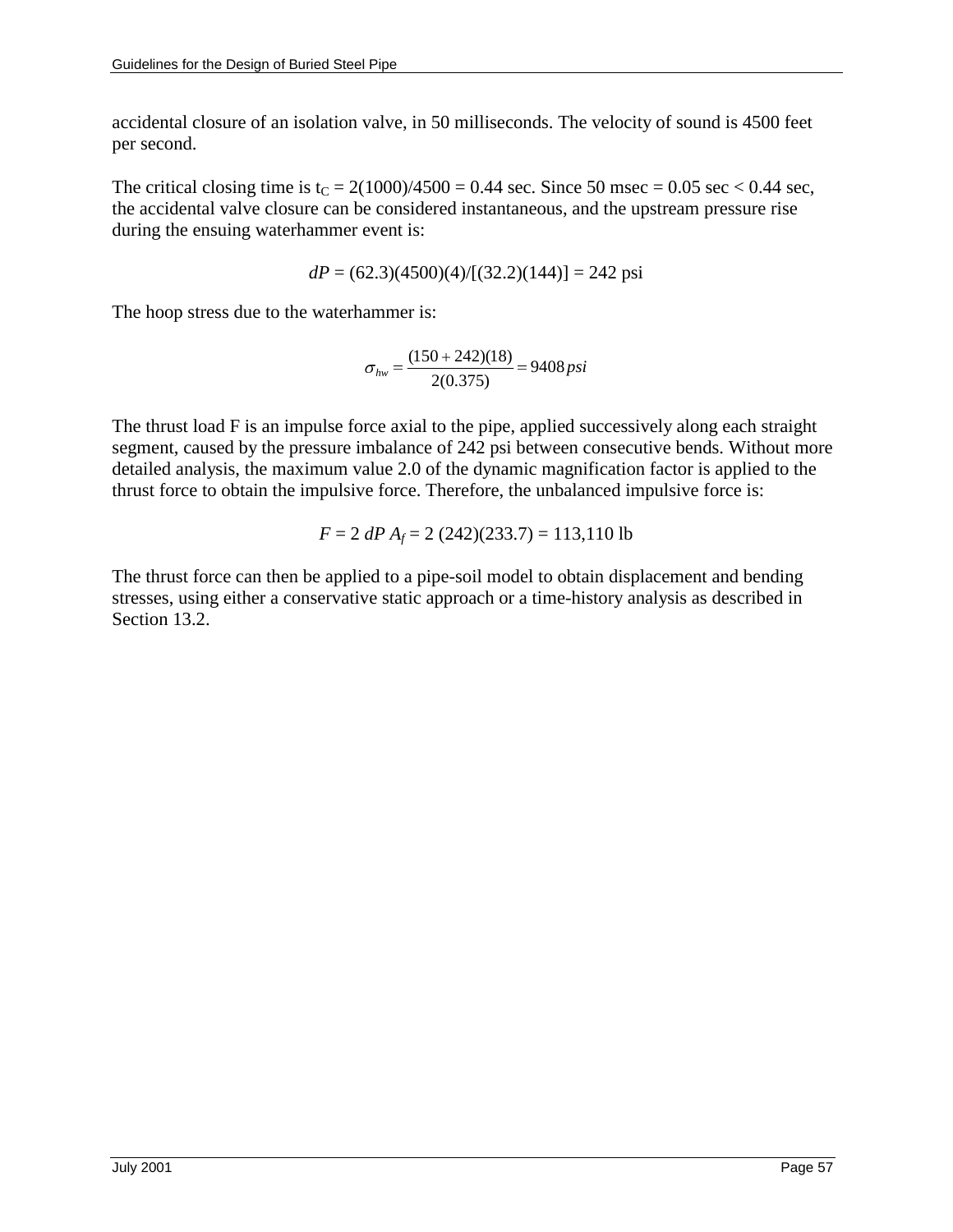# **14.0 In-Service Relocation**

#### **14.1 Applied Load**

In-service pipeline relocation is practiced routinely in the industry in order to perform certain operations without taking the line out of service. Some typical reasons for relocating an inservice pipeline include: accommodating a new highway or rail crossing, performing over-theditch coating renovation, inspecting or repairing pipe submerged in shallow water, or avoiding encroachment. Such operations increase the longitudinal stresses in the relocated section of pipeline. The pipeline may be lowered, raised, or moved laterally, and the imposed deflection and resulting stresses may be temporary or permanent, depending on the circumstances.

Consider an initially straight, level pipeline displaced laterally in any plane vertically or horizontally, with an amount *H*, as shown in the pipeline lowering scenario in Figures 14.1-1 and 14.1-2. The displaced alignment is assumed to be distributed as a series of constant-radius arcs within a transition length,  $L_1$  which may or may not be separated by an obstruction length,  $L_2$ . The total length of pipe to be excavated is then:

$$
L_T = 2L_1 + L_2 \tag{14-1}
$$

 $L<sub>T</sub>$  is assumed to be long enough that the pipeline has the flexibility to conform to the imposed displacement. If total stresses are held to reasonable levels, this will generally be the case.

Two new longitudinal stresses associated with the displaced pipe alignment will develop and remain present as long as the pipe remains in the displaced configuration. One stress is a bending stress calculated as:

$$
\sigma_b = \frac{2EDX}{L_1^2} \tag{14-2}
$$

where *E* is the elastic modulus for steel, and *D* is the pipe diameter. This stress occurs only in the transition sections. The other added stress is an axial tension stress from extending the pipe over a longer path, calculated as:

$$
\sigma_a = \frac{8}{3} \left( \frac{X}{L_T} \right)^2 E = \frac{8}{3} \left( \frac{X}{2L_1 + L_2} \right)^2 E \tag{14-3}
$$

In addition to the two stresses described above, bending stresses associated with spanning effects between lift or support points along the pipeline may also develop. These spanning stresses can be estimated as:

$$
\sigma_{bs} = \frac{wL_s^2 D}{20I} \tag{14-4}
$$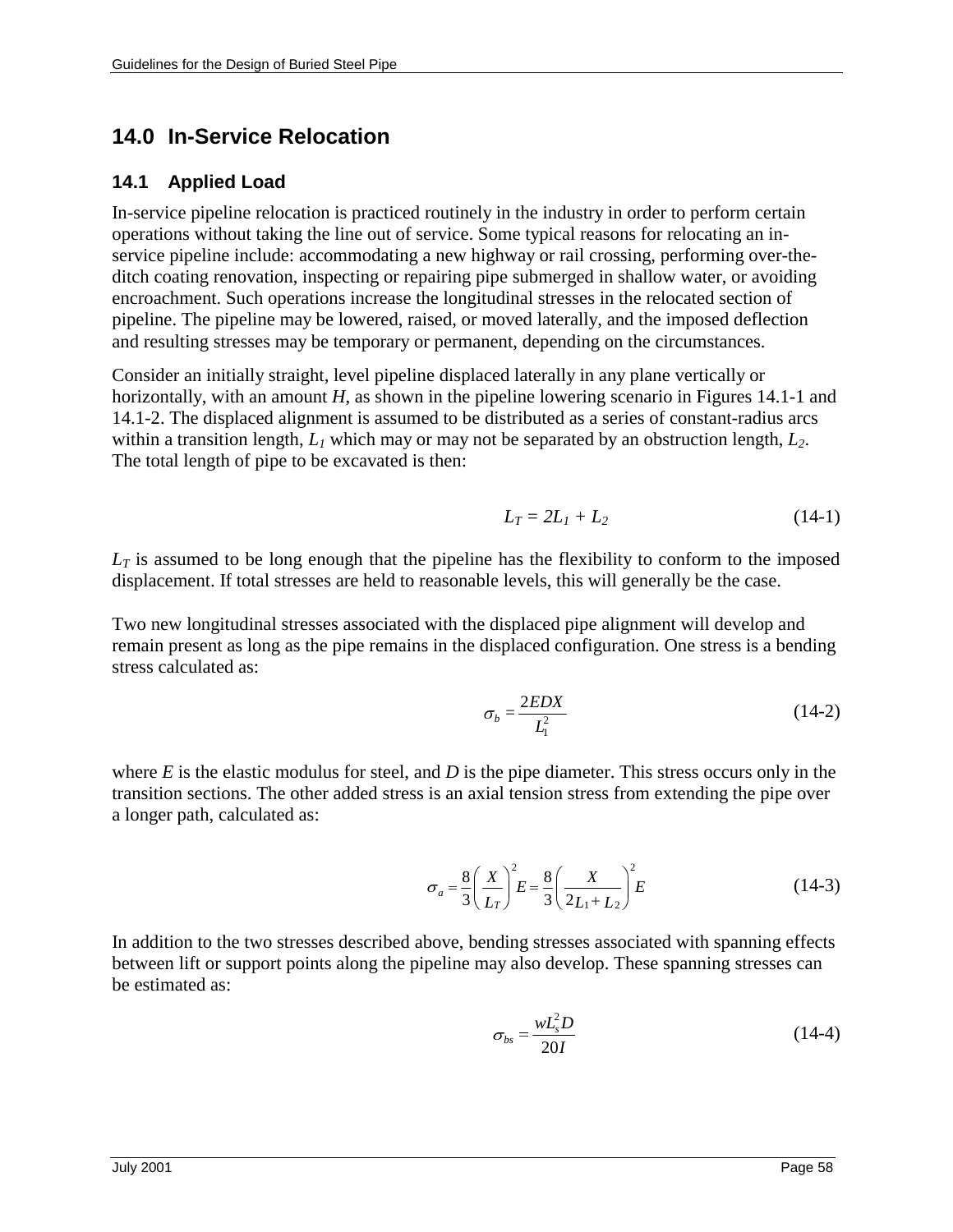where *w* is the net unit weight of the pipe, coating, and contents;  $L_s$  is the span or spacing between temporary lift or support points; and *I* is the pipe moment of inertia. If the pipe is being lowered to a new trench profile, these spanning stresses disappear once the pipe is resting on the new trench bottom. If the pipe is being raised, the spanning stresses remain in place along with the bending and extensional stresses until the pipe is lowered back into its original configuration.

Longitudinal stresses due to internal pressure ( $\sigma_{lp}$ ) and thermal expansion ( $\sigma_t$ ) are likely to be present as well if the pipeline remains in operation during the relocation process. Calculation of these stress components are addressed elsewhere in this document. Where the thermal expansion stress is compressive, it should be considered to be substantially relieved by the lateral displacement. Where the thermal expansion stress is tensile, it should be considered to remain in effect.

## **14.2 Evaluation**

The concurrent stresses from operation and displacement of the pipeline should be summed algebraically as:

$$
\sigma_{total} = \sigma_b + \sigma_a + \sigma_{bs} + \sigma_{lp} + \sigma_t \le S_{allow}
$$
 (14-5)

All of the final stresses (with the possible exception of the term  $\sigma_{bs}$ ) are displacement-controlled, sometimes referred to as "secondary" stresses.

New pipelines are rarely relocated because they can usually be designed and built to avoid a planned encroachment, and typically do not need extensive coating renovation for many years. Relocation is most often performed on a line that already has a long service history. Consequently, the allowable limit of total stress, *Sallow*, depends on a number of factors pertinent to older pipelines, including, but not limited to, the condition and operating history of the pipeline, the quality and inspection history of girth welds, the presence of repair appurtenances welded onto the pipe within the affected length, fracture toughness properties of the pipe and welds, actual strength properties of the pipe in the longitudinal axis, and risk factors associated with the location of the pipeline.

For a pipeline in sound overall condition and constructed from pipe and girth welds that exhibit good ductility at the minimum operating temperature, *Sallow* may approach or exceed the specified minimum yield strength (SMYS) of the pipe metal without adverse consequences. A limit state or strain-based design criterion may be useful for establishing *Sallow* in those cases. Where considerations of the pipeline's age, condition, or ductile properties warrant, *S<sub>allow</sub>* should be limited to levels below SMYS. A fitness-for-service or critical engineering assessment may be useful in establishing a safe level of *Sallow* in those cases. Other factors to consider when establishing *Sallow* include permanent or temporary added stresses, pressure levels during the relocation process, and the consequences of a failure.

The applied stresses should be maintained at levels less than the available stress margin, so:

$$
\sigma_{b} + \sigma_{a} \leq S_{allow} - \left(\sigma_{bs} + \sigma_{lp} + \sigma_{t}\right) \tag{14-6}
$$

This can be rewritten as: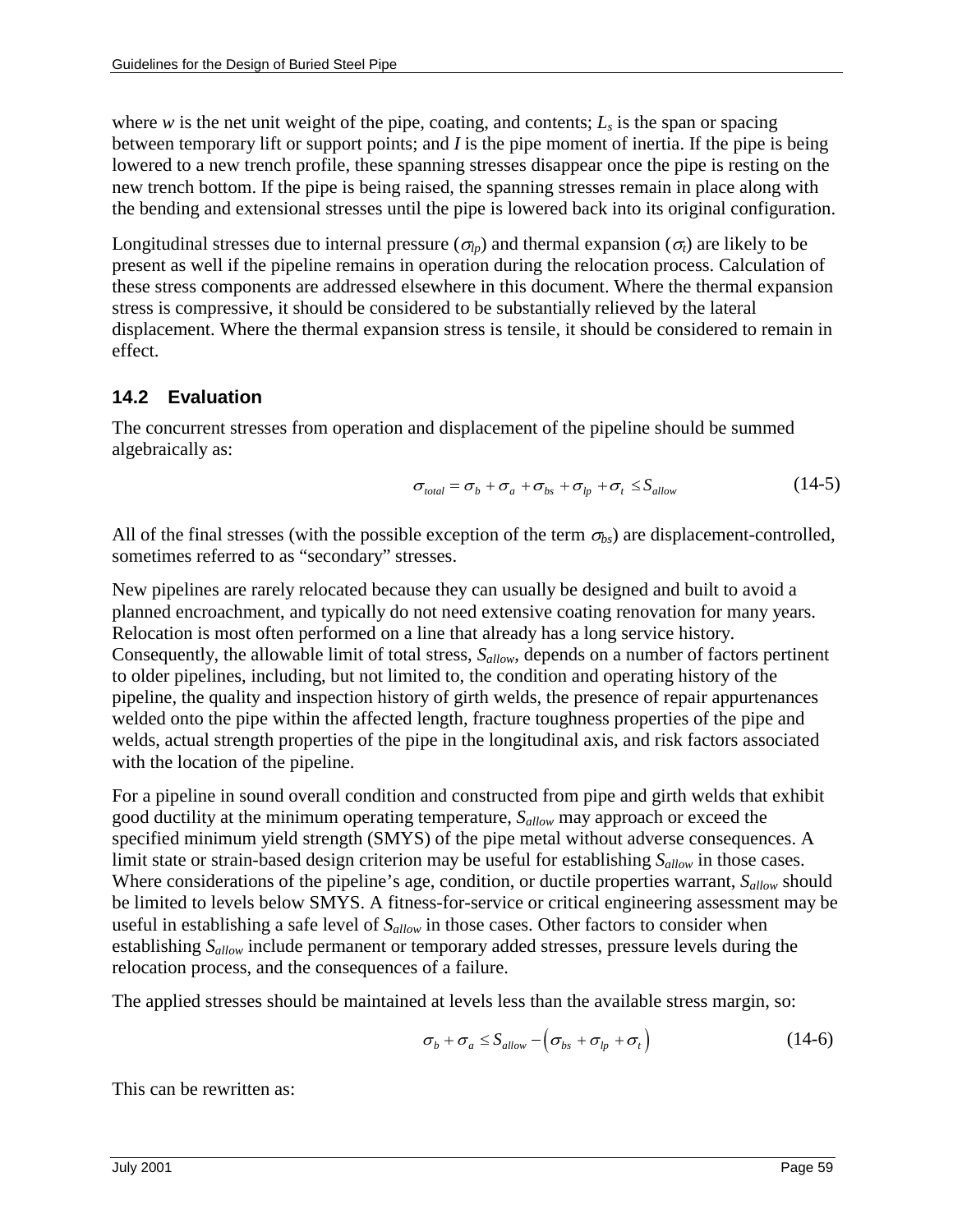$$
\frac{2EDX}{L_1^2} + \frac{8}{3} \left( \frac{X}{2L_1 + L_2} \right)^2 E \le S_{allow} - \left( \sigma_{bs} + \sigma_{lp} + \sigma_t \right)
$$
(14-7)

The difference between *Sallow* and operating stresses will effectively establish the maximum *X* achievable within a given length of pipeline  $L_T$ , or the minimum  $L_T$  required in order to achieve a desired displacement *X.*

If  $L_2 = 0$ , the minimum trench length  $L_T$  required to achieve a lateral displacement *X* within the allowable stress can be solved for exactly as:

$$
L_{T} = 2L_{1} > \left[ \frac{(8EX)(D+X/3)}{S_{allow} - (\sigma_{bs} + \sigma_{lp} + \sigma_{l})} \right]^{1/2}
$$
 (14-8)

If  $L_2$  is nonzero,  $L_T$  can be conservatively estimated by adding the estimate for  $2L_1$  given above to  $L_2$ . Alternatively, an optimum  $L_1$  could be solved by trial and error. In general,  $L_2$  must be specified from the layout of the problem before determining *L1*.

The radius of curvature of the transition arcs is:

$$
R_c = \frac{1}{X} \left[ \left( \frac{L_1}{2} \right)^2 + \left( \frac{X}{2} \right)^2 \right]
$$
 (14-9)

### **14.3 Example**

A 12-inch standard carbon steel pipe is lowered 2 feet over a 400-foot span ( $L_1 = 200$  ft), with no obstruction length ( $L_2 = 0$ ). The bending stress is:

$$
\sigma_b = \frac{2(29E6)(12.75)(2x12)}{(200x12)^2} = 3081psi
$$

The axial stress due to pipe extension is:

$$
\sigma_a = \frac{8}{3} \left( \frac{2}{2 \times 200} \right)^2 (29E6) = 1933 \, \text{psi}
$$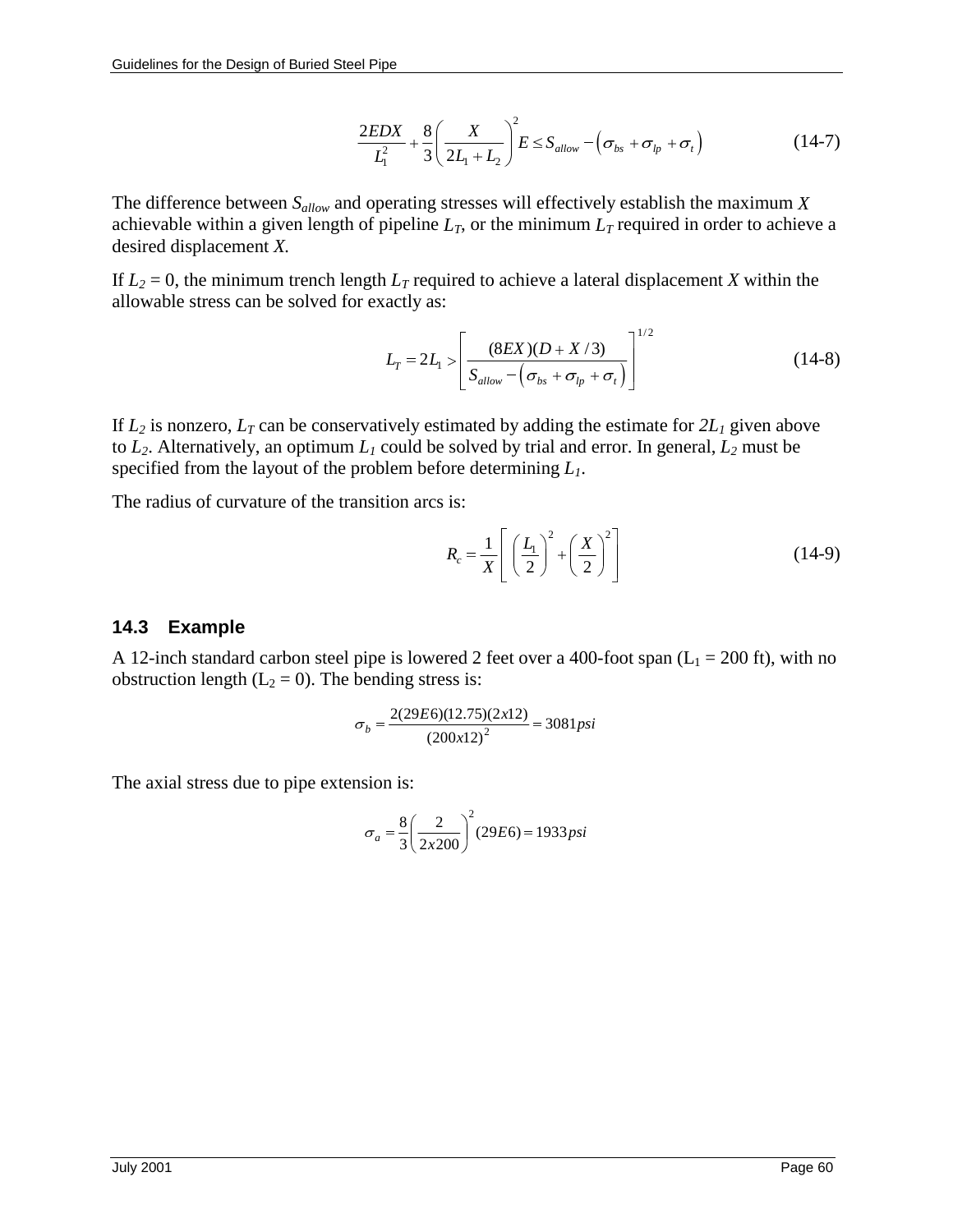#### **14.4 Figures**



*Figure 14.1-1 Pipeline Lowering with Transition Lengths L1* 



*Figure 14.1-2 Pipeline Lowering with Transition Lengths L1 and Obstruction Length L2*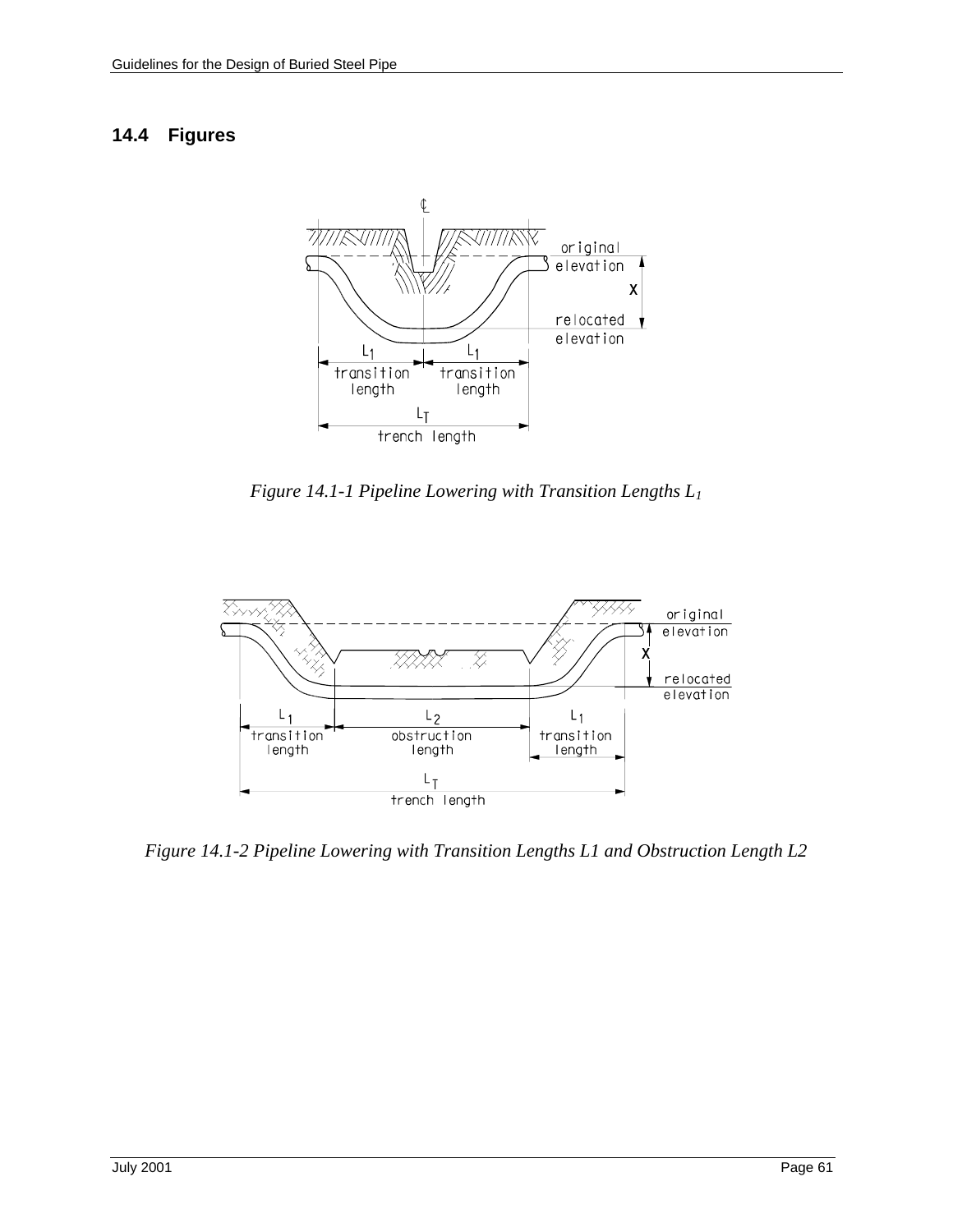# **References and Bibliography**

AISI, 1971, "Handbook of Steel Drainage and Highway Construction Products," American Iron and Steel Institute, Lakeside Press.

ASCE, 1995, Al-Chaar et. al, "Seismic Assessment of Buried Pipelines," Technical Council on Lifeline Earthquake Engineering, Monograph no. 6.

ASCE, 1984, "Guidelines for the Seismic Design of Oil and Gas Pipeline Systems," Committee on Gas and Liquid Fuel Lifelines.

ASME B31.1, "Power Piping," 1998, American Society of Mechanical Engineers, New York, New York.

ASME B31.3, "Process Piping," 1996, American Society of Mechanical Engineers, New York, New York.

ASME B31.4, "Liquid Transportation Systems for Hydrocarbons, Liquid Petroleum Gas, Anhydrous Ammonia, and Alcohols," American Society of Mechanical Engineers, New York, New York.

ASME B31.5, "Refrigeration Piping," 1992, American Society of Mechanical Engineers, New York, New York.

ASME B31.8, "Gas Transportation and Distribution Piping Systems," American Society of Mechanical Engineers, New York, New York.

ASME B31.9, "Building Services," 1996, American Society of Mechanical Engineers, New York, New York.

ASME B31.11, "Slurry Transportation Piping Systems," 1989, American Society of Mechanical Engineers, New York, New York.

Antaki, G., Welding Research Council Bulletin 425, "A Review of Methods for the Analysis of Buried Pressure Piping," WRC, New York, New York, September, 1997.

AutoPIPE Pipe Stress Analysis User Guide, Appendix D, Rebis, Walnut Creek, California, 1999.

Audibert, J.M.E. and Nyman, K.J., "Soil Restraint Against Horizontal Motion of Pipe," *Journal of Geotechnical Engineering*, American Society of Civil Engineers, Volume 103, Number GT10, pp. 1119-1142, October 1977.

AWWA C-150/A21.51 91, "Thickness Design of Ductile Iron Pipe, American Water Works Association," Denver, Colorado.

AWWA C-151/A21.51 91, "Ductile Iron Pipe, Centrifugally cast, for water or Other Liquids," American Water Works Association, Denver, Colorado.

AWWA C-200, "Standard for Steel Water Pipe 6 in and Larger," American Water Works Association, Denver, Colorado.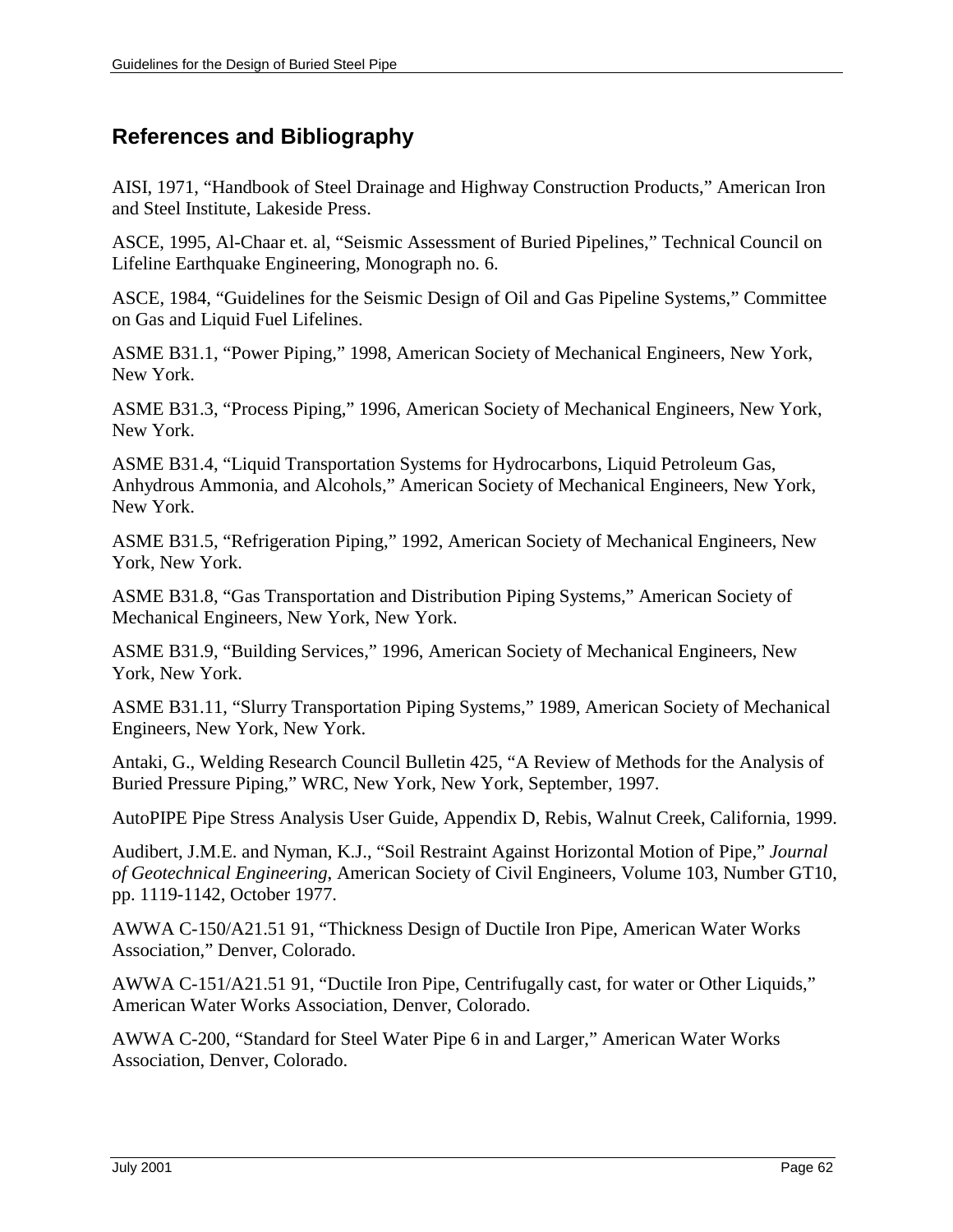AWWA C-900 89, "Polyvinyl Chloride Pressure Pipe, 4in. Through 12in., for Water Distribution," American Water Works Association, Denver, Colorado.

AWWA M-11, 89, "Steel Pipe – A Guide for Design and Installation," American Water Works Association, Denver, Colorado.

AWWA M-23 80, "PVC Pipe – Design and Installation," American Water Works Association, Denver, Colorado.

AWWA M-45 96, "Fiberglass Pipe Design," American Water Works Association, Denver, Colorado.

AWWA Journal, *Standard Allowances for Waterhammer*, Volume 44, Number 11, November 1952.

Bandyopadhyay, K., et. al., "Seismic Design and Evaluation Guidelines for the Department of Energy High-Level Waste Storage Tanks and Appurtenances," BNL-52361, 1995.

Code of Federal Regulations Title 49, Transportation, Part 195, "Transportation of Hazardous Liquids by Pipeline."

Esparza, E.D., P.S. Westine and A.B. Wenzel, "Pipeline Response to Buried Explosive Detonations," Volume 1, Southwest Research Institute Report to the American Gas Association, AGA Project PR-15-109, 1981.

Esparza, E.D., "Pipeline Response to Blasting in Rock," Southwest Research Institute Report to the American Gas Association, AGA Project PR-15-712, 1991.

FEMA-233, July 1992, "Earthquake Resistant Construction of Gas and Liquid Fuel Pipeline Systems Serving, or Regulated by, the Federal Government," Federal Emergency Management Agency, Washington, DC.

Goodling, E.C., "Buried Piping – An Analysis Procedure Update" ASME PVP, 1983.

Goodling, E.C., "Quantification of Nonlinear Soil Restraint in the Analysis of Restrained Underground Piping," PVP, Volume 356, Integrity of Structures and Fluid Systems, Piping and Pipe Supports, and Pumps and Valves, American Society of Mechanical Engineers, 1997, pp. 107-116.

Gresnigt, A.M., "Plastic Design of Buried Steel Pipelines in Settlement Areas," *Heron*, Volume 31, Number 4, 1986.

Hall, W.J. and Newmark, N.M., "Seismic Design Criteria for Pipeline Facilities," Proceedings of the Conference on the Current State of Knowledge of Lifeline Earthquake Engineering, American Society of Civil Engineering, 1977.

Hetenyi, M., *Beams on Elastic Foundation*, The University of Michigan Press, 1946.

Howard, A., "Modulus of Soil Reaction Values for Buried Flexible Pipe," *Journal of Geotechnical Engineering,* ASCE, January 1977.

Honneger, D.G., "Evaluating Pipeline Performance for Earthquake Induced lateral Spread Ground Movement," ASME PVP, 1997.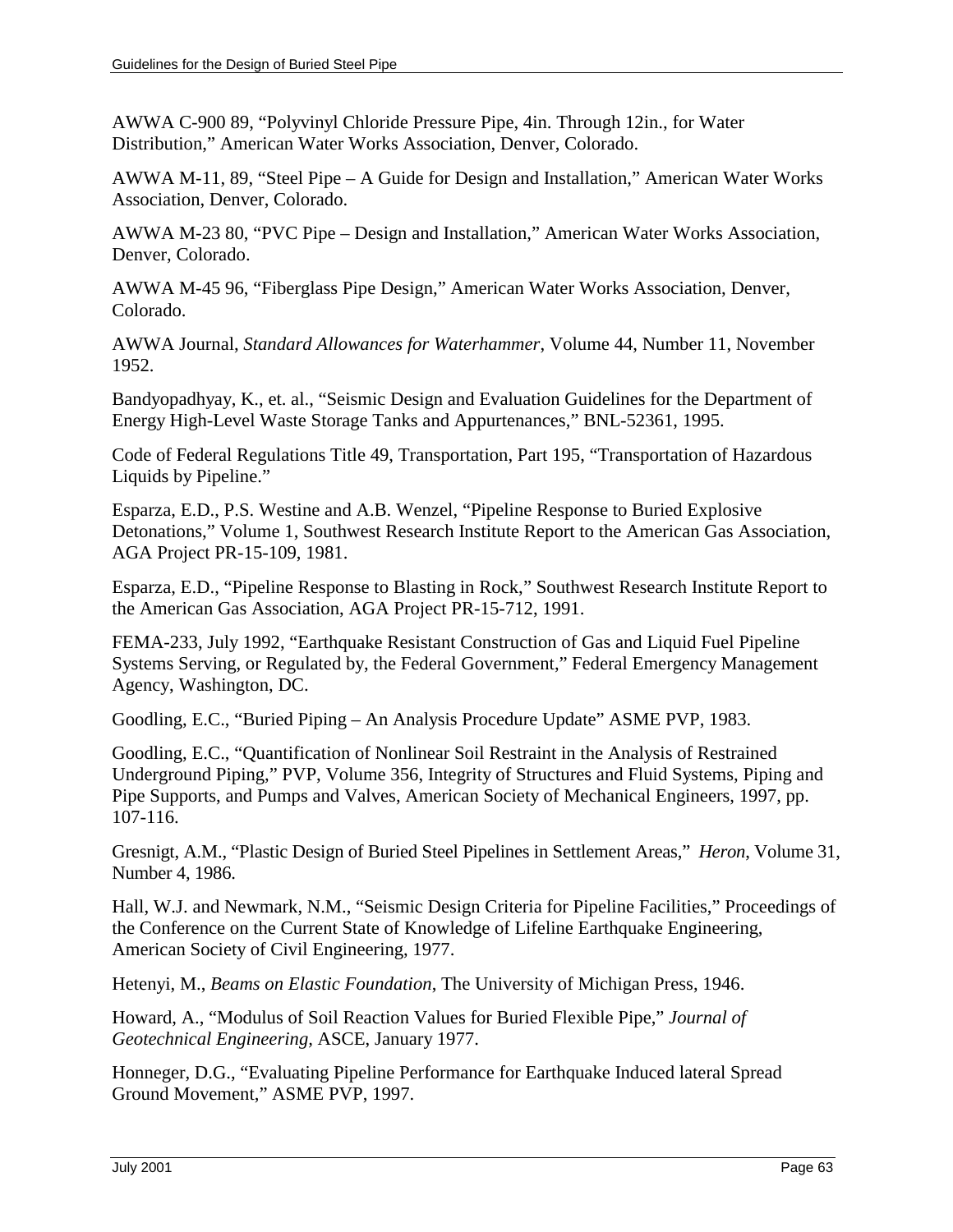ISO/DIS 13623, Draft, 1998.

Kim, H.O. and D.C. Chang, "Method Yields Download Force to Arrest Upheaval Buckling in Offshore Lines," *Oil & Gas Journal*, July 26, 1999.

Krizek, R.J., Parmelee, R.A., Kay, J.N. and Elnaggar, H.A., "Structural Analysis and Design of Pipe," HCHRP Report 116, 1971.

Luscher, U., "Buckling of Soil Surrounded Tubes," *Journal of Soil Mechanics and Foundation,*  ASCE, November 1966.

Manual of Recommended Practice, *American Railway Association, AREA Spec 1-4-28,* Chicago, Illinois.

Marston, A., "The Theory of External Loads on Closed Conduits in the Light of the Latest Experiments," Proceedings, Ninth Annual Meeting Highway Reserve Board, December 1929.

Meyershon, W.D., "Analytical and Design Considerations for the Seismic Response of Buried Pipelines," Thesis paper, Cornell University Graduate School, January 1991.

Moser, A.P., *Buried Pipe Design*, McGraw Hill, 1990.

National Corrugated Steel Pipe Association, "Airport Runway Depth of Cover Tables," Shiller Park, Illinois.

NFPA-24, "Private Fire Service Mains and Their Appurtenances," National Fire Protection Association, 1995.

Nyman, D.J., et. al., "Guidelines for the Seismic Design of Oil and Gas Pipeline Systems," Committee on Gas and Liquid Fuel Pipelines, ASCE, Technical Council on Lifeline Earthquake Engineering, New York, New York, 1984.

O'Rourke, M.J. and Liu, J., "Seismic Loading Behavior of Buried Pipelines," ASME PVP, 1998.

O'Rourke, M.J. and Liu, X., "Response of Buried Pipelines Subject to earthquake Effects," Monograph Number 5, Multidisciplinary Center for Earthquake Engineering Research, SUNY-Buffalo, New York, 1999.

Peng, S. S., "Surface Subsidence Engineering," Society for Mining, Metallurgy, and Exploration, Inc., Littleton, Colorado, 1992.

PIPLIN-PC "Stress and Deformation Analysis of Pipelines," Version 4.0 Arctic, User Reference and Theoretical Manual, SSD Inc., Reno, Nevada, 2000.

Rizkalla, M., Trigg, A., and Simmonds, G., "Recent Advances in the Modeling of Longitudinal Pipeline/Soil Interaction for Cohesive Soils," 1996 OMAE, Volume V, Pipeline Technology, ASME 1996.

Spangler, M.G. and Handy, R. L., *Soil Engineering.* Harper & Row, Publishers, New York, New York, 4th Edition, 1982.

Spangler, M.G., "Underground Conduits – An Appraisal of Modern Research," *Transactions of the American Society of Civil Engineers*, Volume 113, pp. 316-345, 1948.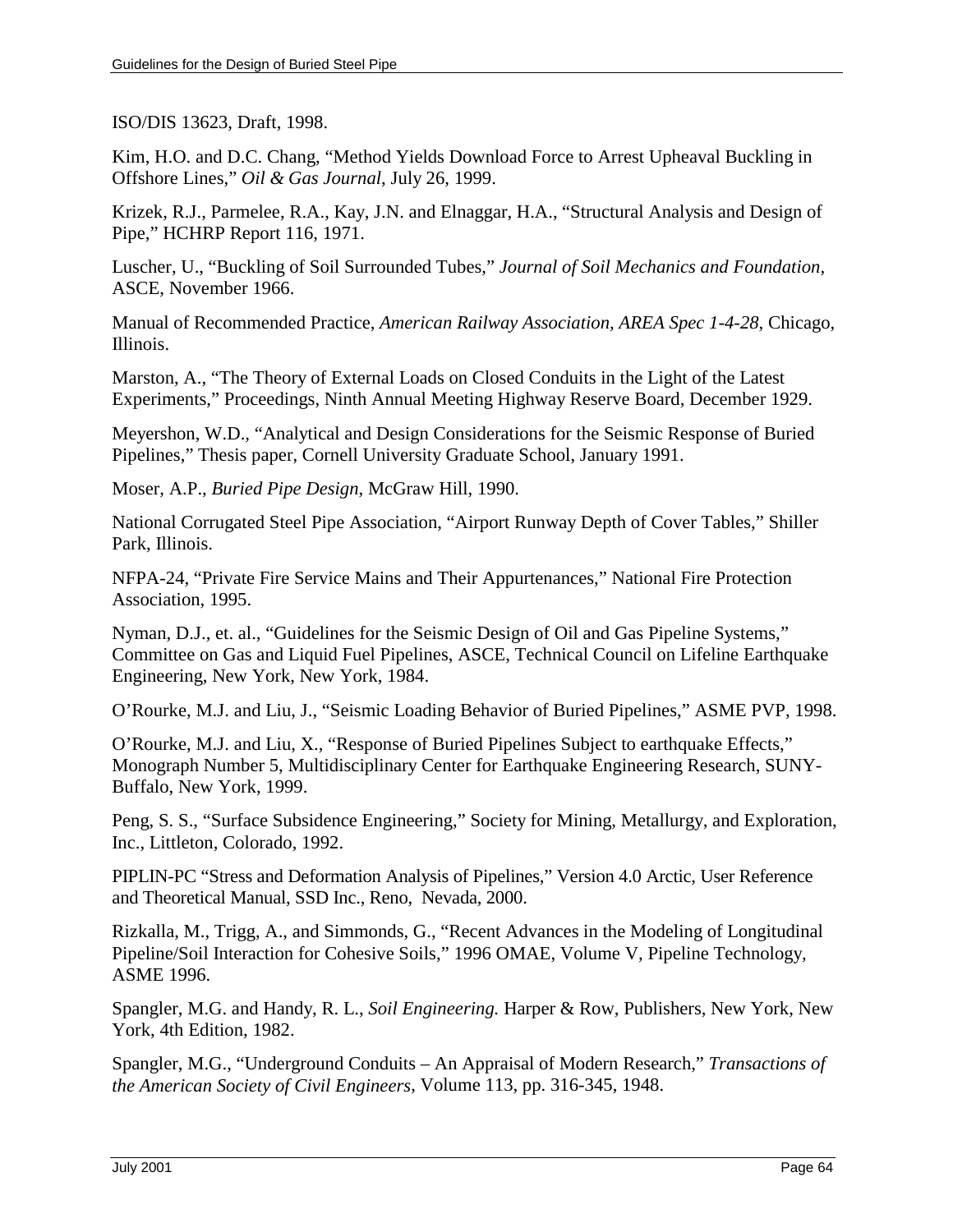Spangler, M.G., "The Structural Design of Flexible Pipe Culverts," Iowa State College Bulletin 153, Ames, Iowa, 1941.

Stephens, D.R., et. al., "Pipeline Monitoring – Limit state Criteria," Batelle Report NG-18, Number 188, AGA, 1991.

Trautmann, C.H. and O'Rourke, T.D., "Lateral Force-Displacement Response of Buried Pipes," *Journal of Geotechnical Engineering*, ASCE, Volume 111, Number 9, pp. 1077-1092, September 1985.

Uni-Bell PVC Pipe Association, "Handbook of PVC Pipe Design and Construction," Uni-Bell PVC Pipe Association, Dallas, Texas.

Watkins, R.K. and Moser, A.P., "Soil and Surface Loads on Buried Pipes Including Minimum Cover Requirements," ASME PVP, Volume 360, 1998.

Watkins, R.K. and Spangler, M.G., "Some Characteristics of the Modulus of Passive Resistance of Soil: A Study in Similitude," *Highway Research Board Proceedings,* 37:576, 1958.

Watkins, R.K. and Anderson, L.R., *Structural Mechanics of Buried Pipes,* CRC Press, Boca Raton, Florida, 1999.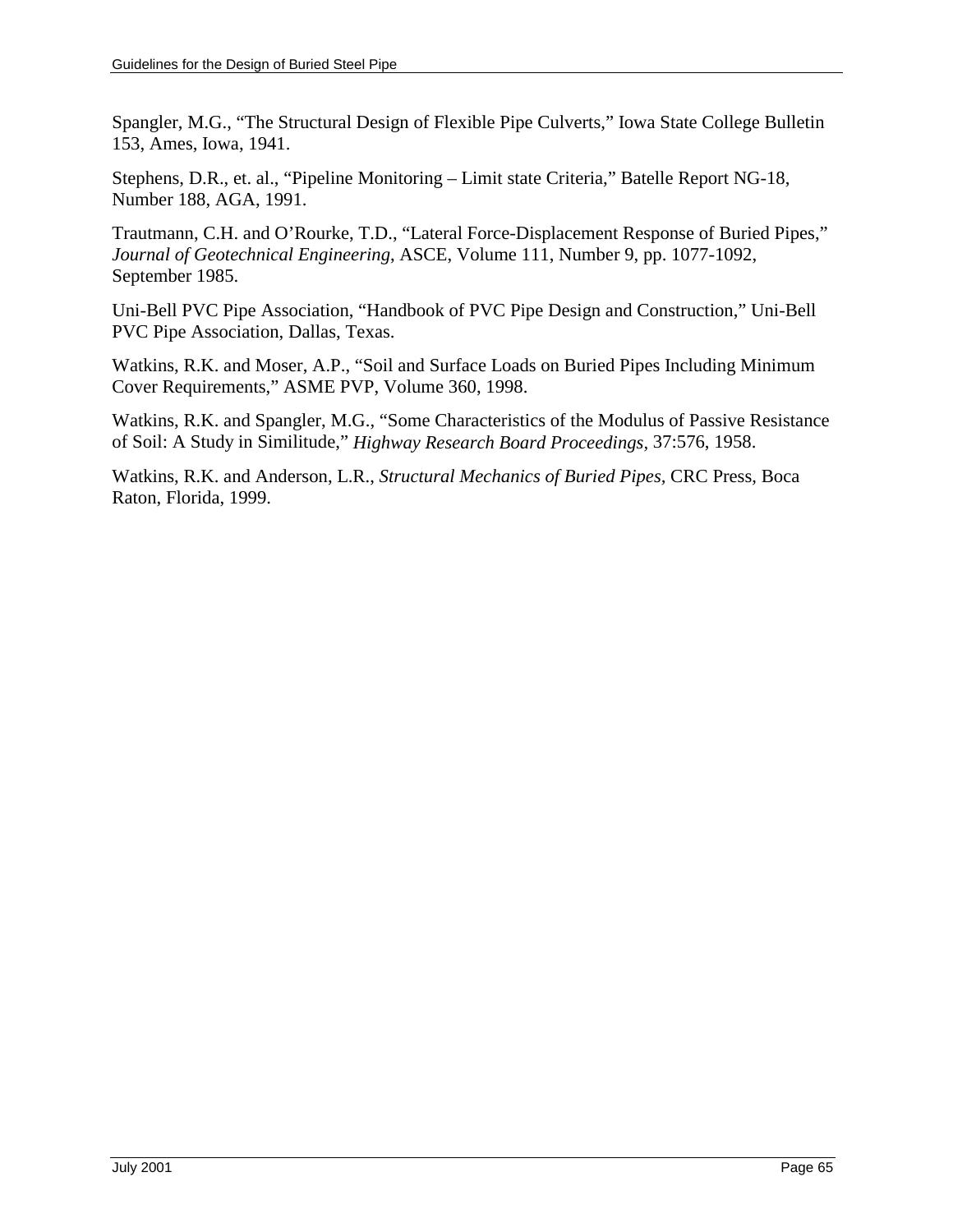# **Appendix A: Suggested Acceptance Criteria**

Acceptance criteria, whether defined by allowable loads, stresses, deformations or strains, should be consistent with the desired level of pipeline performance. The following acceptance criteria are suggested for most applications. The criteria for a particular buried pipe should be established on a case-by-case basis.

| <b>Loading Condition</b>                                                | <b>Allowable Load or</b><br><b>Stress</b>                          | <b>Allowable Deformation or</b><br><b>Strain</b>                                                                                      |
|-------------------------------------------------------------------------|--------------------------------------------------------------------|---------------------------------------------------------------------------------------------------------------------------------------|
| Hoop stress from internal pressure<br>and fluid transients              | Code allowable for<br>internal pressure                            | N/A                                                                                                                                   |
| Through-wall bending from earth loads<br>(static, live, surface impact) | Bending stress $< 0.5$<br>$\sigma_{y}$                             | N/A                                                                                                                                   |
| Hoop compression from earth loads<br>(static, live, surface impact)     | Compressive stress <<br>0.5 $\sigma_{v}$                           | N/A                                                                                                                                   |
| Ring buckling from earth loads (static,<br>live, surface impact)        | Compressive load <<br>$\frac{1}{FS}\sqrt{32R_WB'E'\frac{EI}{D^3}}$ | Strain limits:<br>Mortar-lined and coated = $2\%$ D<br>Mortar-lined & flexible coated = $3\%$ D<br>Flexible lining & coated = $5\%$ D |
| Bending stress from buoyancy                                            | Bending stress < $\sigma_{v}^{6}$                                  | Strain limits:                                                                                                                        |
|                                                                         |                                                                    | Tension: 0.5%                                                                                                                         |
|                                                                         |                                                                    | Compression: 0.5%                                                                                                                     |
| Thermal expansion                                                       | Code allowable for<br>secondary loading <sup>1</sup>               | N/A                                                                                                                                   |
| Movement at bends                                                       | Code allowable for<br>primary loading <sup>1</sup>                 | N/A                                                                                                                                   |
| Longitudinal strain from ground                                         | N/A <sup>2</sup>                                                   | Operable limits <sup>4,5</sup>                                                                                                        |
| movement due to earthquake,<br>landslide, or mine subsidence,           |                                                                    | Tension strain limit 2%                                                                                                               |
| combined with thermal strain                                            |                                                                    | Compression strain limit                                                                                                              |
|                                                                         |                                                                    | $0.50\left(\frac{t}{D'}\right) - 0.0025 + 3000\left(\frac{pD}{2Et}\right)^2$                                                          |
|                                                                         |                                                                    | $D' = \frac{D}{1 - \frac{3}{D}(D - D_{\min})}$                                                                                        |
|                                                                         |                                                                    | Pressure integrity limits <sup>4,5</sup>                                                                                              |
|                                                                         |                                                                    | Tension strain limit 4%                                                                                                               |
|                                                                         |                                                                    | Compression strain limit $1.76 -$                                                                                                     |
| Wave propagation <sup>4, 5</sup>                                        | Bending stress $<\sigma_{v}$                                       | Tension strain limit 0.5%                                                                                                             |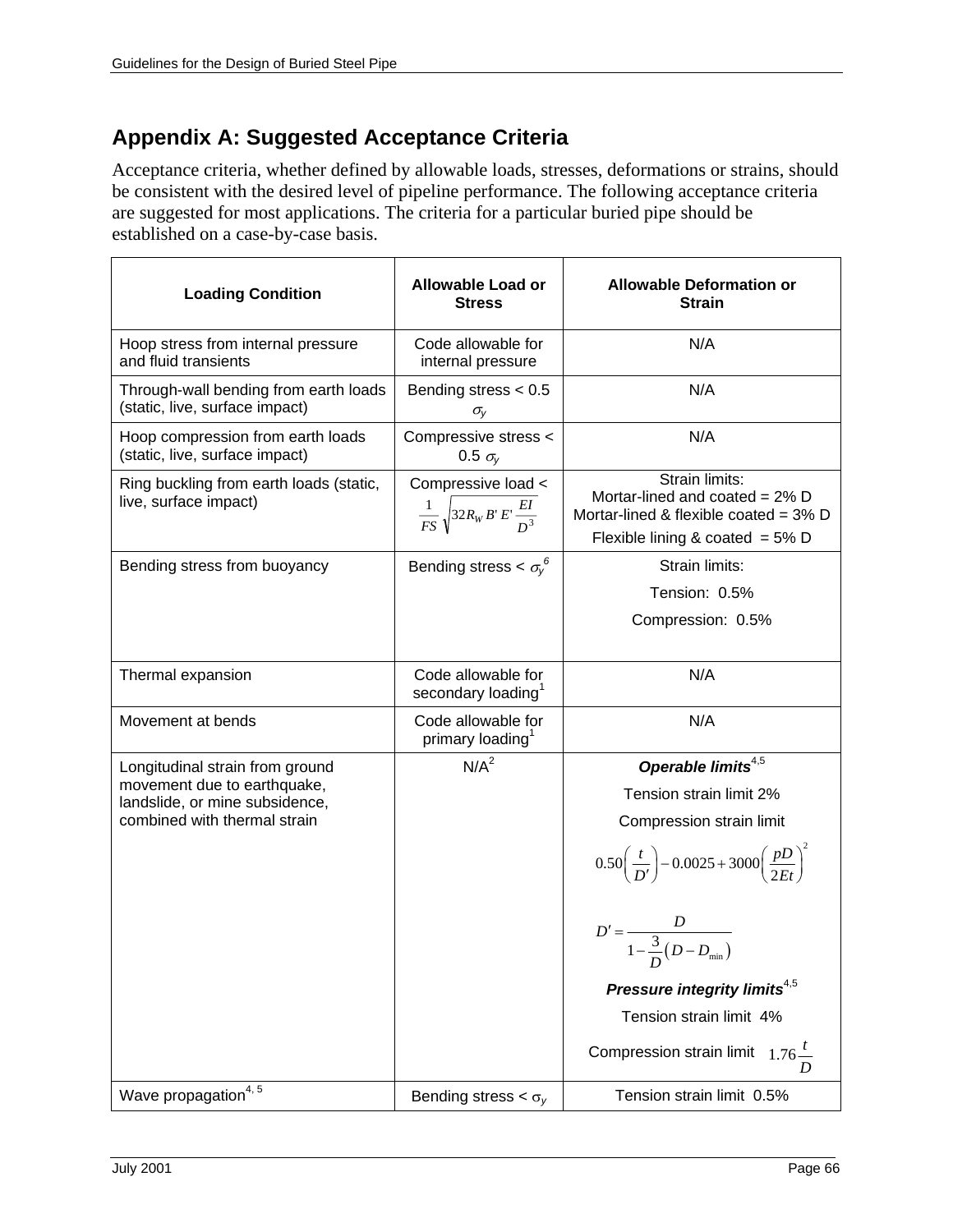| <b>Loading Condition</b>                        | Allowable Load or<br><b>Stress</b>               | <b>Allowable Deformation or</b><br><b>Strain</b>                                              |
|-------------------------------------------------|--------------------------------------------------|-----------------------------------------------------------------------------------------------|
|                                                 |                                                  | Compression strain limit                                                                      |
|                                                 |                                                  | $0.75\left[0.50\left(\frac{t}{D'}\right) - 0.0025 + 3000\left(\frac{pD}{2Et}\right)^2\right]$ |
|                                                 |                                                  | $D' = \frac{D}{1 - \frac{3}{D}(D - D_{\min})}$                                                |
| Longitudinal and hoop stresses from<br>blasting | Longitudinal + Hoop<br>stress < 0.9 $\sigma_{v}$ | N/A                                                                                           |
| Overpressure from fluid transients              | Code allowable for<br>overpressure               | N/A                                                                                           |
| Unbalanced loads from fluid transients          | Code allowable                                   | N/A                                                                                           |
| Bending from in-service relocation              | (see note 3)                                     | (see note 3)                                                                                  |
|                                                 |                                                  |                                                                                               |

Notes:

1. Code allowables apply, as these loading conditions are assumed to be repetitive operational loads requiring the pipe to maintain sufficient margins against fatigue damage.

- 2. The permissible ground deformations that might be estimated using allowable stress criteria are typically too small to be of practical importance. The strain criteria for operating conditions assumes a single event and provides a criteria related to the maximum moment capacity of the pipe. The strain criteria for pressure integrity assumes ovalization of the pipe cross-section with a possibility of local wrinkling of the pipe wall. Pipe repair would be required to return the pipe to normal service.
- 3. Allowable stresses or strains associated with in-service relocation are based on a case-specific assessment of an existing pipeline. This includes evaluation of potential weld and corrosion defects and generally requires special expertise to determine appropriate stress or strain criteria.
- 4. Suggested strain limits greater than the nominal yield strain assume butt-welded construction with weld consumables, welding procedures, and inspection criteria sufficient to assure development of gross section yielding of the pipe cross section. This may require more stringent welding procedures, special inspection, or, in special cases, confirmation through laboratory testing.
- 5. Pressure integrity strain limits assume that significant pipeline distortion is possible and pipeline repair or replacement may be necessary.
- 6. A larger allowable for buoyancy is necessary to assure stability and assumes the pipeline will be relocated to original condition once buoyant displacements are identified.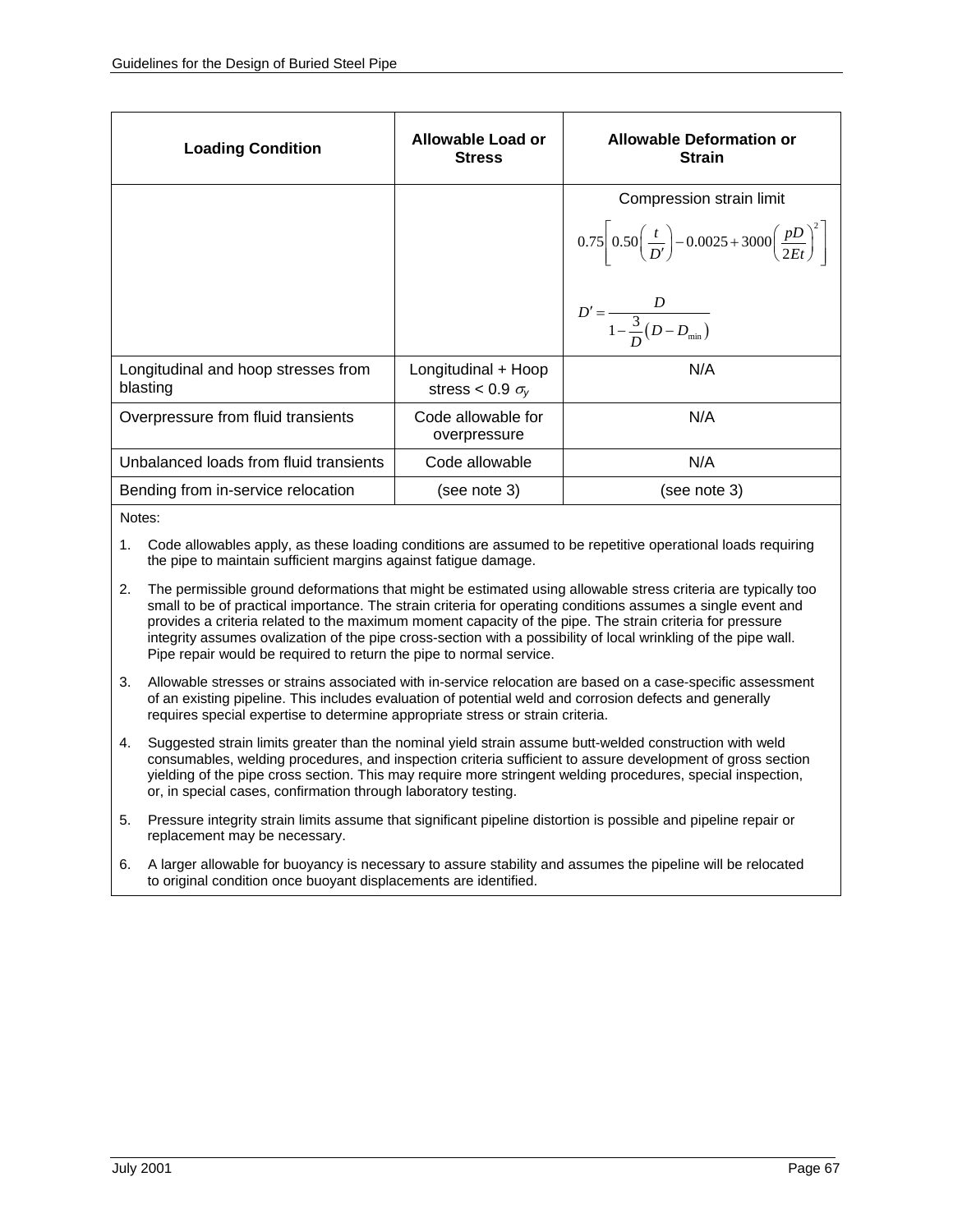## **Appendix B: Soil Spring Representation**

Soil loading on the pipeline is represented by discrete nonlinear springs (e.g., elastic-plastic, multi-linear) as illustrated in Figure B.1. The maximum soil spring forces and associated relative displacements necessary to develop these forces are computed using the equations given in the following sections.

Soil properties representative of the backfill should be used to compute axial soil spring forces. Other soil spring forces should generally be based on the native soil properties. Backfill soil properties are appropriate for computing horizontal and upward vertical soil spring forces only when it can be demonstrated that the extent of pipeline movement relative to the surrounding backfill soil is not influenced by the soils outside the pipe trench.

Although tests have indicated that the maximum soil force on the pipeline decreases at large relative displacements, these guidelines are based on the assumption that the soil force is constant once it reaches the maximum value. The dimension for the maximum soil spring force is force per unit length of pipeline. The equations in this Appendix are based on buried pipelines in uniform soil conditions.

For deeply buried pipelines with variable soil properties between the ground surface and the pipeline depth, the equations in this Appendix may not be representative of true soil loading conditions. Guidance on how to proceed with variable soil conditions is provided in the Commentary section.

Horizontal soil loads of offshore pipelines resting on the sea floor increase more gradually with displacement due to the formation of a soil mound in front of the pipeline. Determination of the soil spring characteristics for this condition requires special treatment by experienced practitioners and is not covered in these guidelines.

The expressions for maximum soil spring force are based on laboratory and field experimental investigations on pipeline response, as well as general geotechnical approaches for related structures such as piles, embedded anchor plates, and strip footings. Several of the equations have been derived to fit published curves to facilitate their use in spreadsheets or other computerbased applications.

## **B.1 Axial Soil Springs**

The maximum axial soil force per unit length of pipe that can be transmitted to the pipe is:

$$
T_U = \pi D \alpha c + \pi D H \gamma \frac{1 + K_0}{2} \tan \delta \tag{B-1}
$$

where:

 $D =$  pipe outside diameter

- $c =$  soil cohesion representative of the soil backfill
- $H =$  depth to pipe centerline
- $\overline{y}$  = effective unit weight of soil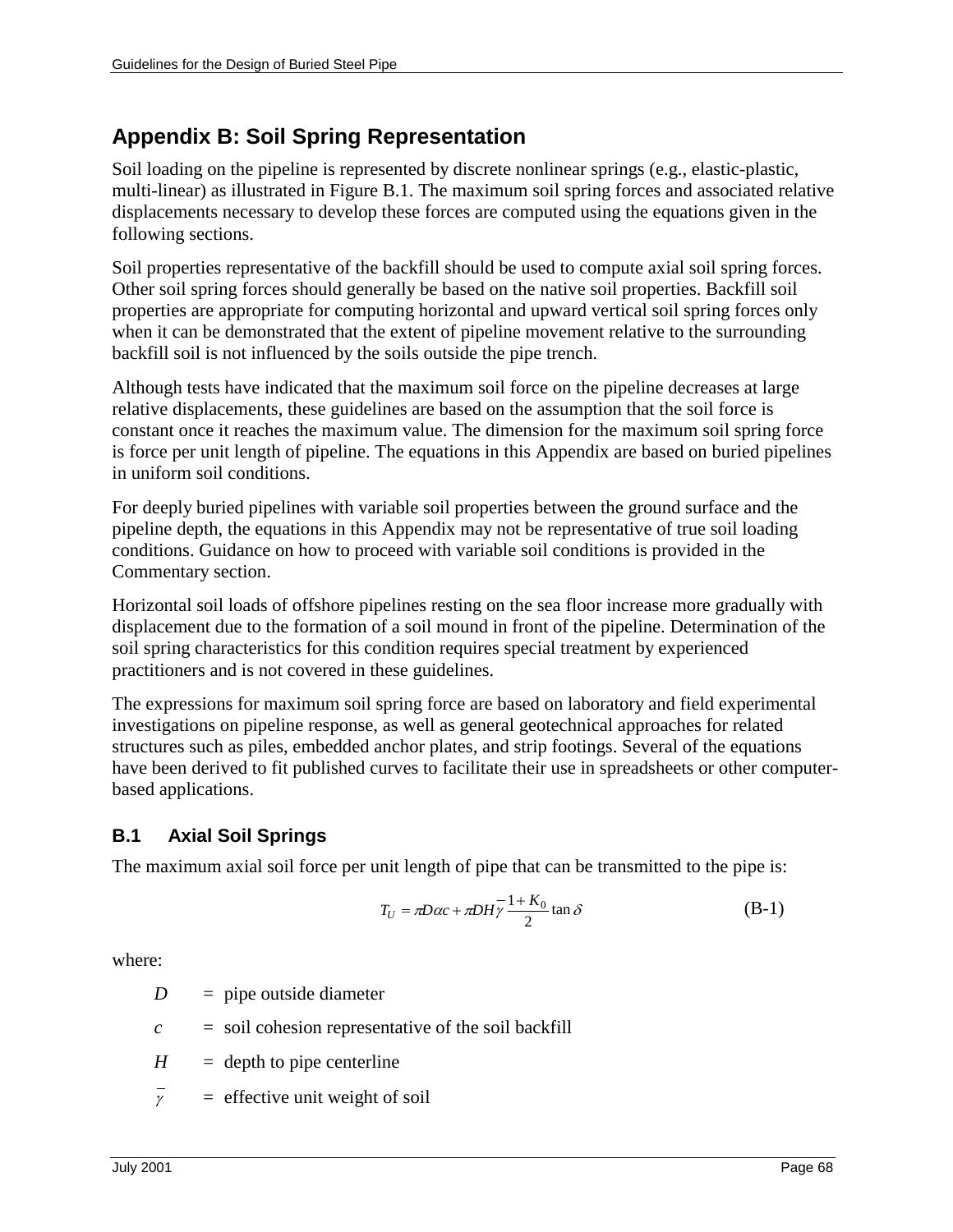- $K<sub>o</sub>$  = coefficient of pressure at rest
- $\alpha$ = adhesion factor (curve fit to plots of recommended values in Figure B.2)

$$
\alpha = 0.608 - 0.123c - \frac{0.274}{c^2 + 1} + \frac{0.695}{c^3 + 1}
$$
 where c is in ks for kPa/100

 $\delta$  = interface angle of friction for pipe and soil =  $f\phi$ 

 $\phi$  $=$  internal friction angle of the soil

 $f =$  coating dependent factor relating the internal friction angle of the soil to the friction angle at the soil-pipe interface

Representative values of *f* for various types of external pipe coatings are provided in the following table:

| <b>Pipe Coating</b>        |     |
|----------------------------|-----|
| Concrete                   | 1.0 |
| Coal Tar                   | 0.9 |
| <b>Rough Steel</b>         | 0.8 |
| <b>Smooth Steel</b>        | 0.7 |
| <b>Fusion Bonded Epoxy</b> | 0.6 |
| Polyethylene               | 0.6 |

*Table B.1 Friction factor f for Various External Coatings* 

## $A_t$  = displacement at  $T_u$

- $=$  0.1 inches (3 mm) for dense sand
- = 0.2 inches (5 mm) for loose sand
- $=$  0.3 inches (8 mm) for stiff clay
- $=$  0.4 inches (10 mm) for soft clay

#### **B.2 Lateral Soil Springs**

The maximum lateral soil force per unit length of pipe that can be transmitted to the pipe is:

$$
P_u = N_{ch}CD + N_{gh}\overline{\gamma}HD\tag{B-2}
$$

where:

 $N_{ch}$  = horizontal bearing capacity factor for clay (0 for  $c = 0$ )

 $N_{qh}$  = horizontal bearing capacity factor (0 for  $\phi = 0^{\circ}$ )

The expressions below for *Nch* and *Nqh* are closed form fits to published empirical (plotted) results (see Figure B.3).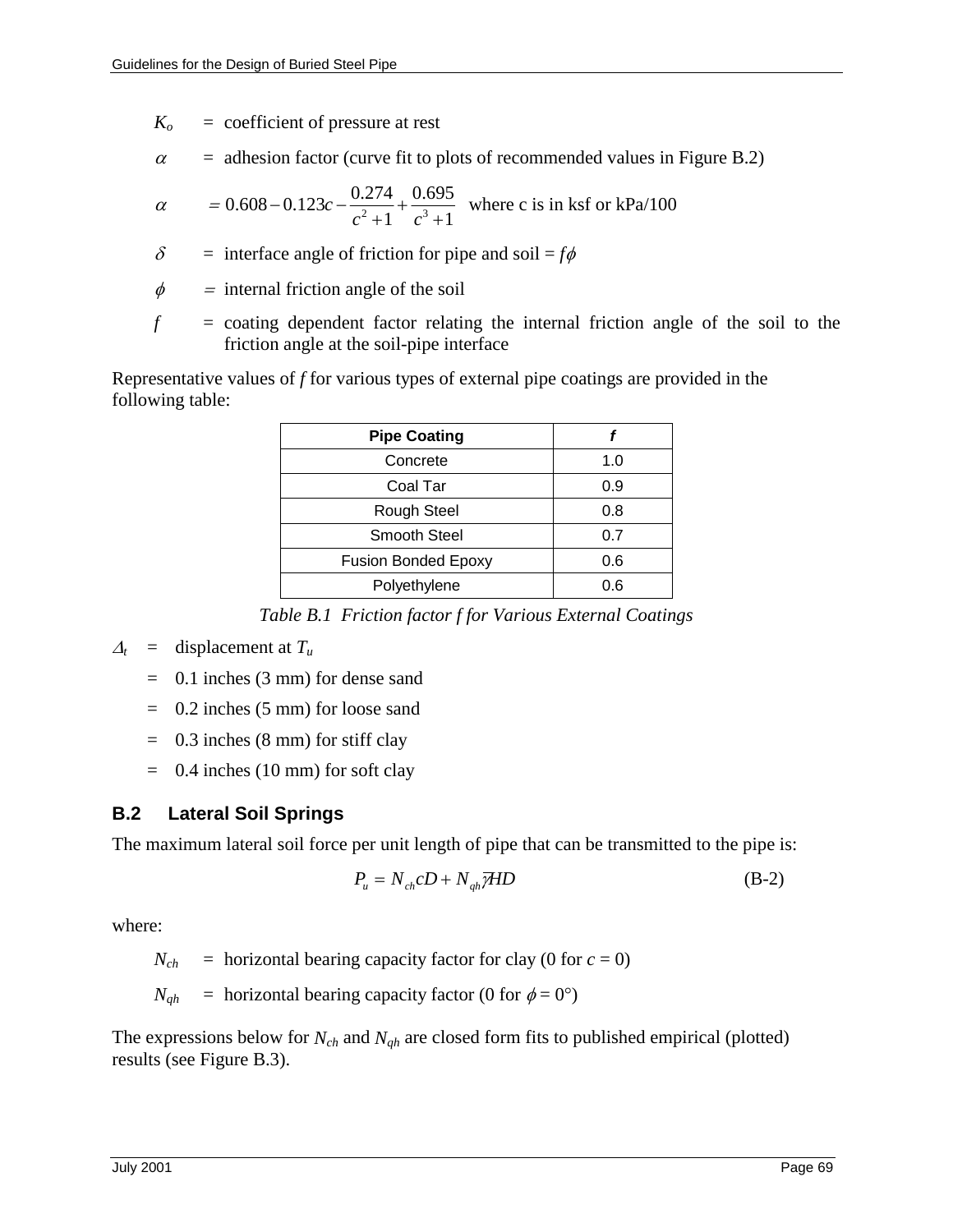$N_{ch}$  = horizontal bearing capacity factor for clay (0 for  $c = 0$ )

$$
= a + bx + \frac{c}{(x+1)^2} + \frac{d}{(x+1)^3} \le 9
$$

 $N_{qh}$  = horizontal bearing capacity factors for sand (0 for  $\phi = 0^{\circ}$ )

$$
= a + b(x) + c(x2) + d(x3) + e(x4)
$$

| <b>Factor</b> | $\phi$       | X   | a      | b     | C         | d                 | e                 |
|---------------|--------------|-----|--------|-------|-----------|-------------------|-------------------|
| $N_{ch}$      | $0^{\circ}$  | H/D | 6.752  | 0.065 | $-11.063$ | 7.119             |                   |
| $N_{qh}$      | $20^{\circ}$ | H/D | 2.399  | 0.439 | $-0.03$   | $1.059(10)^3$     | $-1.754(10)^{-5}$ |
| $N_{qh}$      | $25^\circ$   | H/D | 3.332  | 0.839 | $-0.090$  | $5.606(10)^{-3}$  | $-1.319(10)^{-4}$ |
| $N_{qh}$      | $30^\circ$   | H/D | 4.565  | 1.234 | $-0.089$  | $4.275(10)^{-3}$  | $-9.159(10)^{-5}$ |
| $N_{qh}$      | $35^\circ$   | H/D | 6.816  | 2.019 | $-0.146$  | $7.651(10)^3$     | $-1.683(10)^{-4}$ |
| $N_{qh}$      | $40^{\circ}$ | H/D | 10.959 | 1.783 | 0.045     | $-5.425(10)^{-3}$ | $-1.153(10)^{-4}$ |
| $N_{qh}$      | $45^{\circ}$ | H/D | 17.658 | 3.309 | 0.048     | $-6.443(10)^{-3}$ | $-1.299(10)^{-4}$ |

 $N_{qh}$  can be interpolated for intermediate values of  $\phi$  between 20<sup>°</sup> and 45<sup>°</sup>.

$$
\Delta_p = \text{displacement at } P_u
$$

$$
= 0.04 \left( H + \frac{D}{2} \right) \le 0.10D \text{ to } 0.15D
$$

## **B.3 Vertical Uplift Soil Springs**

The equations for determining upward vertical soil spring forces are based on small-scale laboratory tests and theoretical models. For this reason, the applicability of the equations is limited to relatively shallow burial depths, as expressed as the ratio of the depth to pipe centerline to the pipe diameter (*H/D*). Conditions in which the *H/D* ratio is greater than the limit provided below require case-specific geotechnical guidance on the magnitude of soil spring force and the relative displacement necessary to develop this force.

$$
Q_u = N_{cv}cD + N_{qv}\overline{H}D
$$
 (B-3)

where:

 $N_{cv}$  = vertical uplift factor for clay (0 for  $c = 0$ )

 $N_{qv}$  = vertical uplift factor for sand (0 for  $\phi = 0^{\circ}$ )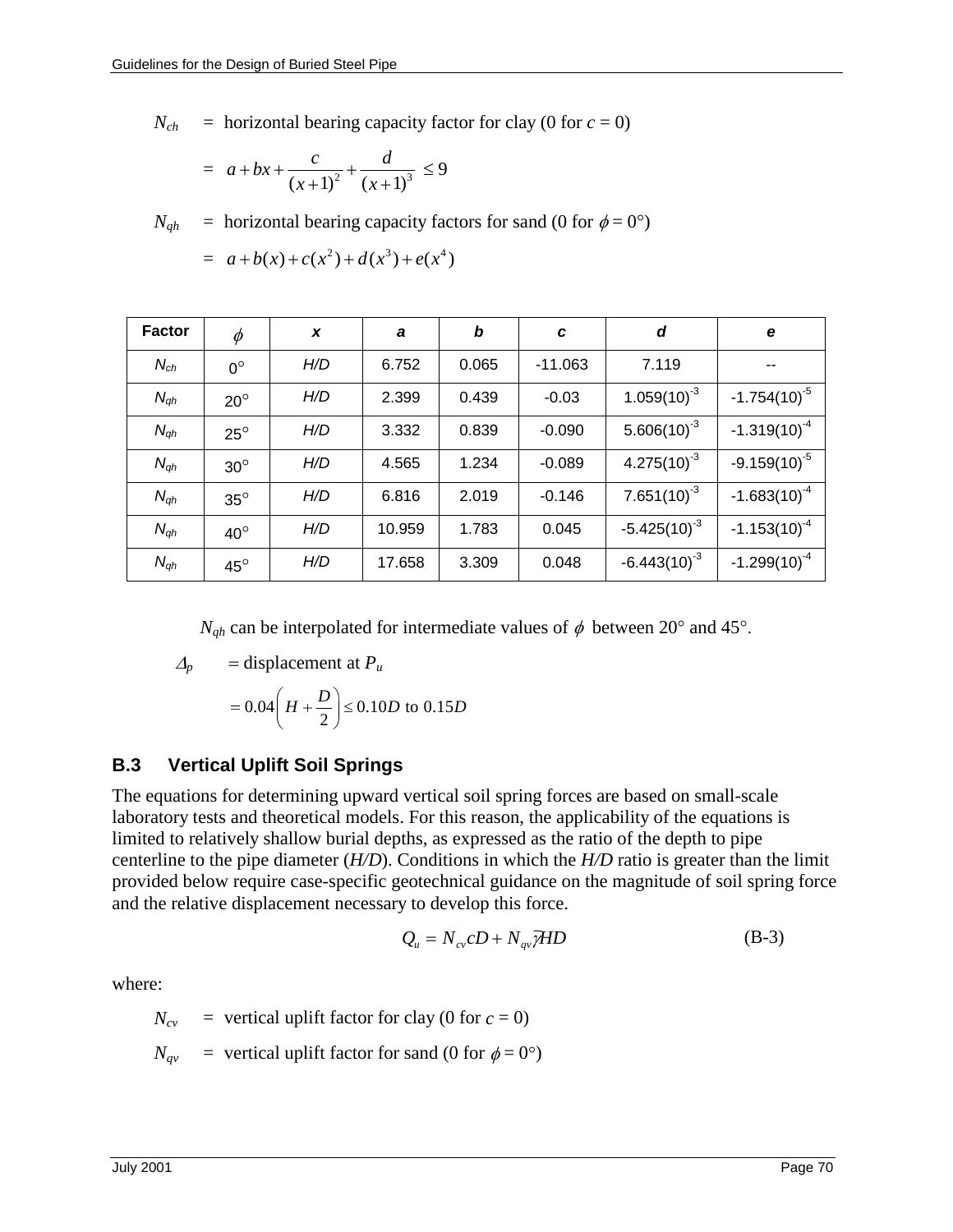$$
N_{cv} = 2\left(\frac{H}{D}\right) \le 10 \quad \text{appliedble for } \left(\frac{H}{D}\right) \le 10
$$
  

$$
N_{qv} = \left(\frac{\phi H}{44D}\right) \le N_q \quad \text{(See Section B.4 for definition of } N_q)
$$

The above equations represent an approximation to published results such as those illustrated in Figure B.4.

- $\Delta_{qu}$  = displacement at  $Q_u$ 
	- $=$  0.01*H* to 0.02*H* for dense to loose sands < 0.1D
	- $=$  0.1*H* to 0.2*H* for stiff to soft clays < 0.2D

## **B.4 Vertical Bearing Soil Springs**

$$
Q_d = N_c cD + N_q \overline{J} H D + N_\gamma \gamma \frac{D^2}{2}
$$
 (B-4)

where:

| $N_c$ , $N_a$ , $N_\nu$ = | bearing capacity factors                                                                                  |
|---------------------------|-----------------------------------------------------------------------------------------------------------|
| $N_c$                     | $[\cot(\phi + 0.001)] {\exp[\pi \tan(\phi + 0.001)] \tan^2 \left(45 + \frac{\phi + 0.001}{2}\right)} - 1$ |
| $N_q$                     | $=$ exp( $\pi$ tan $\Phi$ ) tan <sup>2</sup> $\left(45+\frac{\phi}{2}\right)$                             |
| $N_{\nu}$                 | $e^{(0.18\phi-2.5)}$ (this is a curve fit to plotted values of $N_{\gamma}$ in Figure B.5)                |
| $\gamma$                  | total unit weight of soil                                                                                 |
| $\varDelta_{qd}$          | displacement at $Q_d$                                                                                     |
|                           | $0.1D$ for granular soils                                                                                 |
|                           | 0.2D for cohesive soils                                                                                   |
|                           |                                                                                                           |

#### **B.5 References**

 Hansen, J.B., "The Ultimate Resistance of Rigid Piles Against Transversal Forces," Bulletin 12, Danish Geotechnical Institute, Copenhagen, Denmark, 1961.

 Trautmann, C.H. and T.D. O'Rourke, "Behavior of Pipe in Dry Sand Under Lateral and Uplift Loading," Geotechnical Engineering Report 83-6, Cornell University, Ithaca, New York, 1983.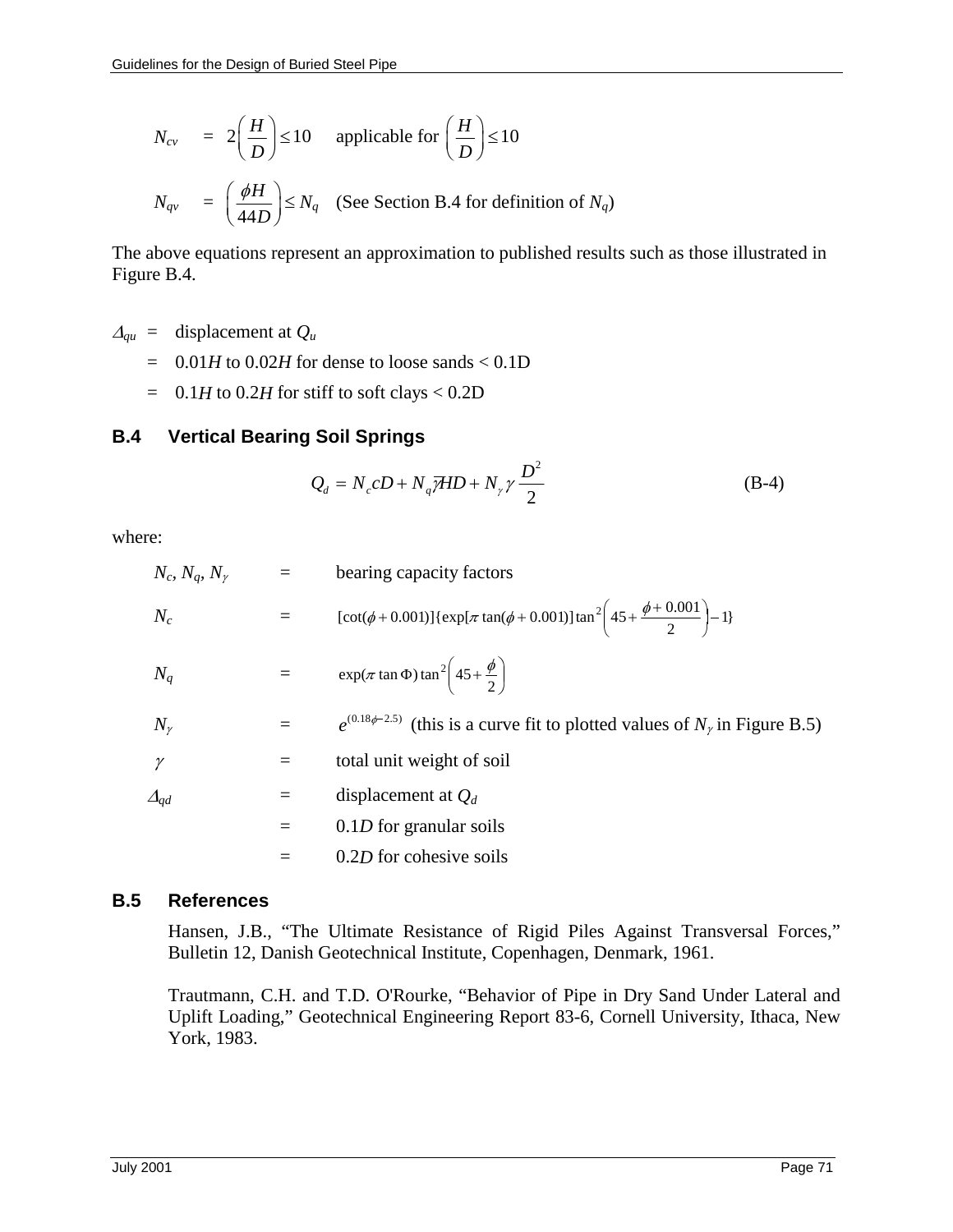#### **B.6 Figures**



*a) Actual Three-dimensional Soil Restraint on Pipeline* 



*b) Idealized Representation of Soil with Discrete Springs* 



*c) Bi-linear Soil Springs Used to Represent Soil Force on Pipe* 

*Figure B.1 Pipeline Modeling Approach*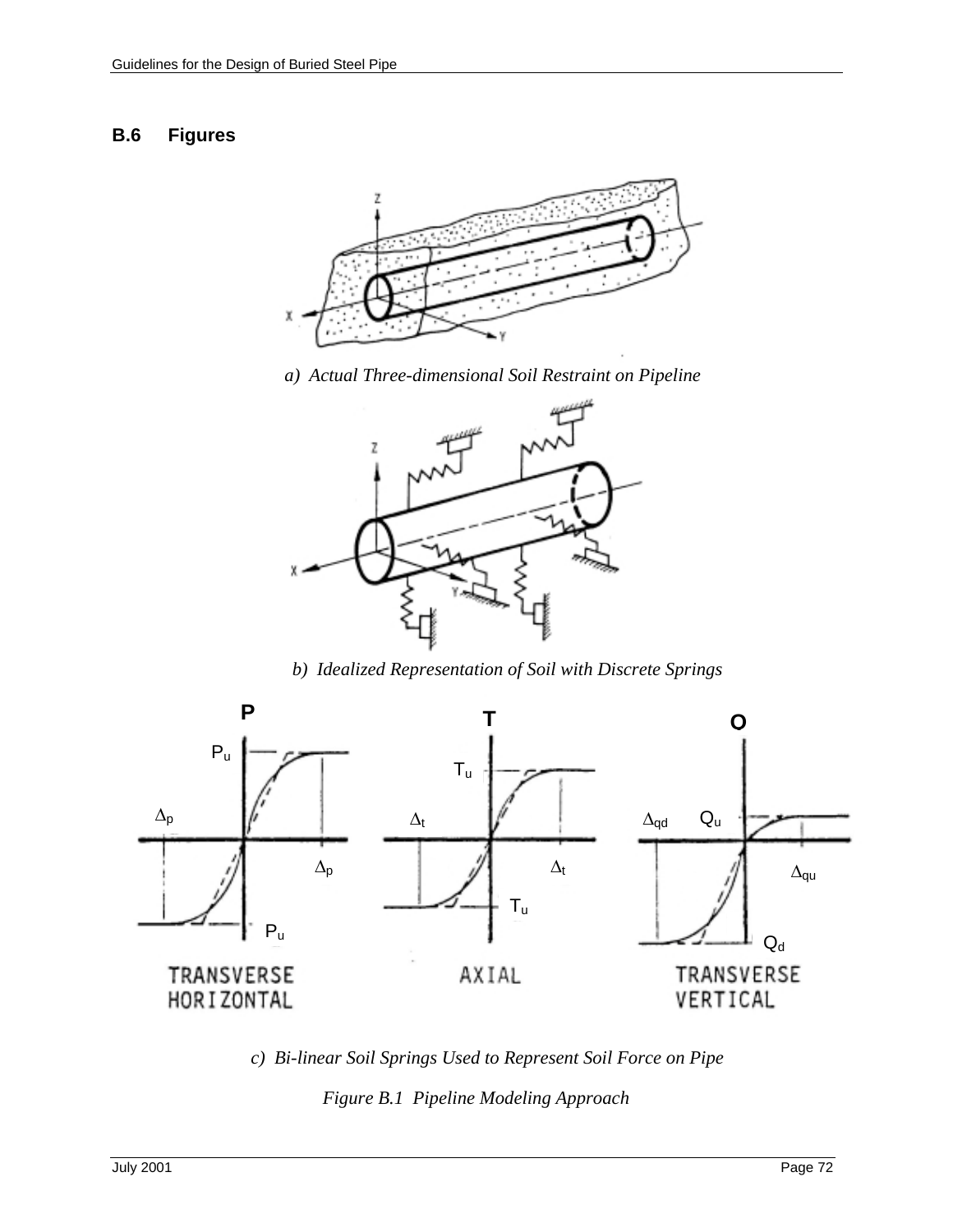

*Figure B.2 Plotted Values for the Adhesion Factor,*  $\alpha$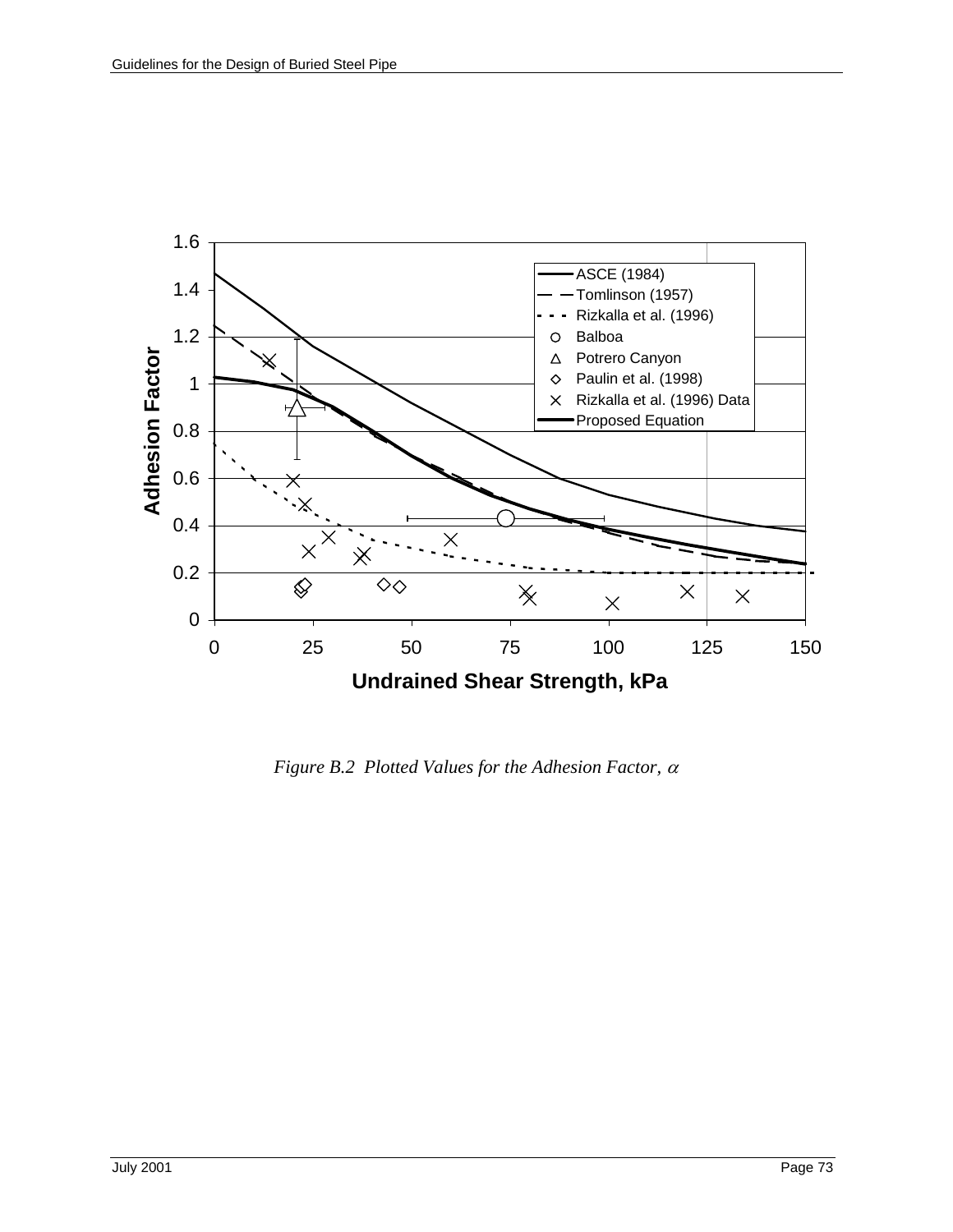

*Figure B.3 Values of* Nqh *and* Nch *of Hansen 1961*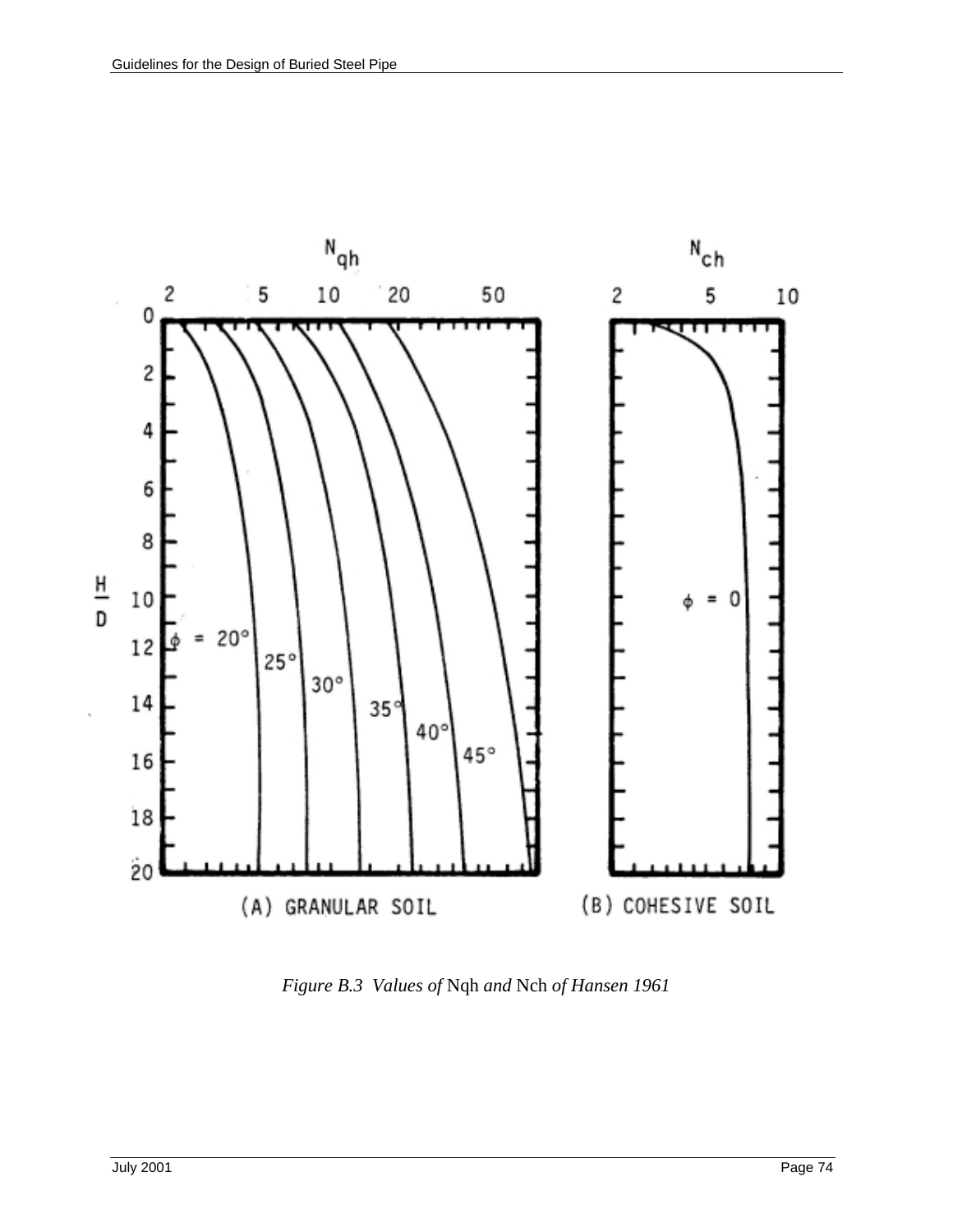

*Figure B.4 Ranges for Values of* Nqv *and* Ncv *(from Trautman and O'Rourke, 1983)*